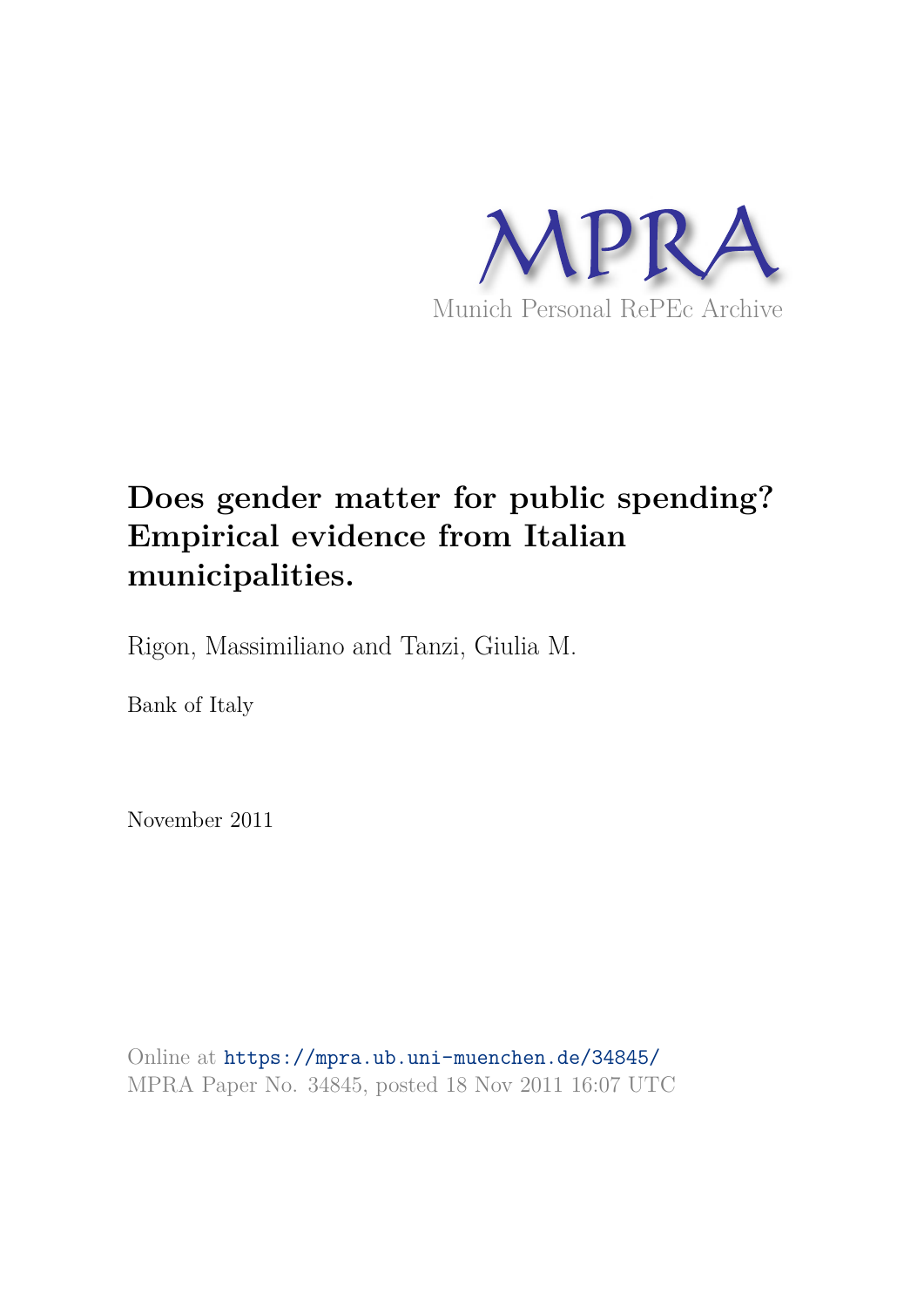## **Does gender matter for public spending? Empirical evidence from Italian municipalities**

Massimiliano Rigon\* & Giulia M. Tanzi\*

October 2011

Preliminary version

#### **Abstract**

This paper studies whether municipal expenditure in Italy is influenced by female representation in city councils. To correctly capture the causal relation we use the instrumental variable technique. Our instrument is based on a temporary change in the Italian normative occurred between 1993 and 1995 that reserved a gender quota in party lists for municipal elections, causing an exogenous change in the number of women elected in city councils. We take advantage of the fact that not all the municipalities have been treated by the law, due to its short period of enforcement. Despite the existence of gender specific preferences in the society, we find no evidence that the allocation of resources among different spending categories is affected by the gender of politicians. Our results are consistent with the Median voter theorem. Alternatively, they may suggest that the gender is not a determinant of politicians' voting behaviour, implying that the preferences of the women involved in political activities are close to those of their male colleagues.

#### **JEL classifications:** C23, C36, D78, H72, J16.

 **Keywords**: gender, political representation, municipal expenditure.

The views expressed are the authors' own and do not necessarily reflect those of the Bank of Italy. We thank Antonio Accetturo, Guglielmo Barone, Domenico Depalo, Luigi Infante and Fabiano Schivardi for their insightful comments. Usual disclaimers apply.

E-mail: massimiliano.rigon@bancaditalia.it, giuliamartina.tanzi@bancaditalia.it.

Bank of Italy, Research division, Milan branch.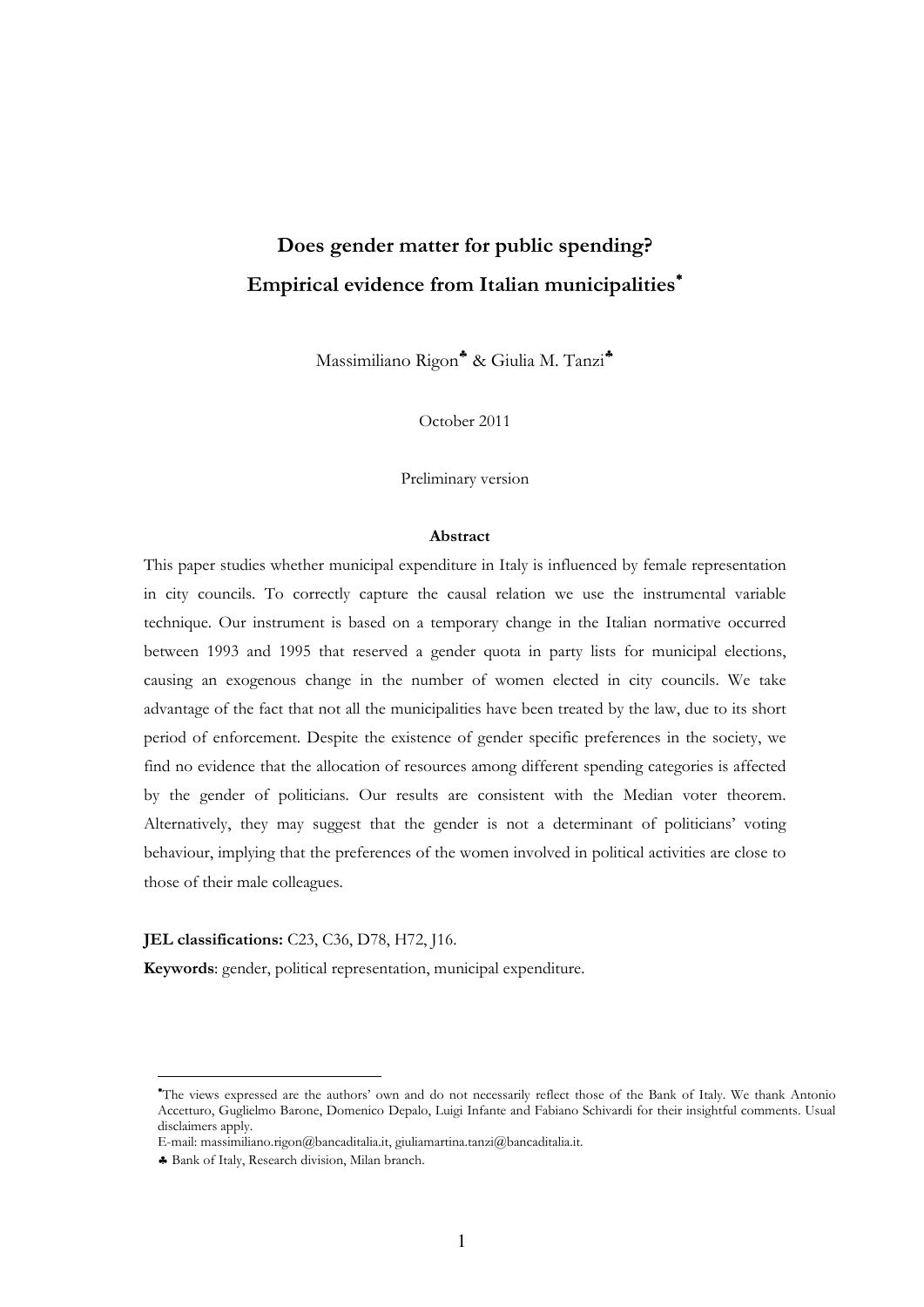#### **1. Introduction.**

Is public spending affected by "gender bias"? More explicitly, could different proportions of women and men in political institutions result in dissimilar expenditure allocation decisions? This question arises from observing that in several countries, both industrialized and less developed, women are underrepresented in political institutions. We wonder if this bias in political representation may have broader economic and social consequences, besides being a problem of equal opportunities in entering politics. In fact, women and men may have different priorities or preferences which could reflect the different roles played in the society and within the family (Svaleryd, 2009; Croson and Gneezy, 2009; Funk and Gathmann, 2010). For example, women could be more interested in childcare and educational activities, because the improvement of these services could allow them to better conciliate private and working life. In addition, women could pay more attention to the functioning of local transportation services, since they seem to be more dependent from public transports. These gender differences in preferences may also be brought into political institutions, influencing the voting behaviour of politicians and, consequently, the allocation of resources across spending categories.

The empirical evidence provided so far on the existence of gender specific decisions on public spending is mixed. Also in the theoretical literature the importance of politicians' characteristics, gender included, in shaping the implemented polices is disputed. More precisely, scholars wonder if all groups have to be represented in elected assemblies for their interest to be taken into account. A positive answer to the question is contained in the Citizen Candidate Model, that requires that elected representatives, at least to some degree, can pursue their own preferred policies and that candidate cannot credibly commit themselves to implement policies that do not fulfil their preferences (Besley and Coate, 1997; Osborne and Slivinski, 1996; Alesina, 1988). A different way to describe the relationship between voters' and politicians' preferences is provided by the Median Voter Theorem (Downs, 1957), according to which politicians' identity and the preferences should not impact on policy outcomes, because candidates' behaviors would converge to catch the preferences of the median voter. According to this interpretation, the gender should not be relevant in affecting politicians' preferences.

We indirectly test the validity of these two alternative hypotheses, empirically addressing the existence of the "gender bias" within Italian municipal councils. More precisely, we analyse the relationship between the allocation of public spending and the percentage of female politicians in city councils. In Italy municipalities are deputed to offer many services at local level, such as the management of public utilities (local roads, water, sewage, garbage, etc..) and the provision of transportation, nursery schools, and assistance to elderly people. In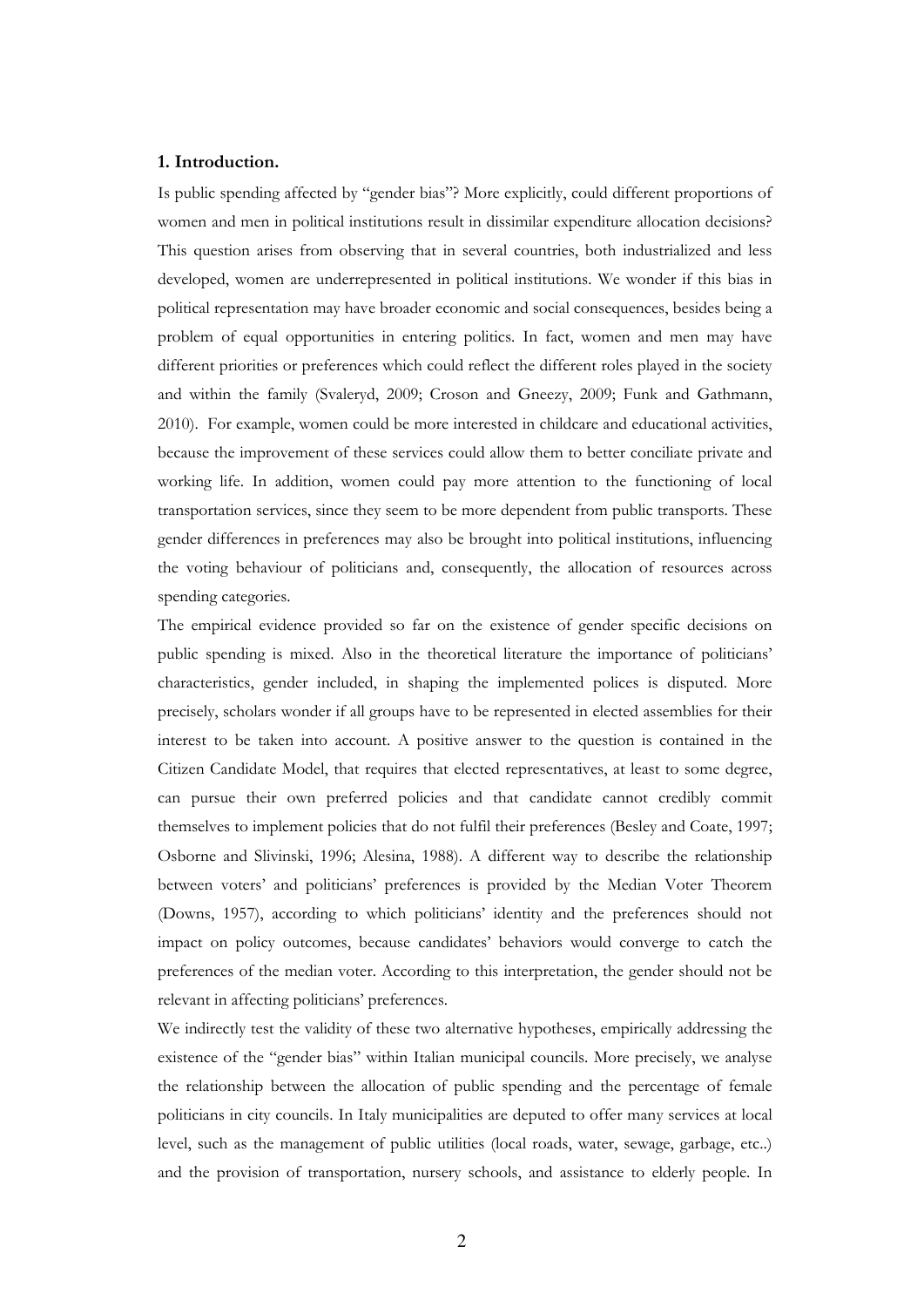their spending decisions they enjoy high autonomy, following that local politicians play a crucial role in choosing among a large variety of services to provide. As far as we know, this is one of the first attempts to provide an empirical evidence on the causal effect of gender on policy outcomes in Italy, where women are deeply underrepresented, compared to the other industrialized countries, both in national and local governments. A previous work on Italy is Gagliarducci and Paserman (2009)<sup>1</sup> that mainly focuses on the relation between the major' gender and the stability of local governments, but that also includes an analysis on the effects on budget allocation. Differently from their work, which is centred on the major role, we choose to focus on city councils. These are municipal representative institutions, whose members are directly elected every 5 years<sup>2</sup> by citizens. Since in Italy there exist the so called preference vote, voters can directly show their preference for a female or male politicians by voting for that candidate. The council approves by simple majority rule all the decisions, including the budgetary ones.

When investigating the gender effects on spending decisions it is fundamental to correctly capture the causal relation, avoiding spurious correlations. Municipalities where a higher number of women is elected may be different for social, economic and cultural features from those where the female share is low. While some possible differences can be controlled for, there are some citizens' preferences and values which are not observable. Such unobservable aspects may affect not only the composition of the city councils but also the allocation of public spending. For example, people may attribute great relevance to the value of equality: this can affect the preferred expenditure allocation in the sense that resources have to be used to reduce population disparities. Moreover, the value of equality can also affect the gender composition of the municipal institutions since citizens may prefer a more equal proportion of female and male representatives.

To identify a truly "gender effect", we exploit a change in the Italian normative which occurred between April 1993 and September 1995. This law reserved a gender quota in parties' lists for municipal elections, which worked as a lower bound for the percentage of female candidates, due the traditionally low number of women in the electoral lists. However, not all the Italian municipalities voted under the gender quota regime because of the short period during which the law was in force and of the differences in elections calendars. As shown by De Paola et al. (2010), this law produced a permanent and exogenous increase of female politicians in those municipalities where an election took place in the years of enforcement of the law. Therefore, the ultimately effect of the quota regime was to split Italian municipalities between "treated" and "not treated" by the law. Our

<sup>&</sup>lt;sup>1</sup> We are aware that Casarico and Profeta (2010) are working on a project about the relation between the gender of the major and public expenditure allocation in Italian municipalities. However, the work is still not available.

<sup>&</sup>lt;sup>2</sup> With the exception of the period 1993-1998, when the duration of the electoral mandate was of 4 years.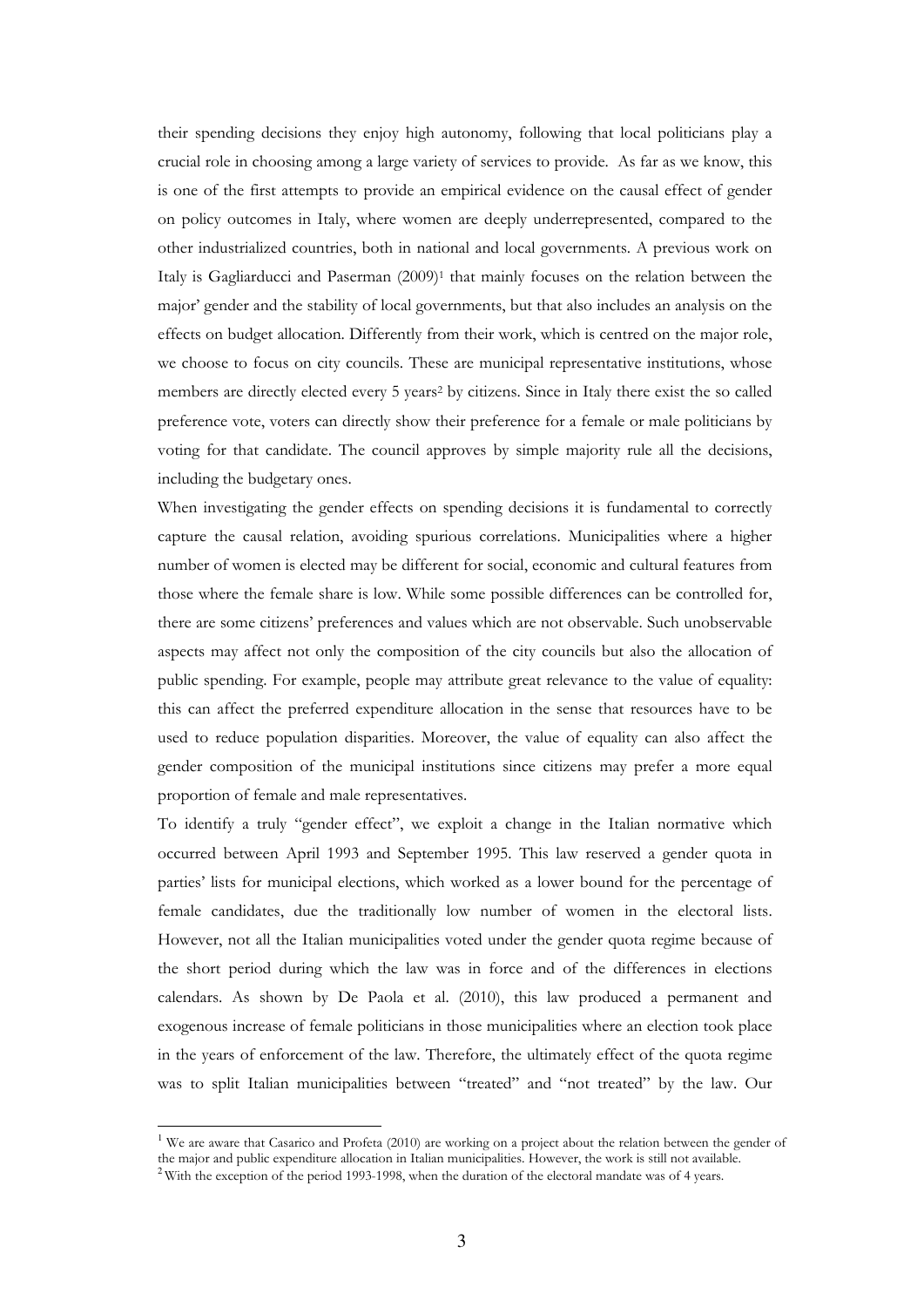empirical strategy consists in instrumenting the percentage of women elected in the municipality with a dummy variable, which distinguishes between treated and not treated municipalities. The instrument is exogenous with respect to the municipal unobservable preferences, because the treatment was totally random since it depended only on the elections' calendar. Moreover, as measured in De Paola et al. (2010), the instrument is relevant since the treatment had significant effects on the number of women elected even after the abolishment of the gender quota regime. This allow us to correctly estimate the causal relation between the gender composition of the council and the spending decisions, isolating the effects due to the gender of politicians from those related to unobservable preferences.

Before implementing the instrumental variable technique, we run standard panel regressions covering the period 1998-2006. These show that higher women participation (measured as the share of women over total seats) positively affects only administration expenditure. However, the size of the estimated parameter is small. No effects are found for the other categories of spending (environment, education, social assistance and transports). Other variables seem to matter in explaining expenditure allocation, such as the age and the education of the politicians, the major' political affiliation, the demographic structure of the population and the level of municipal wealth. In order to ensure robustness to our results, we tried different definitions of our dependent variable, aiming to capture the bargaining power of female politicians. In particular, in one specification we restrict out attention exclusively to the women belonging to the major coalition, while in another set of regressions we use the percentage of women in the executive committee. Results seem to be robust across different specifications. Moreover, we split the sample in two parts according to the female representation, finding that those with the highest percentages differently allocate public spending, in favour of transports and administration, while reducing environmental expenditure. So, gender plays a more significant role when the female representation reaches a given threshold. However, it worth noticing that the spending categories usually associated to women preferences, such as education or social assistance, are never influenced by the gender of the politicians.

When we address the endogeneity issue using instrumental variables, the gender effect completely disappears, showing that the composition of city council does not shape at all the expenditure allocation of Italian municipalities.

The remaining part of the paper is structured as follow. Section 2 briefly reviews the main results of the literature, while section 3 describes the data and provides some descriptive statistics. The basic econometric specification and first results are the contents of section 4. In section 5 we discuss different specifications of the estimated equation. Section 6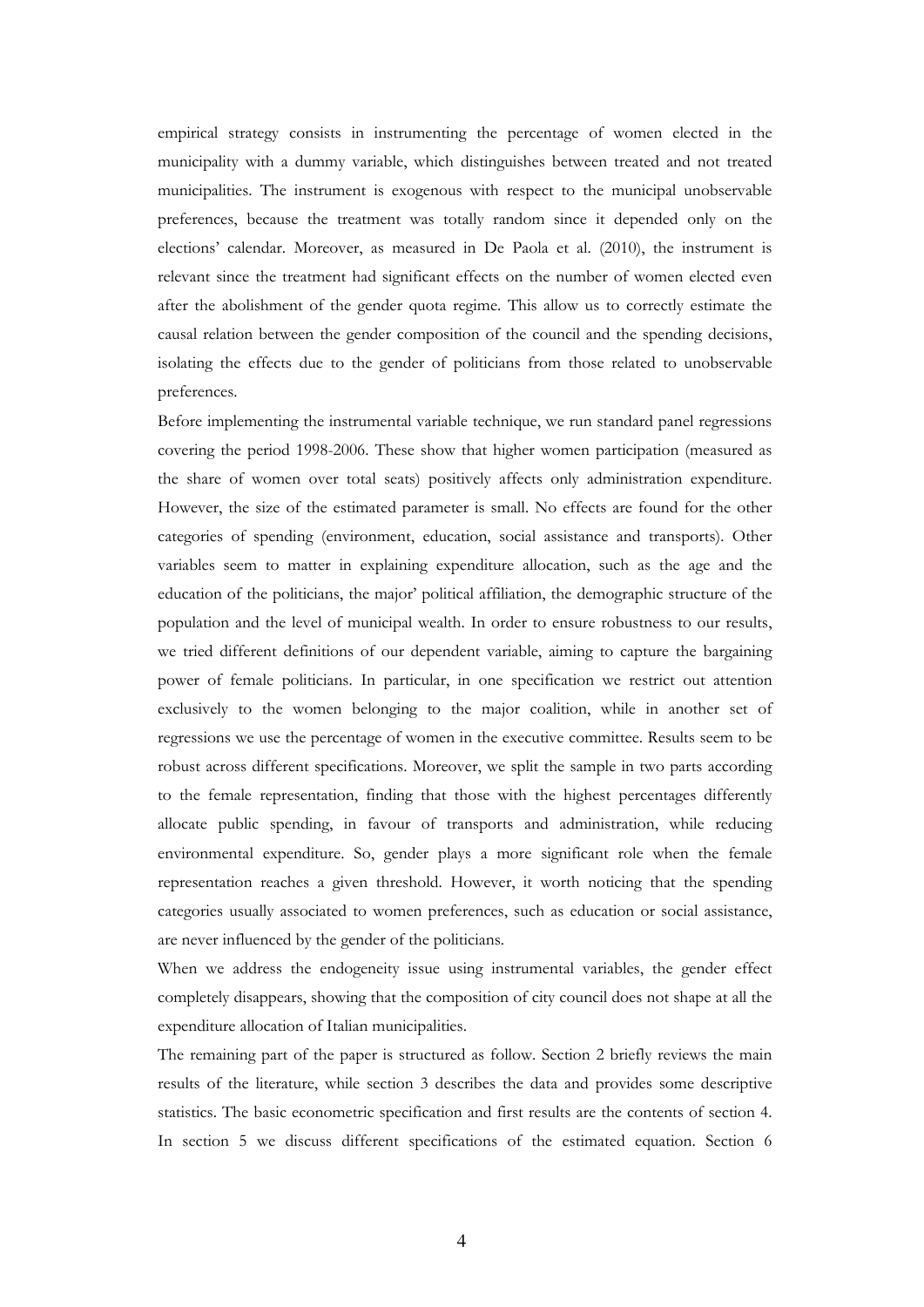introduces our instrumental variable and it presents the results obtained when we control for possible endogeneity. Finally, section 7 concludes.

#### **2. Literature Review.**

In recent years several works have empirically addressed the relationship between the gender of the politicians and policy outcomes. So far, the evidence provided is mixed. These differences could be partially due to the fact that these analyses cover both developing and developed countries which differ for many economic, social and cultural aspects. Moreover, they focus on different levels of governments (municipal or regional) and on different institutions (the major or representative bodies). In this section we briefly summarize the main findings on this issue.

Besley and Case (2003) show that female politicians in the United States legislative bodies apply pressure to increase spending on family assistance and to strengthen child support provision. Ferreira and Gyourko (2010), using data on female majors in the US, provide evidence that gender has no effect on the size and the composition of local public spending. To deal with the endogeneity of female partecipation to municipal preferences and characteristics, they use the regression discontinuity design (RDD) approach. Basically, they compare short and long run outcomes across elections in which a female candidate barely wins against a male candidate to those in which the woman barely loses to a male candidate. Rehavi (2007), using a RDD inspired instrumental variable approach, finds that the raise in the number of female legislators in the US modestly increases health expenditure. He uses the number of women in legislatures that result from the outcome of very close elections involving one male and one female candidate as an instrument for the overall number of women in legislatures in any particular year.

Moving to Northern European countries, Svaleryd (2009) analyzes the allocation of spending in Swedish municipalities, showing that the shares of women in local councils increase education and childcare spending to the detriment of elderly care. Halse (2009), using Norwegian municipalities, find a relationship between the gender of the politicians and the budget share devoted to childcare, but the estimated effects are very small. To avoid spurious correlations the author instrument the share of women elected, using the fact that some of Norwegian parties have imposed, in different years, quota rules to achieve higher shares of women on election lists. However, as the author claims, the instrument appeared weak to have reliable results to comment.

As regard other European countries, Funk and Gathmann (2010), considering data on voting in federal ballots in Switzerland, show that women and men have different preferences on public goods. Moreover, they find that the gender greatly affects the composition of government expenditures. In particular, in the budget formation women are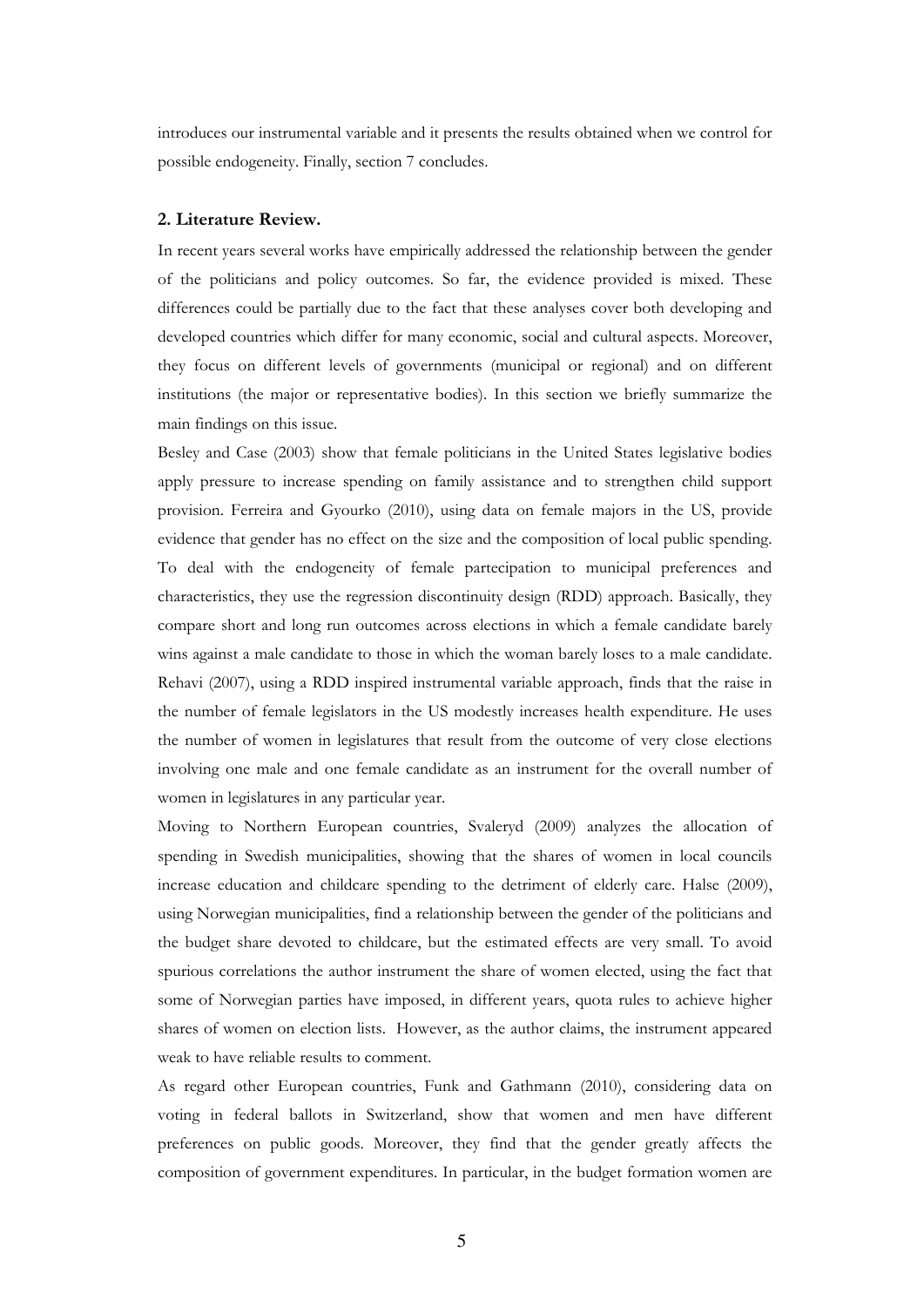more in favour of environment with respect to agricultural and military spending. Campa (2011) analyzes the effects of gender quotas on the election of female politicians in Spain, finding that the size and composition of local government expenditures are not influenced by the number of women elected.

Chattopadhyay and Duflo (2004) study the causal effect of female policy-makers in India through a randomized policy experiment. The reservation of one-third of the seats for women imposed by the law affects policy decisions in ways that seem to better reflect women preferences in favour of the provision of better roads and of drinking water facilities. Also Clots-Figueras (2009), focusing on India, finds that a higher representation of female politicians increases the educational levels of individuals who live in the districts where these politicians are elected.

Similar to Ferreira and Gyourko (2010), but looking at Italian municipalities, Gagliarducci and Paserman (2009) apply RDD analysis. They find that the gender of the major affects the duration of the governments in Italian municipalities, but not the levels of budget deficit, revenues and investments per capita. Moreover, they show that the shares of expenditures on education, welfare and security are not shaped by the gender of the major. Our paper contributes to this literature providing new and more detailed evidence on the gender effect in Italy.

#### **3. Data sets and descriptive statistics.**

To build our dataset we rely on two main sources of information: the first one reports data on politicians elected in municipal councils, while the second one assembles municipal balance sheets.

Data on politicians who seat in city councils has been collected by the Ministry of Internal Affairs from 1985. In particular, it contains information on the gender, the age, the education level and the affiliation party of the politicians. The dataset reveals that women are strongly underrepresented. Although the female participation in Municipal Councils, measured as the number of women over the total seats<sup>3</sup>, has been increasing over time, it reaches only the 18 per cent in 2008 (graph 1). A strong raise (around 8 percentage points) has occurred between 1993 and 1995, when the gender quota law was implemented. Female underrepresentation concerns also the executive committee (from 13 per cent in 1998 to 16 per cent in 2008) and majors (from 3 to 10 per cent in the same years).

We observe also an increase over time in the variability across municipalities of the percentage of women in the councils. In fact, at the end of the '80s more than 75 per cent of municipalities had less than 10 per cent of women in their Councils, while only 2 per cent

<sup>&</sup>lt;sup>3</sup> The number of total seats vary from 12 to 60, according to the population size of the municipality.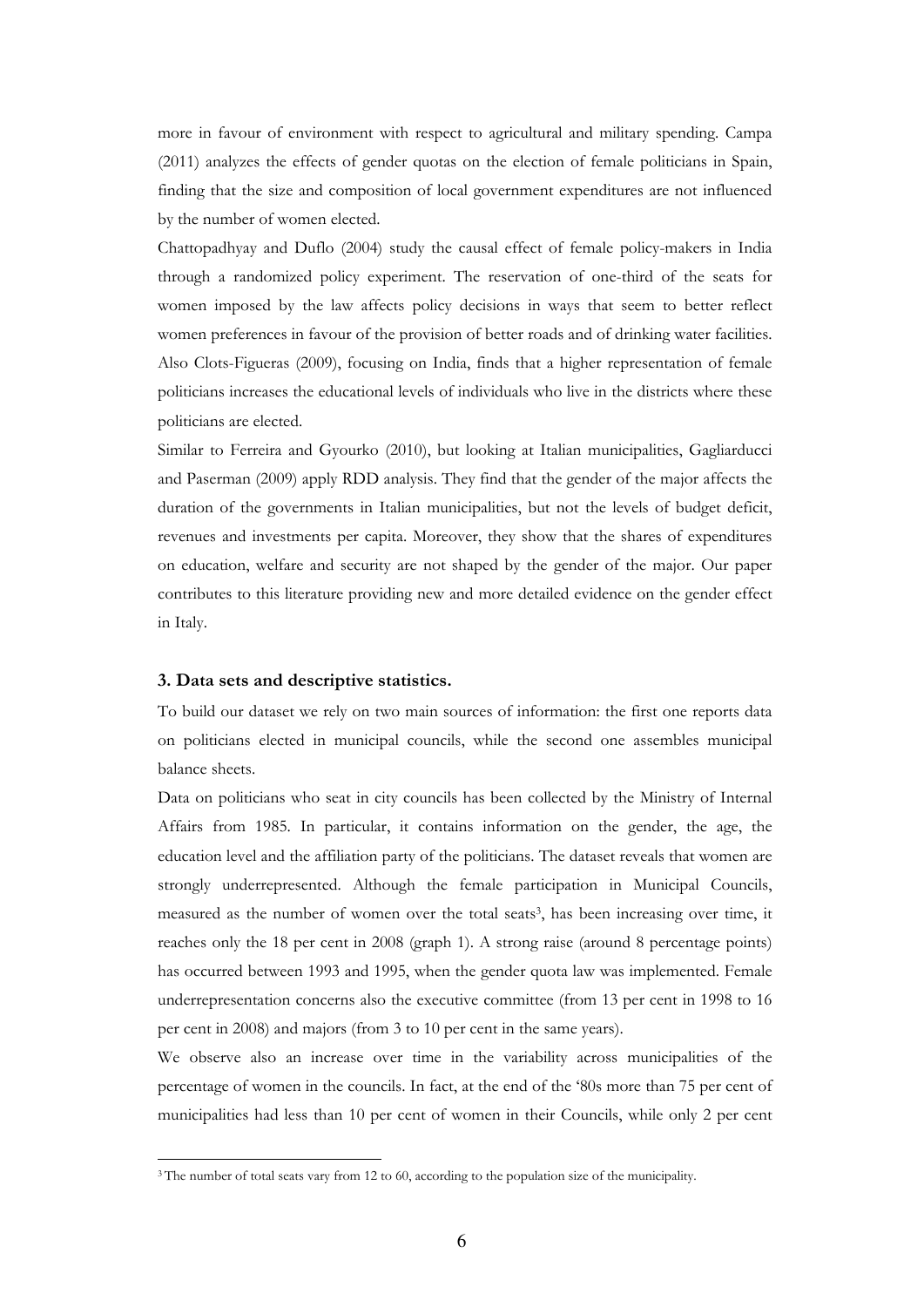reached the 20 per cent. In 2008 the concentration in the left part of the distribution is significantly lower (only 26 per cent has less than 10 per cent of female politicians), while the number of municipalities with more than 20 per cent has increased to 40 per cent (Graph 2). Our data also reveal large differences in female participation across municipalities: the share of women is higher in small cities (Graph 3) and in those located in the North and in the Centre of Italy (Graph 4).

On average, female politicians who seat in the councils appear to be more educated and younger than their male colleagues. In fact, women in charge in 2008 had spent around 13 years in education, one year more than men, and their average age was 43 years, 5 years less than men. These gaps have been kept almost constant over time (Graphs 5 and 6).

Municipal balance sheets, collected by the Ministry of Internal Affairs from 1998 and published by the Italian Institute of Statistics (Istat), contain data on current and capital expenditures. In our work we consider both total expenditure (as a sum of capital and current expenditure) and each of these two categories separately. In fact, they are different in their scopes and consequently they can be differently affected by the politicians' gender. Current spending are used to provide services and for redistributive purposes, and they ensure the regular functioning of the municipality. Instead, capital spending includes direct and indirect investments, capital contribution and granting of loans, and they usually concern the purchase of real property and durable goods. Between 1998 and 2007 the share of capital spending is about 10 per cent of total spending, while the remaining fraction is used for current expenditure. Around 40 per cent of the latter is devoted to personnel payment, and another 40 cent is used for the purchase of goods and services. The last 20 per cent includes transfers and financial operations.

Considering spending categories, in the sample period almost 40 per cent of total resources covered administration costs. Environment, transports and education expenditure accounted for, respectively, the 19, 11 and 10 per cent. Furthermore, social assistance spending, that includes also child and elderly care, counted for the 8 per cent of the expenditure (graph 7). Finally, a variety of other functions (justice, police, culture, sports, tourism and economic activities) sums up to the remaining 12 per cent. Over the period, we identify a decreasing trend for the financial resources devoted to education and to environment, compensated by an increase for administration and social assistance costs. Moreover, there is a consistent variability across municipalities in terms of the shares of financial resources devoted to each category, as shown by the standard deviations reported in table 1.

Our sample of analysis covers around 7500 Italian municipalities, out of around 8100. The 72 per cent of the municipalities belongs to the smallest size class (less than 5000 inhabitants), the 20 per cent of them has between 5000 and 15000 inhabitants and the 8 per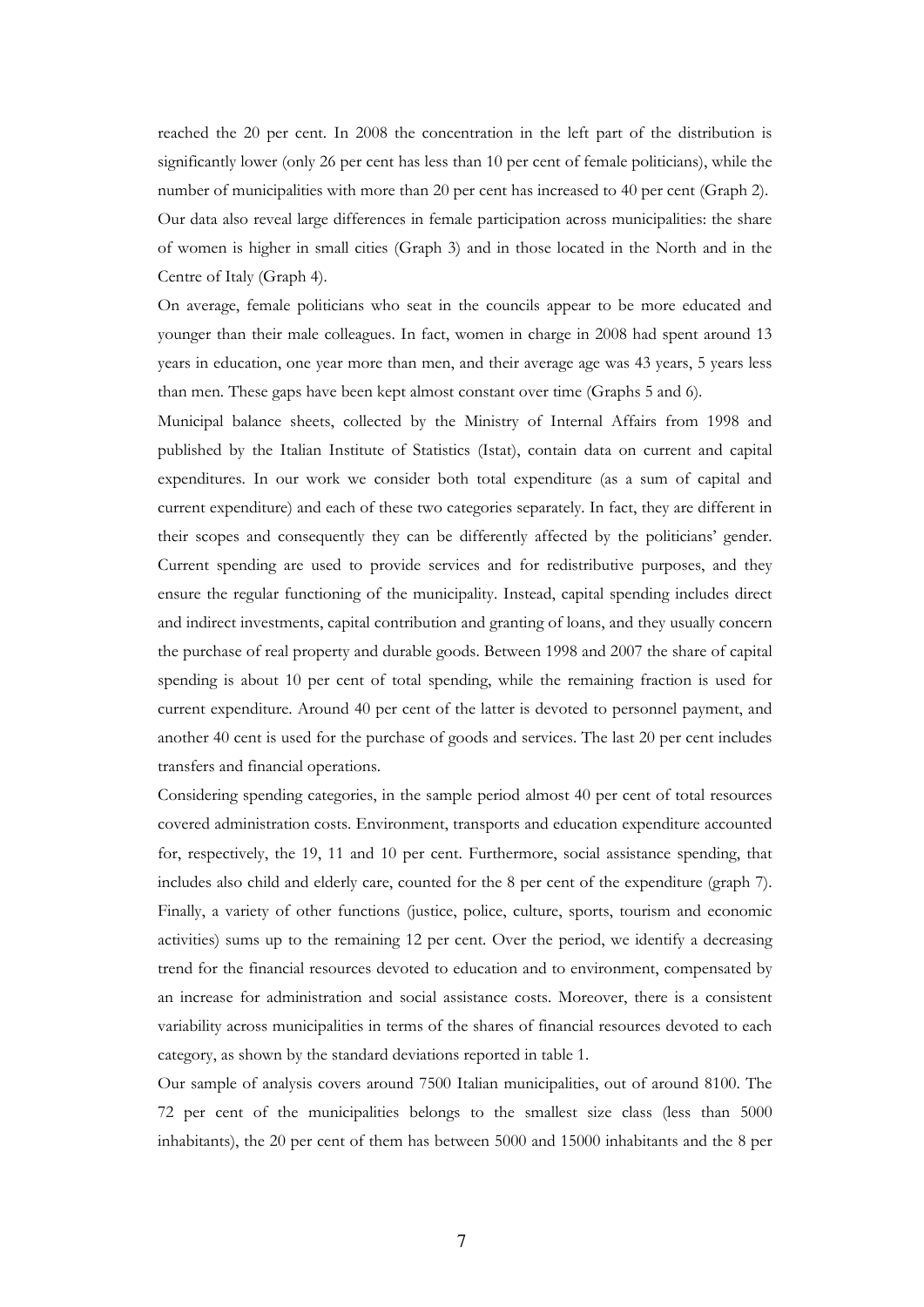cent has more than 15000 inhabitants. As regard the location, 52 per cent are in the North of the country, 22 per cent in the Centre and 25 per cent in the South of Italy.

#### **4. Empirical strategy and first results.**

Before empirically address the role of gender in political decisions, we firstly look to the existence of differences in preferences between men and women. In fact, if there are no differences, there is no reason to assume that gender could be relevant in affecting the allocation of municipal spending. The existence of gender specific preferences is illustrated in several works, such as Svaleryd (2009), Croson & Gneezy (2009) and Funk & Gathmann (2010). To have a further evidence, focused on the Italian context, we perform an additional analysis considering the Italian Households Multiscope Survey, which refers to about 19.000 people interviewed in 2010 and contains some questions useful for our purposes. In particular, people interviewed are asked to express their opinion on what they consider the main problems in Italy. Results show that women and men preferences differ in a systematic way. More precisely, as shown in table 2, the share of positive answer is statistically higher for women as concerns unemployment, crime, health services, education system, immigration and poverty. In contrast, it is higher the percentage of men that consider tax evasion, public debt and justice as critical issues that need a government action. These results seem to confirm the role of gender in identifying priorities on public issues. Transferring such differences in the municipal context, we may expect that female politicians could be more favourable to finance education and social assistance spending.

The next step is to find out if the gender of politicians drives municipal spending pattern, running municipal level regressions covering the period 1998-2006. The assumed specification is the following:

$$
Y_{it} = \beta_1 + \beta_2^* \quad WR_{it} + \beta_3^* \cdot COUNC_{it} + \beta_4^* \cdot MUNIC_{it} + \lambda_t + \epsilon_{it}
$$

where the index i refers to municipality and index t to year. Our dependent variable is the share of expenditure allocated to each category (administration, education, transports, environment and social assistance) with respect to the total amount of spending. To capture the gender effect on public spending, we consider the ratio of women over the total number of members in the Municipal Council (WR), which is intended to proxy of the women bargaining power in influencing spending decisions, since decisions are taken by a simple majority rule.

To ensure a correct identification of the relation, we control for politicians characteristics (COUNC) that can influence their preferences. The regressors includes the gender of the major (dummy variable equal to 1 if the major is female), the average age and education of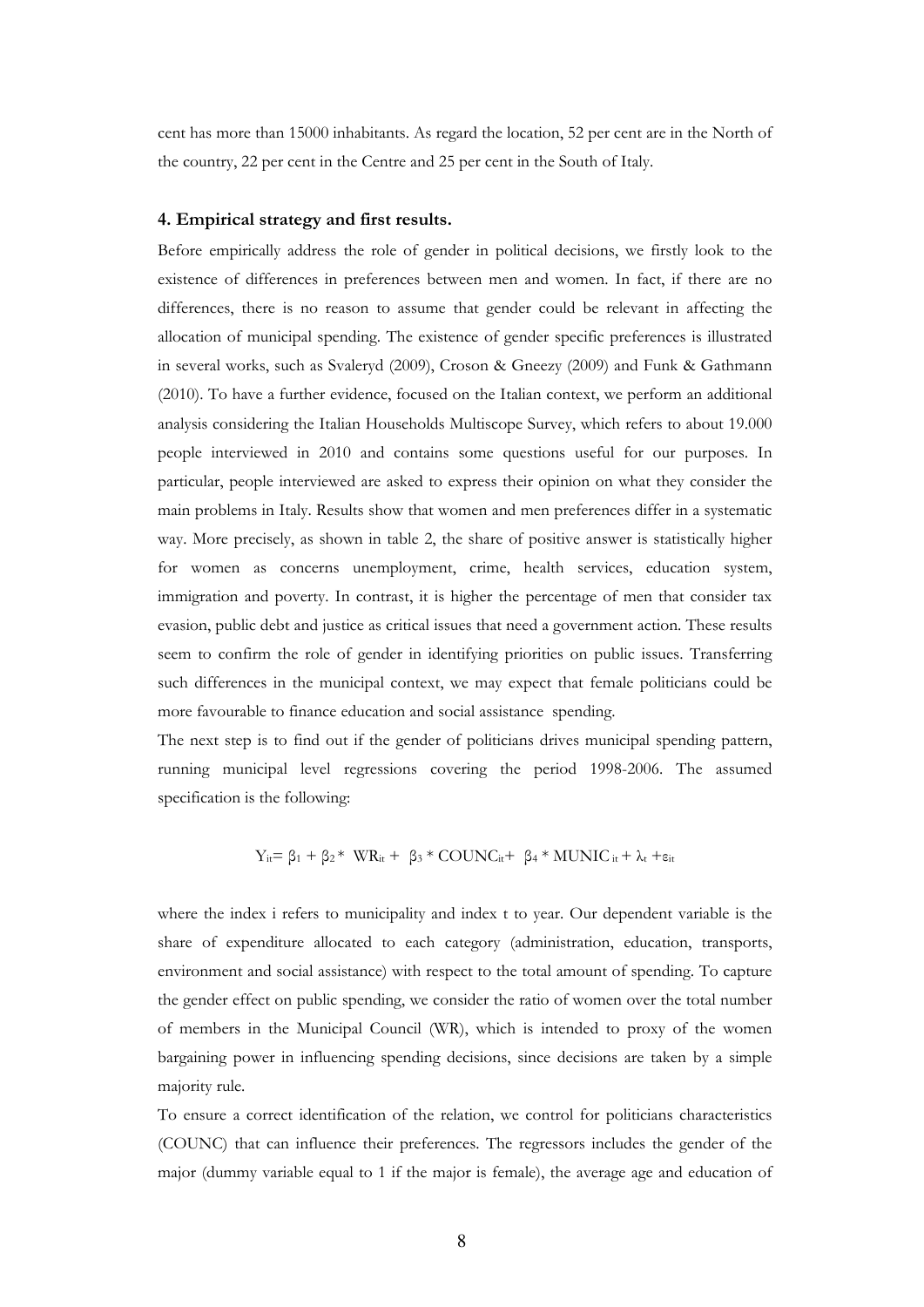the politicians, and the incumbent party (dummy variables for left, right, centre and civic lists). The other set of controls (MUNIC) is related to municipal characteristics, and it includes time-invariant variables, such as the location of the municipality (dummies equal to 1 if the municipality is located next to mountains or next to the sea) and its size (km<sup>2</sup> ), and time variant regressors, such as the population, the per capita number of crimes registered, the voter turnout in municipal elections, the GDP of the province where the municipality is located, the ratio of babies, scholars and old people over the total population. Most of these variables have a clear impact on spending needs. For example, the demographic structure can explain expenditure in childcare, education and elderly care. The location of the municipality can drive the choices of the Municipal Councils as regard infrastructures or tourism spending, while the per capita number of crimes influences police expenditures and security measures. With the voter turnout we aim to proxy the level of social capital and with GDP we control for municipal wealth, that can affect the spending structure. Controlling for municipal characteristics is fundamental in order to check if we can reduce the estimation bias due to the existence of citizens' unobservable preferences, that can be correlated with observable characteristic at municipal level. Finally, we insert provincial dummies that should take into account fixed characteristics at provincial level and year dummies  $(\lambda_t)$  Standard errors are made robust to heteroskedasticity and are clustered at the municipality level.

We estimate the model with the random effect. In fact, the standard test which discriminates between the random and the fixed effect does not show significant differences between the two estimators. However, we remind that we have introduced time invariant covariates at municipal level and provincial dummies that are already taking into account for fixed effects. Since the test reveals that there is no significant municipal fixed effect that can bias the estimated coefficients, the choice of the random effect is preferable since it is more efficient than the fixed effect estimator.

In the first set of regressions (table 3, 4 and 5) we only include the controls for politicians' characteristics, while in the second step we add all the municipal controls. Results of the first step specification show that the higher the fraction of female counsellors, the higher is the share of total expenditure for administration and transports, and the lower for environment (table 3). Same results when we consider the current expenditure (table 5). However, the sizes of the significant parameters are very small, implying an almost negligible effect of the gender variable. For example, an increase in the women ratio of one percentage point changes the ratio of expenditure devoted to a certain category of around 0,01 per cent. It worth noticing that the spending categories usually associated to women preferences, such as education or social assistance, are never influenced by the gender of the politicians. When we focus on capital expenditure (table 4), it seems that a different composition of the council in terms of the gender of politicians do not affect spending allocation.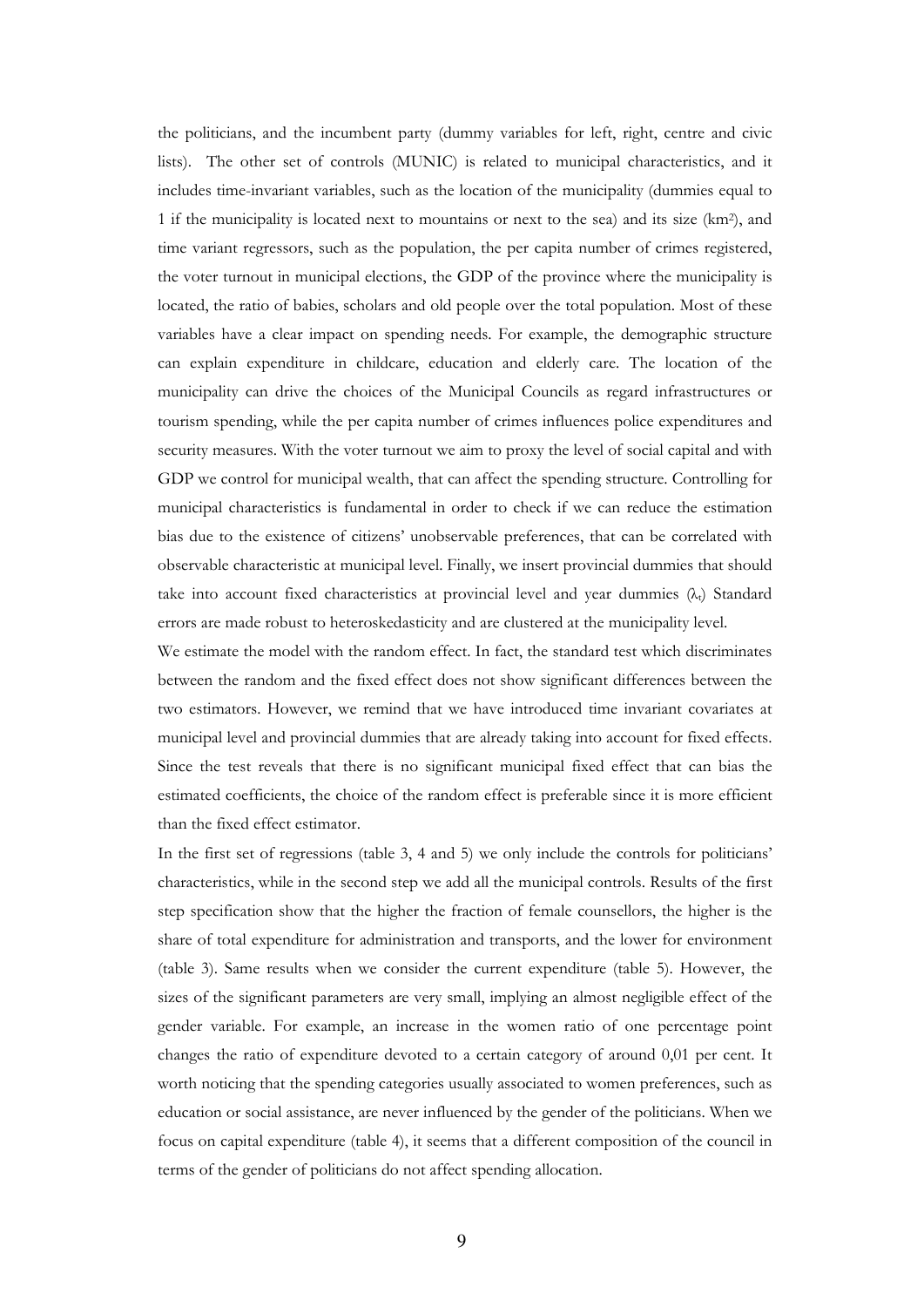When we include all municipal level controls (table 6 for the total spending), the estimated parameters related to the percentage of female policy-makers are never statistically different form zero, except for the administration expenditure. When we focus on current expenditures, also environment spending is influenced by the ratio of women in the councils (table 8). So, in the more complete specification, the gender effect is smaller, both in terms of the category of spending affected and in terms of the magnitude of the estimation parameters.

As concerns other regressors, we note that the gender of the major is not significant (or weakly significant for some categories of current expenditure). This result enforces our finding that gender seems to be scarcely relevant for the policymaker decisions. Moreover, it moves out the hypothesis that public spending allocation could be driven by the gender of major, whose role is considered crucial in shaping voting behaviour in city councils. In contrast, the demographic structure of the population show a greater explanatory power. In fact, higher percentages of children and scholars increase, as expected, the relative spending in education. Also some councillors' characteristics matter for public spending, although the estimated coefficients are smaller: increasing the average education and their age favours spending in education, social assistance and environment, while it reduces administration and transports' expenditure. Finally, many time invariant characteristics at municipal level seem to be significant in explaining different spending allocations (dummies for the location and provincial fixed effect).

#### **5. Alternative specifications in the estimated equation.**

So far we have considered the total number of female politicians as a proxy of their bargaining power in the council, taking the assumption that there could exist a bias driven exclusively by the sex of the politicians, independently from being affiliated to the winning coalition. However, it is also possible that only those women that belong to the major political coalition play an effective role when voting in spending decisions. To test this hypothesis, we run similar regressions using the fraction of women belonging to the major coalition. These regressions confirm previous results, showing a small gender bias in favour of administration total expenditure (table 9). In addition, there appears a low significant but positive coefficient as regard the effect of women on transports spending. In another regression (not shown) we interact the fraction of women belonging to the winning coalition with the major' political orientation, in order to capture if the gender bias depends on the political orientation. However, the coefficients of the interaction terms are not statistically different from zero.

As a further robustness check, we run similar regressions using the percentage of women in the executive committee. In this way we check if our results are driven by the political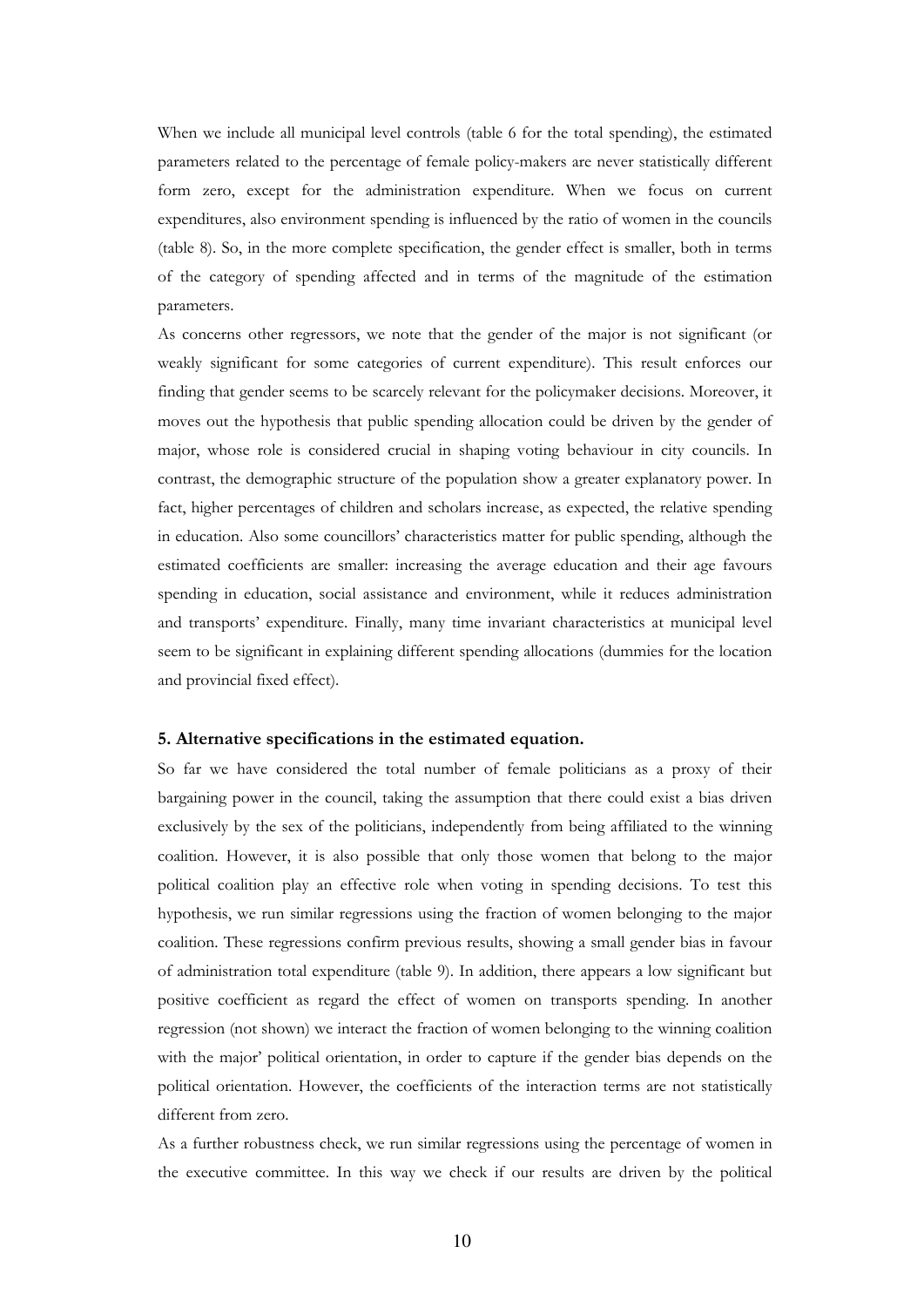institution chosen. In these estimates there is a complete absence of a gender bias on total spending allocation (table 10).

In another set of regressions we investigate if the relationship between women representation and political choices is not linear. In fact, it possible that the role of women start to be relevant in term of bargaining power only when the female shares reach a given threshold. In order to take this into account, we identify three different thresholds that coincide with the first quartile, the median and the third quartile of the women participation distribution (respectively equal to 8, 15 and 23 per cent of women over total seats). For each of these thresholds, one by one, we introduce in the regression a dummy variable, which takes value equal to 1 when the share of women exceeds the threshold itself. These dummies are used in place of the percentage of women in the council. Our findings show that the gender effect exists only when the highest threshold is passed. In other words, moving from below to above the 3rd quartile in term of female participation increases administration and transportation total expenditure, while it decreases environment spending (table 13). On the contrary, we do not find significant effect for the other dummy variables associated to the lower thresholds (tables 11 and 12). This means that higher percentages of women in political institutions are required in order to affect financial choices. Although the introduction of gender quotas rules contributed positively to increase the number of female politicians, only a small fraction of municipalities show sufficiently high shares of women. Small raises in the number of elected women could not be enough to observe policy changes, which probably require stronger changes in female participation.

Finally, the amount and the allocation of public expenditure, and in particular capital expenditure, may vary significantly over time, depending, for instance, whether the financial decisions are taken at the beginning or at the end of the electoral mandate. So, we consider as unit of the analysis not the single year, but the entire mandate, focusing on the average values of expenditure allocated in the period. Furthermore, to avoid distortions related to the timing of electoral cycles we consider only those mandates that are complete (5 years). Since our sample spans between 1998 and 2006, we have only one observation for each municipality. However, in some cases we have premature ends of the mandate due to political crises. This, along with some missing observations, reduces the size of our sample to around 5.500 units. Cross municipalities regressions support the positive relation found in the panel regressions between total administrative spending and the percentage of female politicians (table 14). Surprisingly, we find that a higher representation of women lowers social assistance expenditure.

The last check we performed is related the fact that part of the municipal expenditure can be pre-committed, meaning that the members of the council does not effectively take decisions on some type of expenditure. For example, spending for personnel payment can not be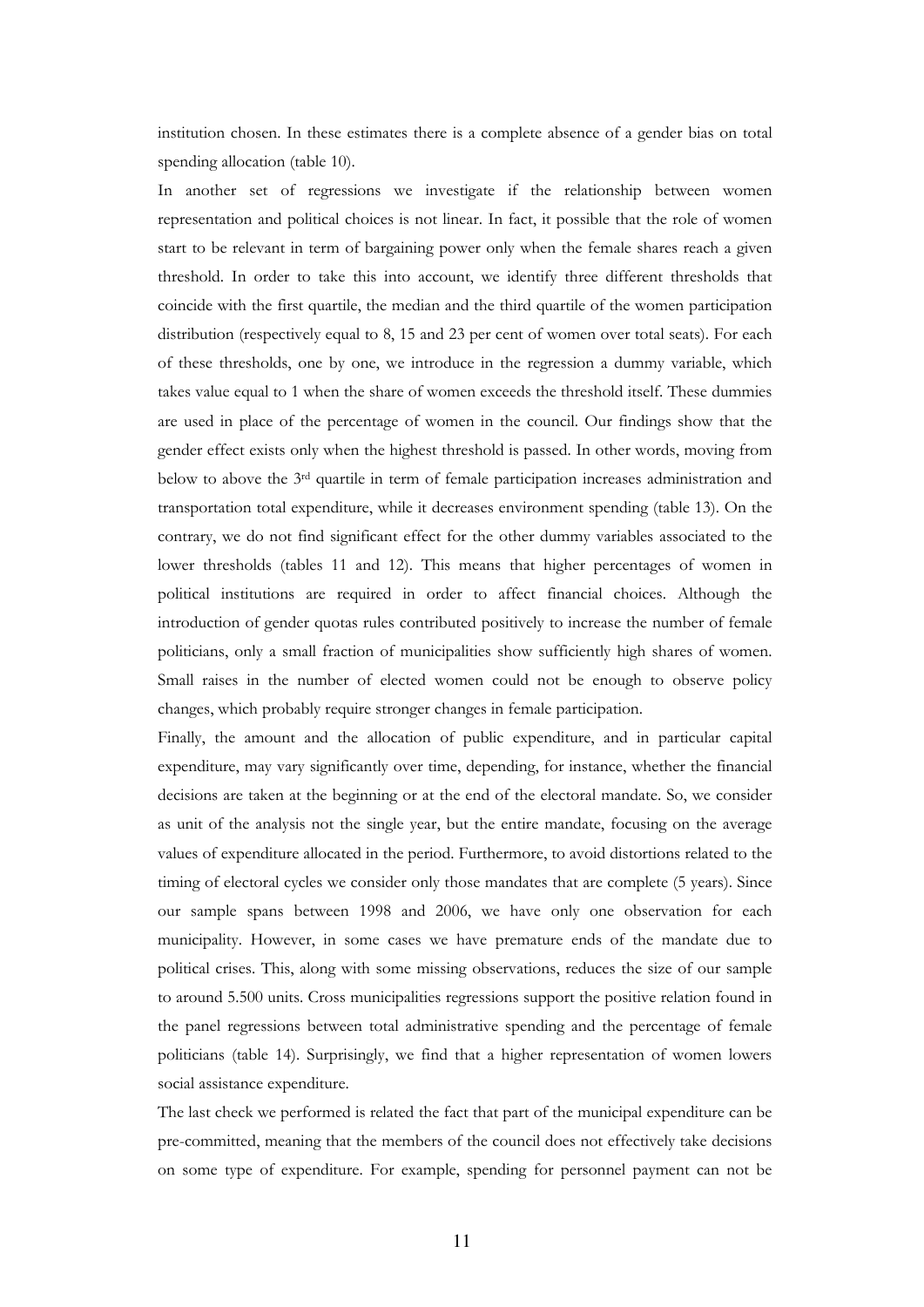substantially modified, being almost fixed over time. Therefore, we removed this category from the current expenditure, but results (not displayed) in term of gender effect did not change from those of our baseline specification.

Table 15 summarizes all the results obtained so far. We display the signs and the degrees of significance of the estimated coefficients for the women ratio regressor. Most results are similar among different specifications. Female politicians' play a role in increasing administration and transports expenditure, and in decreasing environment and social assistance spending. However, the sizes of coefficients are small, implying there the gender effect plays a minority role. Education spending is never affected by the gender of the politicians.

#### **6. Instrumental variable estimates.**

Although in the panel regressions we introduce several control variables related to social, cultural, geographic and economic characteristics, there are still some unobservable differences among municipalities in term of citizens' preferences and values which can affect the expenditure choices. These preferences can also influence the voting behaviour of citizens when choosing among candidates of different sex in elections. This constitutes a clear problem of omitted variables: the unobserved preferences influence both the dependent variable and the independent variable, preventing the correct identification of the causal relation we are interested in. We don't have a clear prior of the direction of the bias generated by these omitted controls for citizens' preferences. This is due to the complexity of the set of preferences we are not able to observe, which can influence different categories of spending in opposite ways. As mentioned, the endogeneity problem has been recently addressed with the RDD approach. Since this estimation technique is not applicable in our setting<sup>4</sup>, we solve the problem of endogeneity using a different estimation strategy which exploits a change in the Italian normative which occurred between April 1993 and September 1995.

The Law no. 81 of March 25, 1993 introduced some important changes in the Italian local electoral system, such as the direct election of the major and of the president of the province. More importantly for our purpose, it established that neither sex could represent more than two thirds of a party list of candidates for municipal elections. In municipalities with up to 15.000 inhabitants, the maximum quota was set at three quarters. However, on September 1995 the Sentence no.422 of the Constitutional Court repealed the section of the

<sup>&</sup>lt;sup>4</sup>The regression-discontinuity design uses a cut-off selection method. The sample is cut in two, with one group as control and the rest as the treatment group. In the gender literature, municipalities are split into two groups according to the sex of the major elected. Considering only those municipalities in which one candidate barely wins against another of a different sex, it is reasonable to assume that the gender of the major elected is random, not driven by specific unobservable peculiarities of the municipality.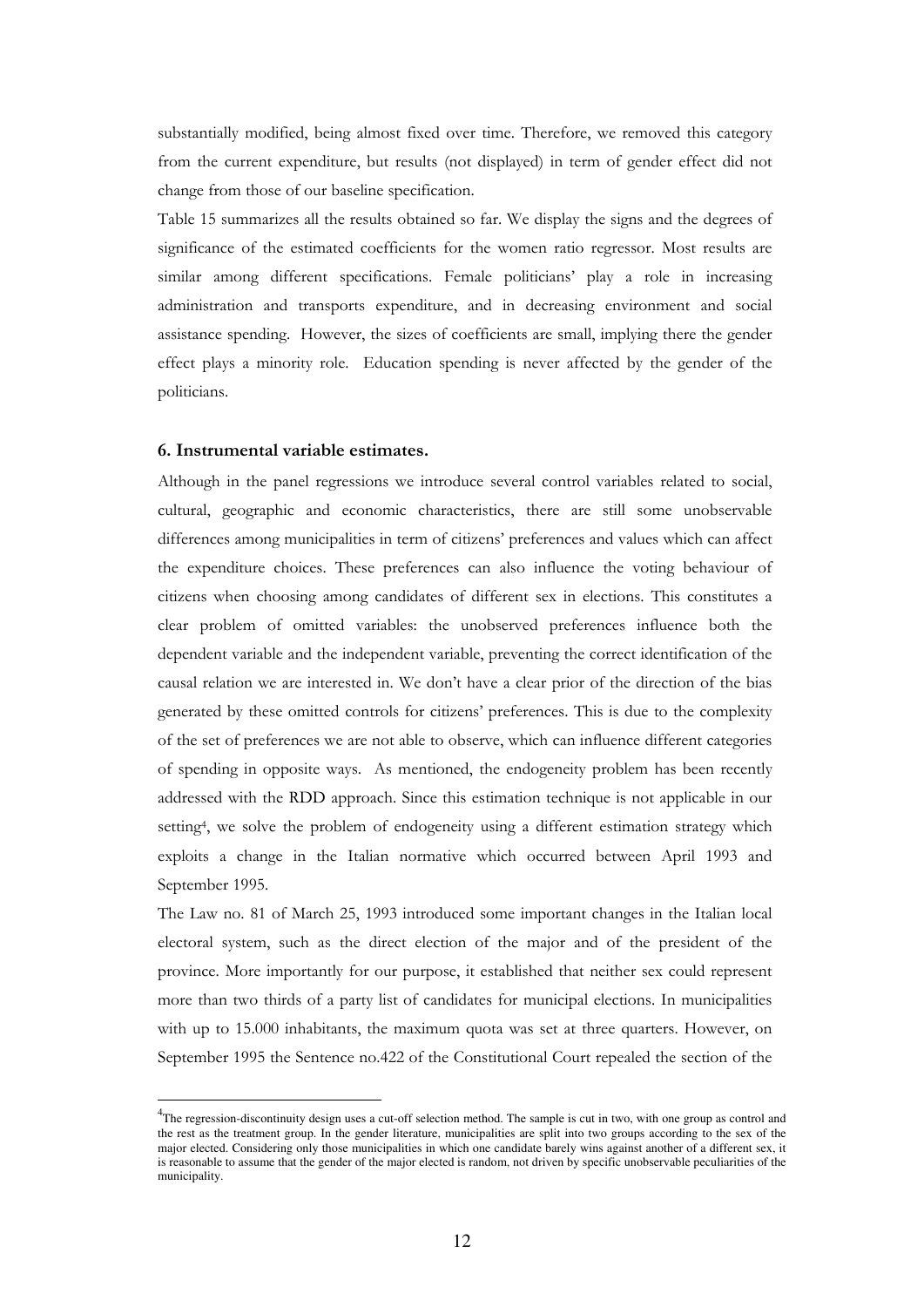law containing the gender quotas, because of the right of equal access to elective offices protected in the Italian Constitution.

This law worked as a lower bound for the percentage of female candidates, due the traditionally low number of women in the lists. As shown in De Paola et all.(2010) with a difference-in-differences estimation strategy, the reservation of candidacies for women translated in a higher number of elected women<sup>5</sup>. Moreover, they find the effects of the law lasted for some years after its abolishment. However, because of short period during which the law was in force and of the differences in the election calendars, not all municipalities voted under this regime and experienced such an increase in the share of female politicians. Therefore, the normative change split municipalities into two groups: treated and not treated by the law<sup>6</sup>. The treated municipalities experienced a change in the female participation referable not to endogenous citizens' preference but to the exogenous change imposed by the law. This allows us to use the split produced by the law to instrument the percentage of women elected in the municipality. More precisely, our instrument is a dummy variable equal to 1 if the municipality voted during the period of validity of the gender quota, and 0 otherwise. We limit our instrumental variable regressions to the period 1998-2003. In fact, computing the standard test on the relevance of the instrument for a more extended period, the instrument becomes weak. The effects of the law on the number of elected women progressively decrease after its abolishment and seem to end in 2004, when the majority of the municipalities had a new election. This instrument satisfies the two conditions for the choice of the instrument: the exogeneity and the relevance. First of all, having voted or not during the gender quotas is completely random, since it depends only on the election calendar, which ensure that the instrument is exogenous. Second, the relevance of the instrument has been empirically tested in De Paola et all.(2010). In table 16 we show the first stage of the IV estimation.

In this new set of regressions, that control for the possible endogenity, the effect of different gender composition in municipal councils completely disappears. The estimated coefficients of the share of women are never statistically different from zero, both considering total spending and splitting between capital and current one (tables 17, 18, 19). Our finding is in line with the most recent papers. The demographic structure and municipal characteristics seem to be the real drivers of the expenditure decisions. The politicians' characteristics become less relevant with respect to the standard panel regression results, excepted for the average level of education.

<sup>5</sup> A theoretical explanation of this effect is also presented in Bonomi, Brosio, Di Tommaso (2009).

<sup>&</sup>lt;sup>6</sup>The treated and the not treated groups represent respectively the 95 and the 5 per cent of the sample.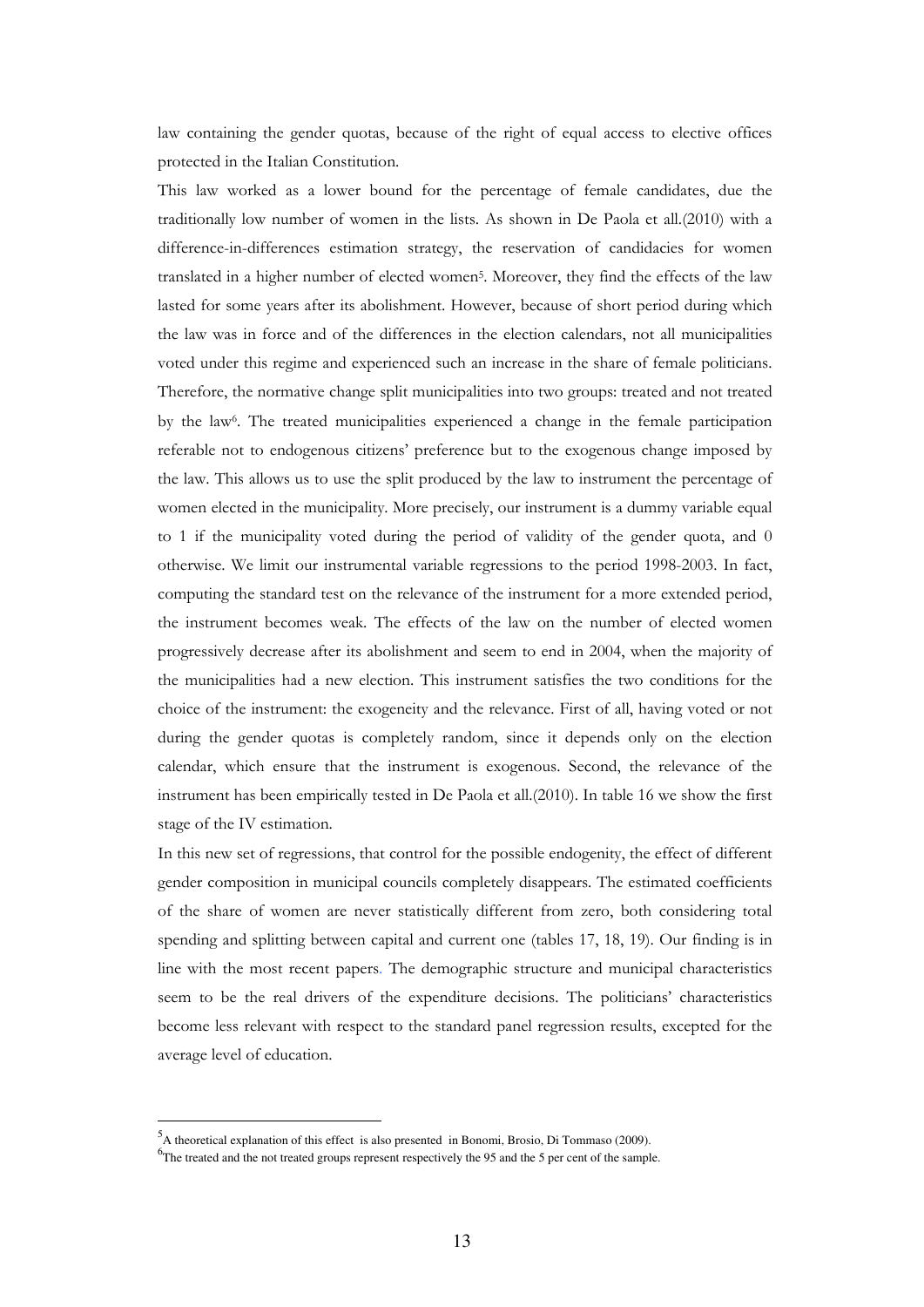Finally, we also tried to extend the instrumental variable approach to the regressions where the thresholds dummies were used as a proxy of gender bargaining power. In fact, such regressions showed a more relevant gender effect. Unfortunately, in this case we cannot solve the endogenity problem since our instrument reveals to be weak.

#### **7. Conclusions.**

In this work we study the existence of a gender effect in municipal spending decisions. We run both panel regressions at municipal level and instrumental variable estimations to correct for possible problems of endogeneity. The instrument is based on a normative change, that sets a lower bound for the number of female politicians in parties lists. Results show that the gender of the politicians does not matter when looking at local expenditure allocation in Italian municipalities. In particular, spending categories typically associated to women preferences, such as childcare and education, do not benefit from a greater representation of women in municipal councils.

Possibly, results can be driven by the fact that shares of women in municipal councils are usually small and it is possible that the gender effect we are looking for requires a higher female representation. In other terms, women's representation needs to reach a certain critical level to matter for the decision process. In fact, the group of municipalities whose shares of female politicians is above this threshold shows a significantly different allocation of public spending. However, in this setting we are not able to control for spurious correlations, in order to get reliable results. Non linearities in the gender effect suggest that the introduction of gender quotas in Italy has been useful to increase female participation, but not enough to impact financial resources allocation.

Taking the above consideration into account, the absence of the gender bias seems to support the Median voter theorem, stating that only citizens' preferences matter for policy making, and not those of politicians. However, an alternative explanation could be that politicians still vote according to their own preferences, but that the gender is not a determinant of their voting behaviour. A possible interpretation of such behaviour can be that women involved in political activities could spontaneously move their preferences closer to the males' ones, comparing to the not involved ones.

In any case, our results should not be interpreted in the sense that the problem of women underrepresentation in political institutions is irrelevant. In fact, it remains the problem of equal opportunities in entering politics and of adequate representativeness of institutions, mainly because Italy is one of the developed countries with the lowest rate of female participation in politics. Moreover, female politicians could impact on political choices in a number of ways not considered in this analysis, for example in improving the political decisional process or promoting the adoption of best practices.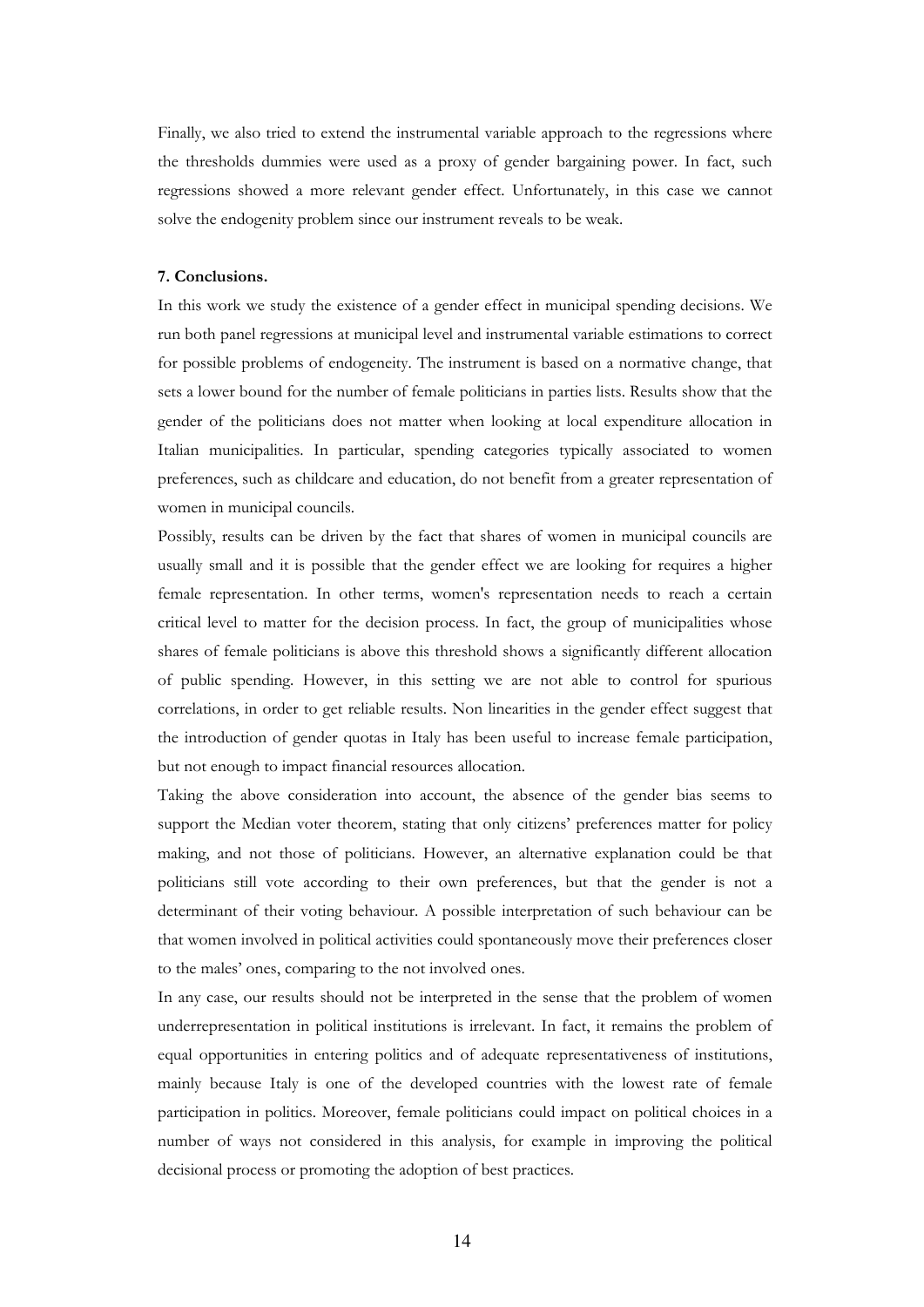#### **Bibliography**

- 1. Alesina, A. (1988). Credibility and policy convergence in a two-party system with rational voters. *American Economic Review,* 78, pp.796-806.
- 2. Besley, T. and A. Case (2003). Political institutions and policy choices: empirical evidence from the United States. *Journal of Economic Literature*, 41, pp.7-73.
- 3. Besley, T. and S. Coate (1997). An economic model of representative democracy. *Quarterly Journal of Economics*, 112, pp.85-114.
- 4. Bonomi, G., Brosio, G. and M.L. Di Tommaso (2009).Gender quotas in Italy. A random utility model of voting behaviour. Mimeo.
- 5. Campa, P. (2011). Gender quotas, female politicians and public expenditures: quasi-experimental evidence. Mimeo.
- 6. Casarico, A. and P. Profeta (2010). *Donne in attesa*. Egea Edizioni, Milano.
- 7. Chen, L. (2008). Female policymakers and educational expenditures: cross-country evidence. Scandinavian *Working Papers in Economics*, 1.
- 8. Clots-Figueras, I. (2009). Are female leaders good for education? Evidence from India. *Working Paper, University Carlos III*.
- 9. Croson, R. and U. Gneezy (2009). Gender differences in preferences. *Journal of Economic Literature*, 47, pp. 1-27
- 10. De Paola, M., Scoppa, V. and R. Lombardo (2010). Can gender quotas break down negative stereotypes? Evidence from changes in electoral rules. *Journal of Public Economics*, 94, pp. 344-353.
- 11. Downs, A. (1957). *An economic theory of democracy*. Addison-Wesley, Boston (MA).
- 12. Chattopadhyay, R. and E. Duflo (2004). Women as policy makers: evidence from a randomized policy experiment in India. *Econometrica*, 72, pp.1409-1443.
- 13. Ferreira, F. and J. Gyourko (2009). Do Political Parties Matter? Evidence from U.S. Cities. *Quarterly Journal of Economics,* 124, pp.349–397.
- 14. Funk, P. and C. Gathmann (2010). Gender gaps in policy making: evidence from direct democracy in Switzerland. *Working paper, Universitat Pompeu Fabra*.
- 15. Gagliarducci, S. and M. D. Paserman (2009). Gender interactions within hierarchies: evidence from the political arena. *NBER Working Papers*, n. 14893.
- 16. Halse, A. H. (2009). The impact of gender on political priorities. *Master thesis in Economics, Department of Economics, University of Oslo*.
- 17. Lee, D. S., Moretti, E. and M. J. Butler (2004). Do voters affect or elect policies? Evidence from the U.S. house. *Quarterly Journal of Economics*, 119, pp.3807-59.
- 18. Osborne, M.J. and A. Slivinski (1996). A model of political competition with citizen candidates. *Quarterly Journal of Economics*, 111, pp.65-96.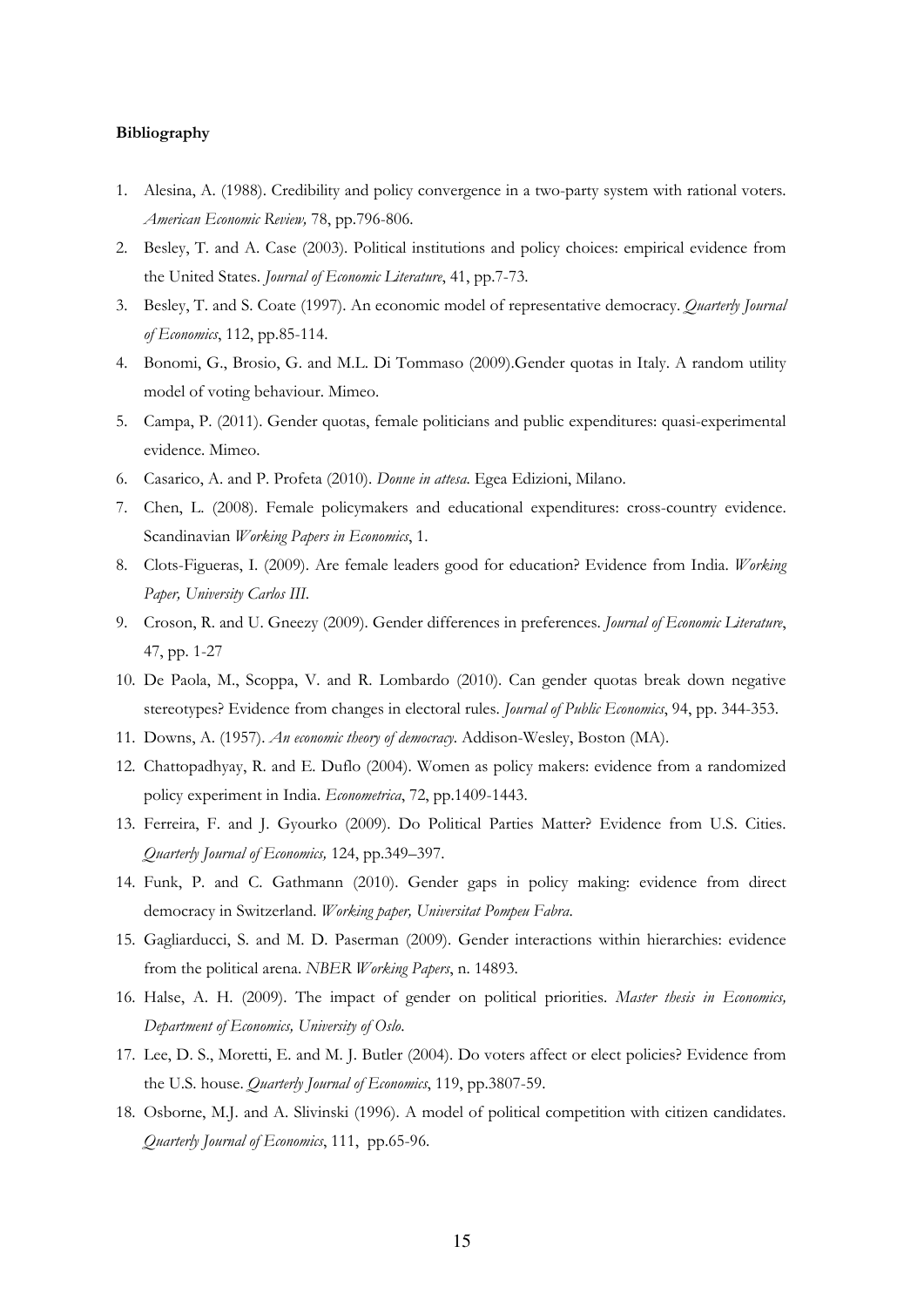- 19. Rehavi, M. (2007). Sex and politics: do female legislators affect state spending? Mimeo, University of California Berkeley.
- 20. Svaleryd, H. (2009). Women's representation and public spending. *European Journal of Political Economy*, 25, pp.186–198.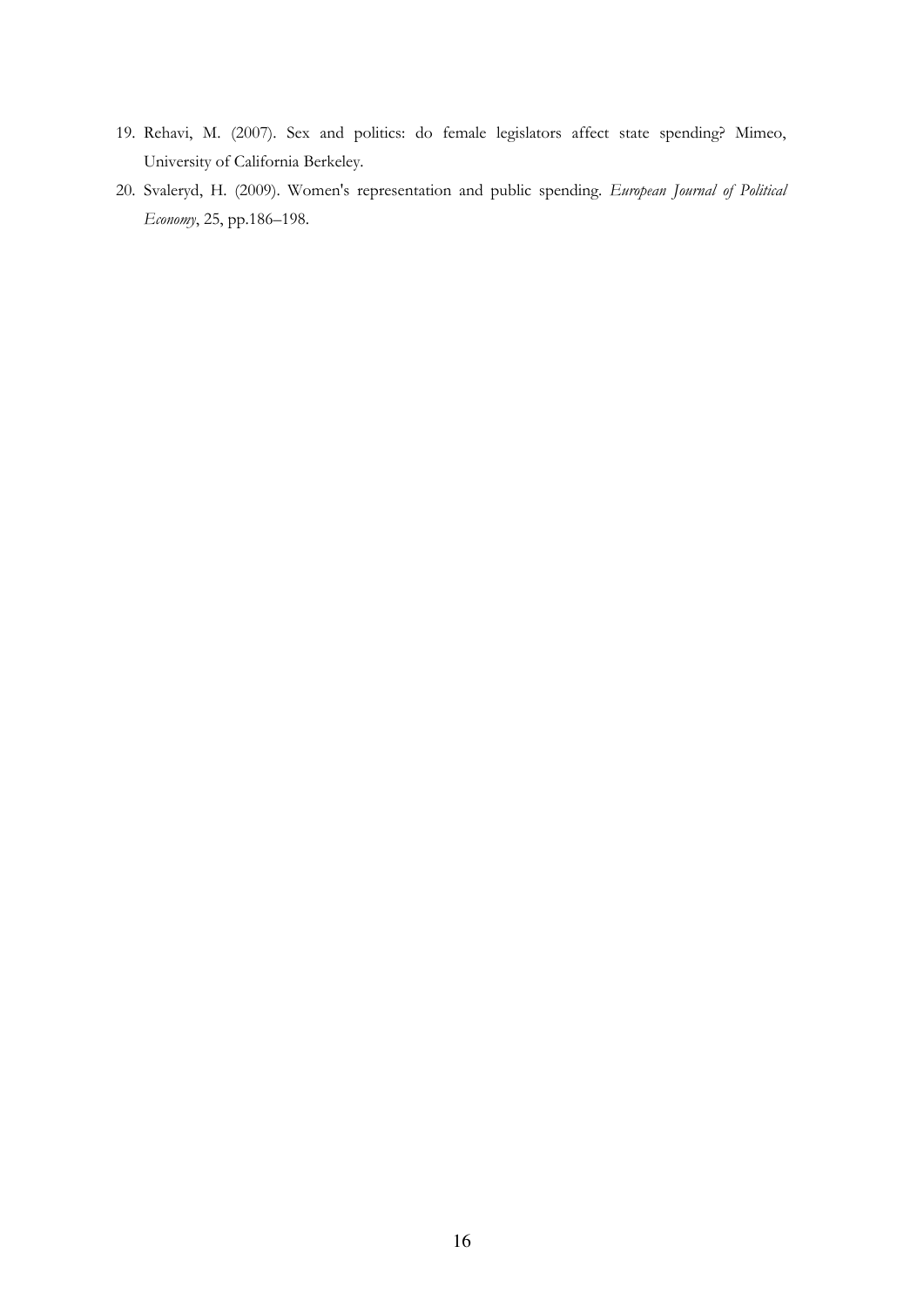## **Appendix**

#### **Graph 1**

**Percentages of women in Municipal councils and of females majors.**



### **Graph 2**

**Distribution, by year, of the percentages of women in the council.**

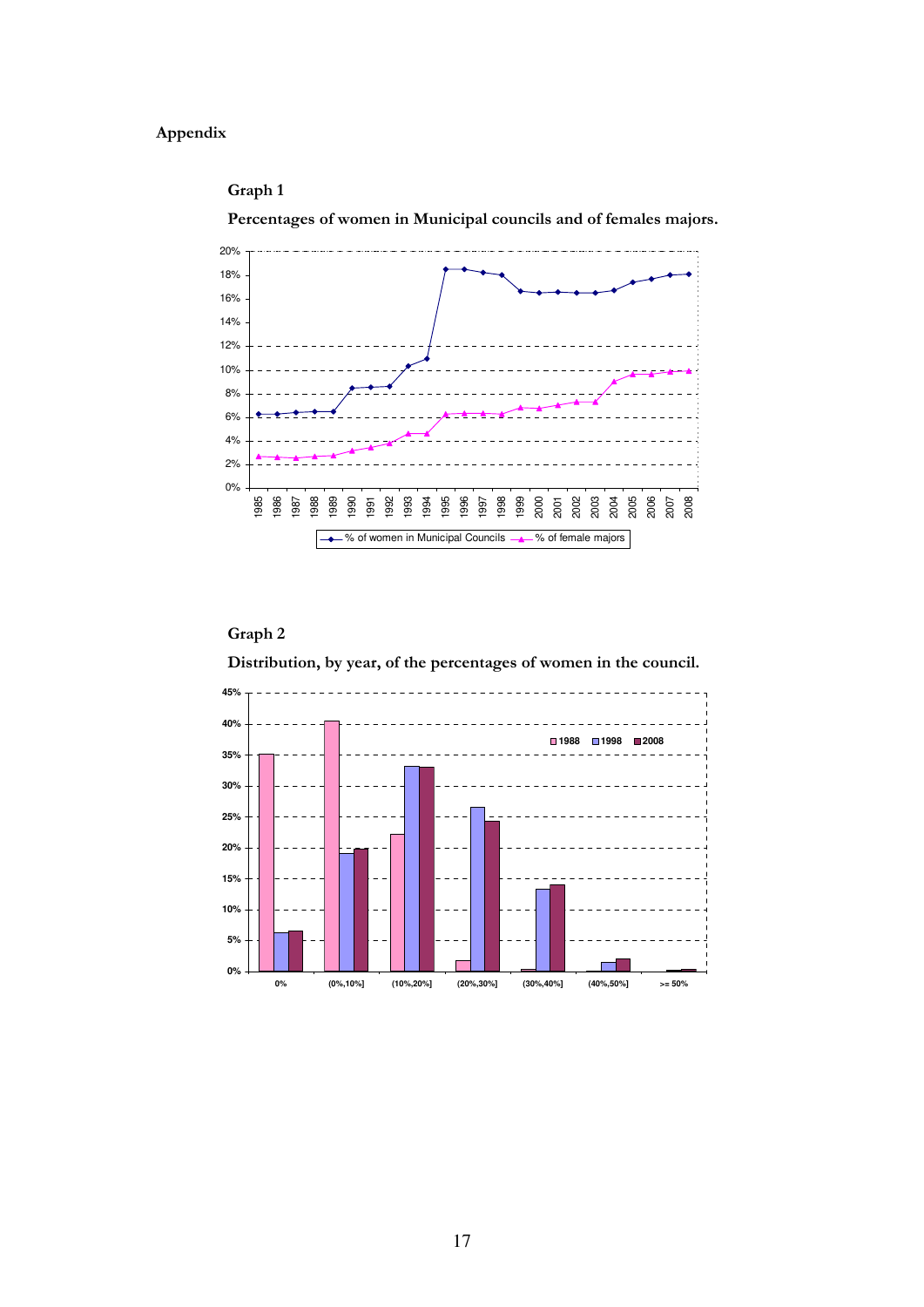

**Average ratios of women in the councils, by municipality size.** 



## **Graph 4**

**Average ratios of women in the councils, by location.**

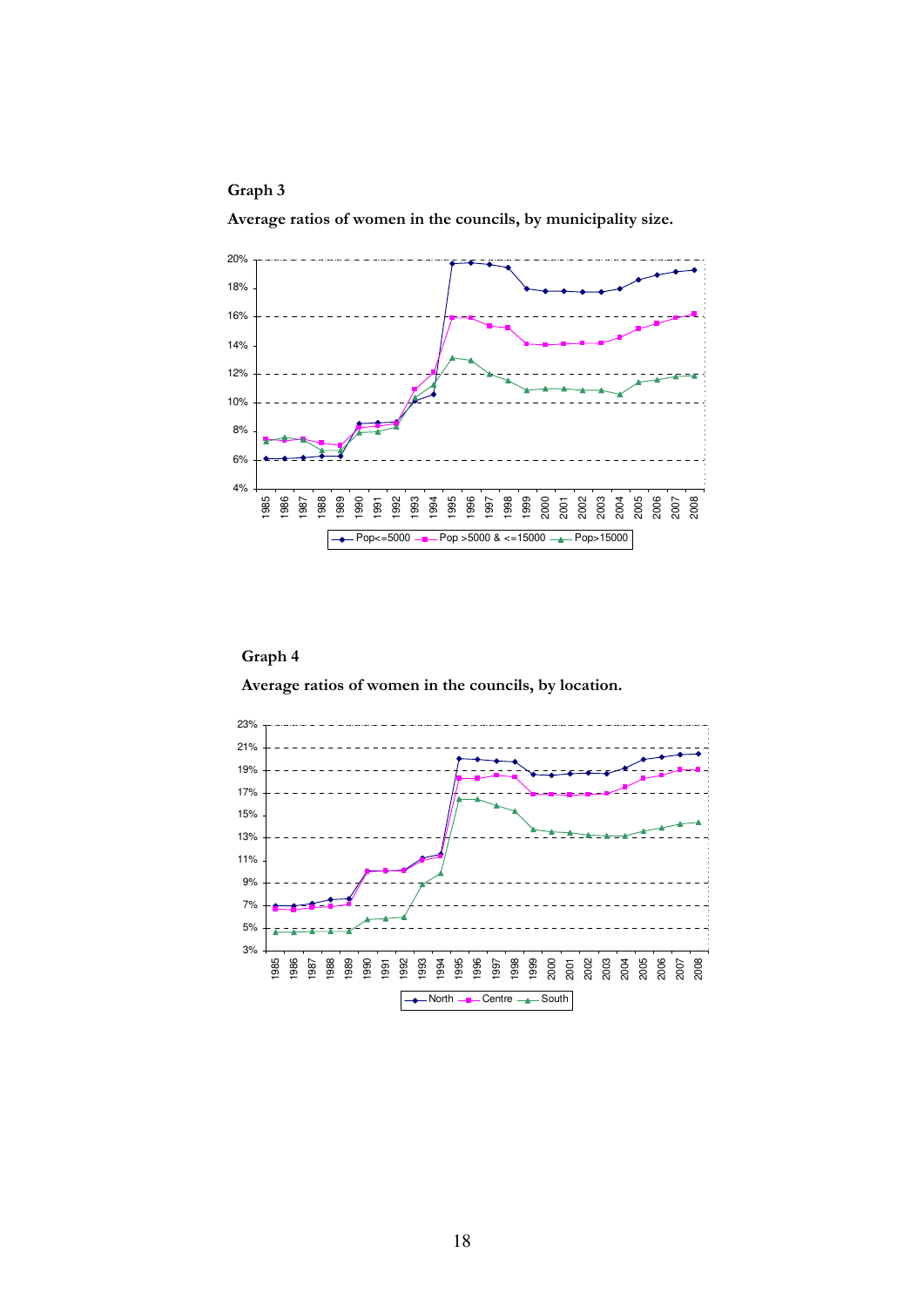**Graph 5** 

**Average years of education of local politicians, by gender.** 





**Average age of local politicians, by gender.** 

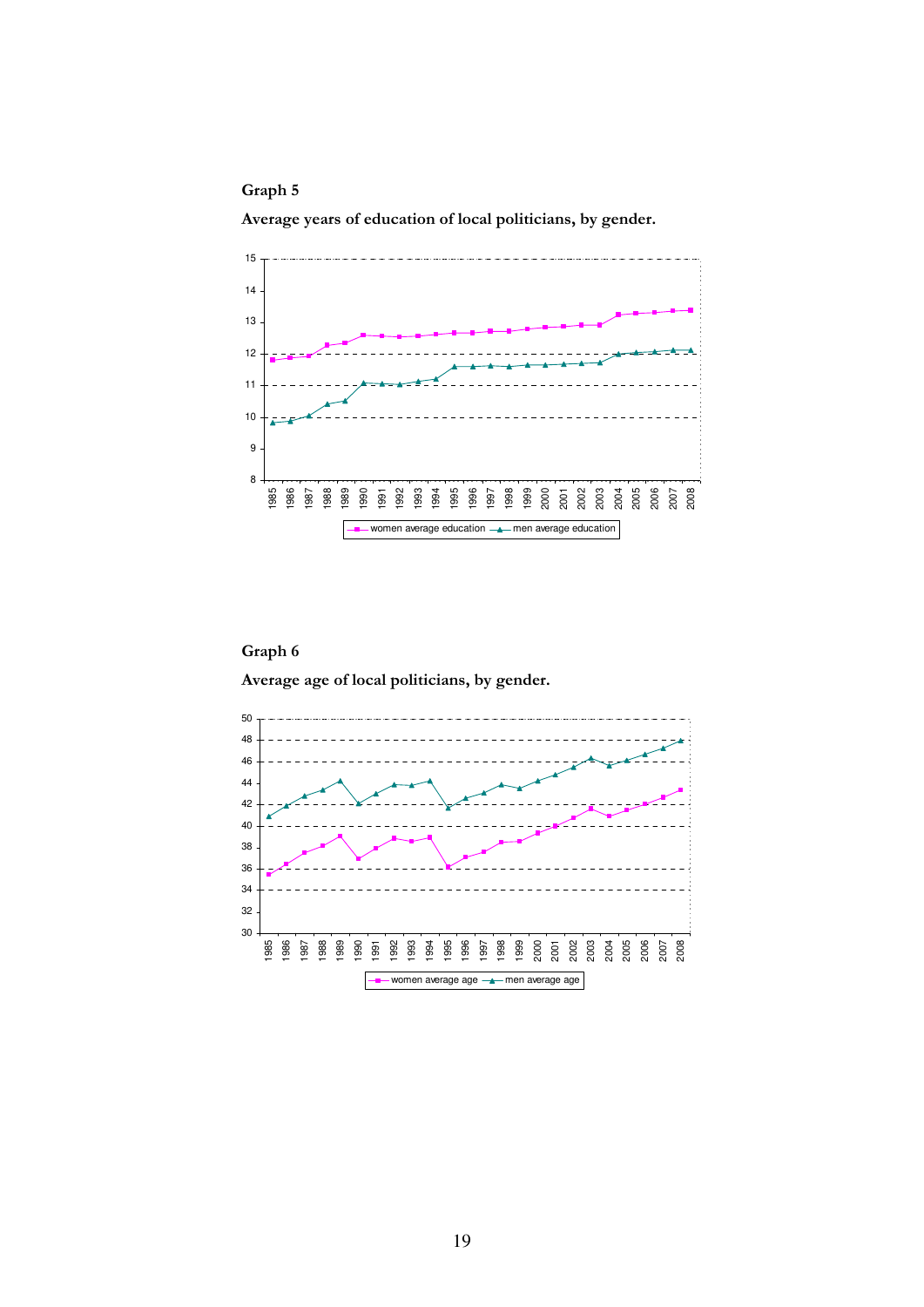## **Graph 7**

**Composition of public expenditure.** 

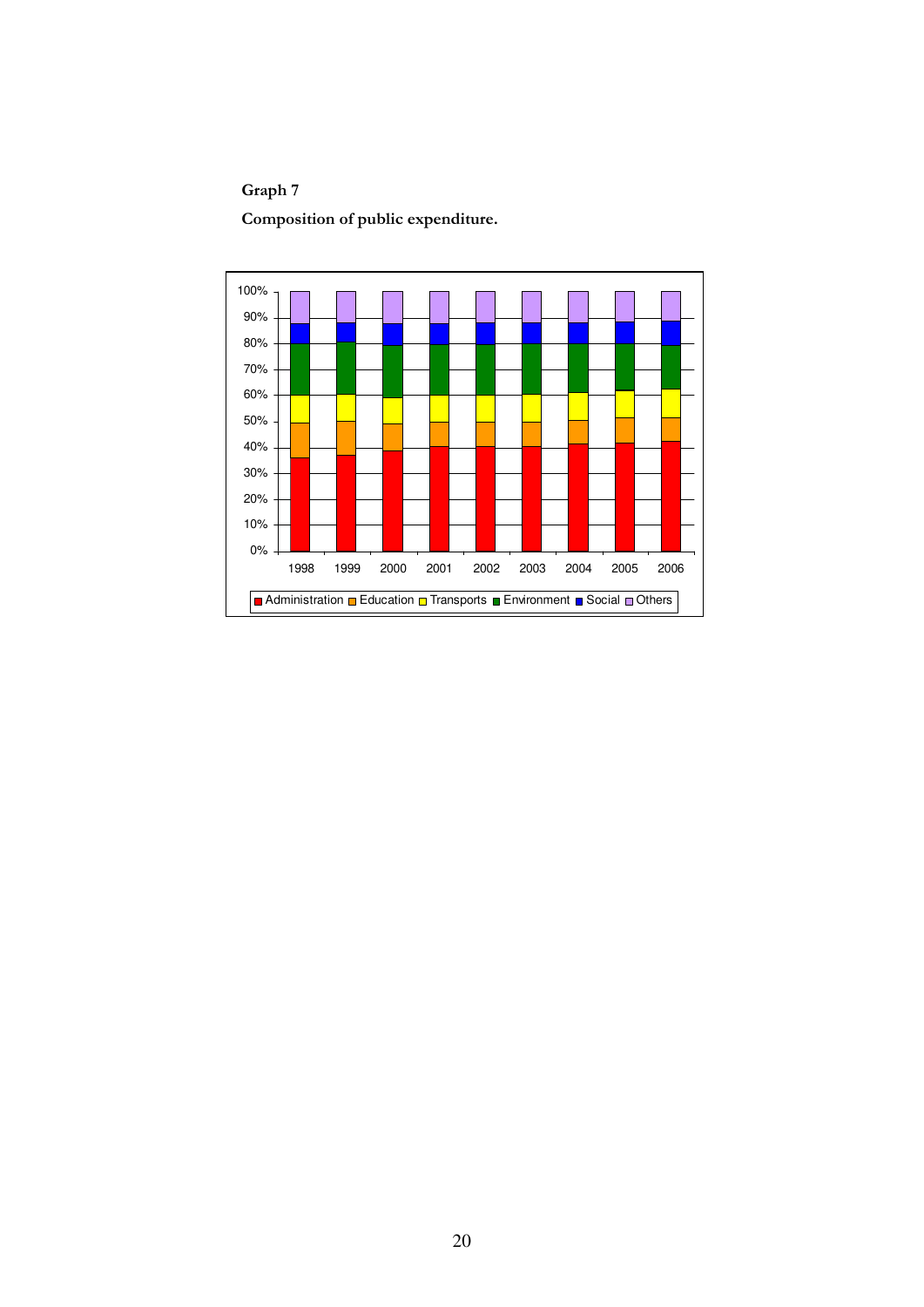|                                                                               | Obs.  | Mean    | <b>SD</b> |  |  |  |  |  |
|-------------------------------------------------------------------------------|-------|---------|-----------|--|--|--|--|--|
| <b>Municipal Councils</b>                                                     |       |         |           |  |  |  |  |  |
| Proportion of seats by women over total seats in the Council                  | 62936 | 0,169   | 0,104     |  |  |  |  |  |
| Proportion of female major over total                                         | 62936 | 0,079   | 0,269     |  |  |  |  |  |
| Proportion of seats by women affiliated to the major political<br>orientation | 62936 | 0,136   | 0,106     |  |  |  |  |  |
| Age of the politicians                                                        | 62936 | 44,350  | 3,978     |  |  |  |  |  |
| Education of the politicians in terms of years                                | 62875 | 12,032  | 1,541     |  |  |  |  |  |
| Municipalities                                                                |       |         |           |  |  |  |  |  |
| Size of the municipality in km2                                               | 62957 | 37,035  | 49,829    |  |  |  |  |  |
| Population in the municipality                                                | 62936 | 7141, 2 | 41248,2   |  |  |  |  |  |
| Ratio of people under 6 years old                                             | 62936 | 0,052   | 0,013     |  |  |  |  |  |
| Ratio of people under 15 years old                                            | 62936 | 0,082   | 0,020     |  |  |  |  |  |
| Ratio of people over 65 years old                                             | 62936 | 0,212   | 0,064     |  |  |  |  |  |
| Number of crimes per capita                                                   | 62306 | 0,041   | 0,016     |  |  |  |  |  |
| Voter turnout in municipal elections                                          | 59787 | 0,794   | 0,089     |  |  |  |  |  |
| GDP per capita at provincial level                                            | 62674 | 19628,4 | 5151,6    |  |  |  |  |  |
| <b>Allocation of resources</b>                                                |       |         |           |  |  |  |  |  |
| Ratio of expenditure spent for administration                                 | 62936 | 0,396   | 0,17      |  |  |  |  |  |
| Ratio of expenditure spent for environment                                    | 62936 | 0,193   | 0,091     |  |  |  |  |  |
| Ratio of expenditure spent for transports                                     | 62936 | 0,107   | 0,006     |  |  |  |  |  |
| Ratio of expenditure spent for education                                      | 62936 | 0,103   | 0,057     |  |  |  |  |  |
| Ratio of expenditure spent for social services                                | 62936 | 0,068   | 0,069     |  |  |  |  |  |

## **Descriptive statistics of the variables included in the dataset in the period 1998-2006.**

#### **Table 2**

#### **Italian Hoseholds Multiscope Survey 2010.**

|                                     |                                    |      | Percentages of positive |         |
|-------------------------------------|------------------------------------|------|-------------------------|---------|
| Which is the main problem in Italy? | <b>Values</b>                      |      | answers                 | P-value |
|                                     |                                    | Men  | Women                   |         |
| Unemployment                        | $1 = yes$ ; $0 = no$               | 62,6 | 65,9                    | 0,0000  |
| Crime                               | $1 = \text{ves}$ ; $0 = \text{no}$ | 46,3 | 49,6                    | 0,0000  |
| Tax evasion                         | $1 = yes$ ; $0 = no$               | 19,8 | 14,9                    | 0,0000  |
| Environment                         | $1 = \text{ves}$ ; $0 = \text{no}$ | 10,9 | 11,3                    | 0,2019  |
| Public debt                         | $1 = ves$ ; $0 = no$               | 12,0 | 8,5                     | 0,0000  |
| Health system                       | $1 = ves$ ; $0 = no$               | 13,2 | 17,7                    | 0,0000  |
| Education system                    | $1 = \text{ves}$ ; $0 = \text{no}$ | 5,0  | 5,7                     | 0,0047  |
| <b>Justice</b>                      | $1 = \text{ves}$ ; $0 = \text{no}$ | 17,1 | 13,7                    | 0,0000  |
| Immigration                         | $1 = ves$ ; $0 = no$               | 24,8 | 26,3                    | 0,0010  |
| Poverty                             | $1 = yes$ ; $0 = no$               | 23,1 | 26,2                    | 0,0000  |
| Others                              | $1 = yes$ ; $0 = no$               | 2,2  | 1,6                     | 0,0000  |

The P-values refer to the Adjusted Wald test of the null hypothesis that the two means are statistically equal.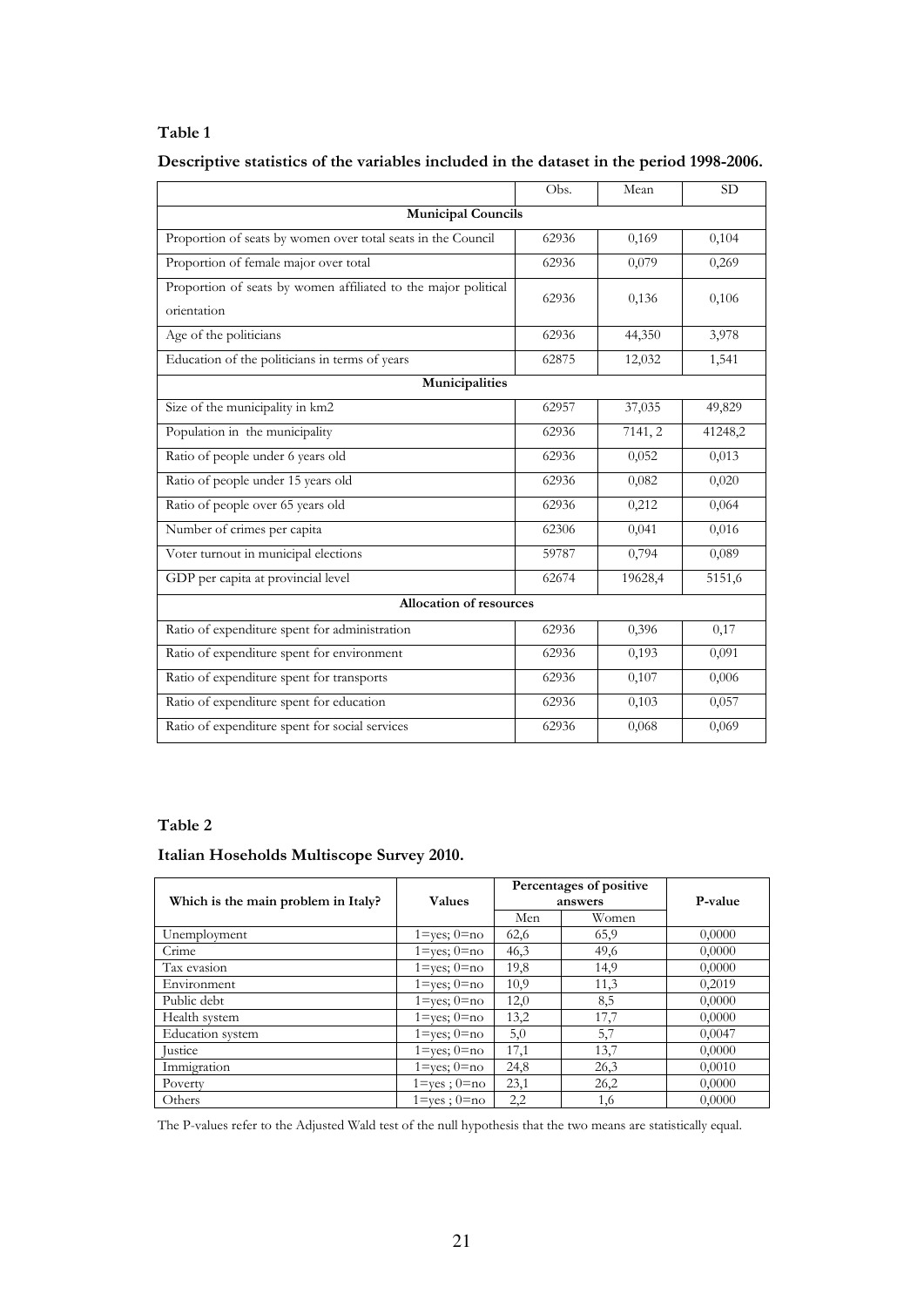|                      | Administration | <b>Education</b> | Transport    | <b>Environment</b> | Social assistance |
|----------------------|----------------|------------------|--------------|--------------------|-------------------|
|                      |                |                  |              |                    |                   |
| women ratio          | $0,016***$     | 0.00174          | $0,006**$    | $-0,009*$          | $-0,00302$        |
|                      | $(-0,006)$     | $(-0,003)$       | $(-0,003)$   | $(-0,005)$         | $(-0,003)$        |
| sex of the major     | 0,001          | 0,002            | $-0,001$     | $-0,001$           | $-0,001$          |
|                      | $(-0,002)$     | $(-0,001)$       | $(-0,001)$   | $(-0,002)$         | $(-0,001)$        |
| council average edu  | $-0,006***$    | $0,001***$       | $-0,002***$  | $0,002***$         | $0,001***$        |
|                      | (0,000)        | (0,000)          | (0,000)      | (0,000)            | (0,000)           |
| council average age  | $-0,001***$    | 0,000            | $-0,001***$  | 0,0005***          | 0,0003***         |
|                      | (0,000)        | (0,000)          | (0,000)      | (0,000)            | (0,000)           |
| civic party          | $-0.0003$      | $0,002**$        | $-0,001$     | 0,002              | $-0,002***$       |
|                      | $(-0,002)$     | $(-0,001)$       | $(-0,001)$   | $(-0,002)$         | $(-0,001)$        |
| right party          | $-0,00413*$    | $-0,00093$       | $-0,00294**$ | 0,002              | 0,000             |
|                      | $(-0,002)$     | $(-0,001)$       | $(-0,001)$   | $(-0,002)$         | $(-0,001)$        |
| left party           | $-0,00351*$    | 0,001            | $-0,001$     | $-0,001$           | $-0,001$          |
|                      | $(-0,002)$     | $(-0,001)$       | $(-0,001)$   | $(-0,002)$         | $(-0,001)$        |
| Constant             | $0,485***$     | $0,134***$       | $0.130***$   | $0,159***$         | 0,0339***         |
|                      | $(-0, 011)$    | $(-0,006)$       | $(-0,006)$   | $(-0,009)$         | $(-0,005)$        |
| Observations         | 62813          | 62813            | 62813        | 62813              | 62813             |
| N. of municipalities | 8011           | 8011             | 8011         | 8011               | 8011              |

|  |  |  |  | Panel regressions, total expenditure as dependent variable, short specification |
|--|--|--|--|---------------------------------------------------------------------------------|
|--|--|--|--|---------------------------------------------------------------------------------|

Standard errors clustered at municipality level, year and provincial dummies included. The dependent variable is the share of expenditure devoted to a certain category over the total.

\*\*\* p<0,01, \*\* p<0,05, \* p<0,1

#### **Table 4**

#### **Panel regressions, capital expenditure as dependent variable, short specification**

|                      | Administration | <b>Education</b> | <b>Transport</b> | <b>Environment</b> | Social assistance |
|----------------------|----------------|------------------|------------------|--------------------|-------------------|
|                      |                |                  |                  |                    |                   |
| women ratio          | $-0,027$       | 0,002            | $-0,006$         | 0,021              | $-0,008*$         |
|                      | $(-0,017)$     | $(-0,009)$       | $(-0,014)$       | $(-0,016)$         | $(-0,005)$        |
| sex of the major     | 0,002          | 0,005            | $-0.004$         | 0,006              | 0,001             |
|                      | $(-0,006)$     | $(-0,003)$       | $(-0,005)$       | $(-0,005)$         | $(-0,002)$        |
| council average edu  | $0,004***$     | $0,003***$       | $-0,006***$      | $-0,003**$         | $0,001***$        |
|                      | $(-0,001)$     | $(-0,001)$       | $(-0,001)$       | $(-0,001)$         | (0,000)           |
| council average age  | 0,001          | 0,000            | $-0,00141***$    | 0,000              | 0,000             |
|                      | (0,000)        | (0,000)          | (0,000)          | (0,000)            | (0,000)           |
| civic party          | 0,004          | $-0,00670**$     | 0,000            | 0,005              | $-0,001$          |
|                      | $(-0,006)$     | $(-0,003)$       | $(-0,005)$       | $(-0,006)$         | $(-0,002)$        |
| right party          | $0,021***$     | $-0.013***$      | $-0.004$         | $-0,010$           | $-0,001$          |
|                      | $(-0,007)$     | $(-0,004)$       | $(-0,006)$       | $(-0,007)$         | $(-0,002)$        |
| left party           | 0,009          | $-0,00622*$      | $-0.009*$        | 0,006              | $-0,002$          |
|                      | $(-0,006)$     | $(-0,004)$       | $(-0,006)$       | $(-0,006)$         | $(-0,002)$        |
| Constant             | $0,198***$     | $0.077***$       | $0,322***$       | $0,260***$         | 0,013             |
|                      | $(-0,030)$     | $(-0,015)$       | $(-0,024)$       | $(-0,028)$         | $(-0,008)$        |
| Observations         | 62813          | 62813            | 62813            | 62813              | 62813             |
| N. of municipalities | 8011           | 8011             | 8011             | 8011               | 8011              |

Standard errors clustered at municipality level, year and provincial dummies included. The dependent variable is the share of expenditure devoted to a certain category over the total.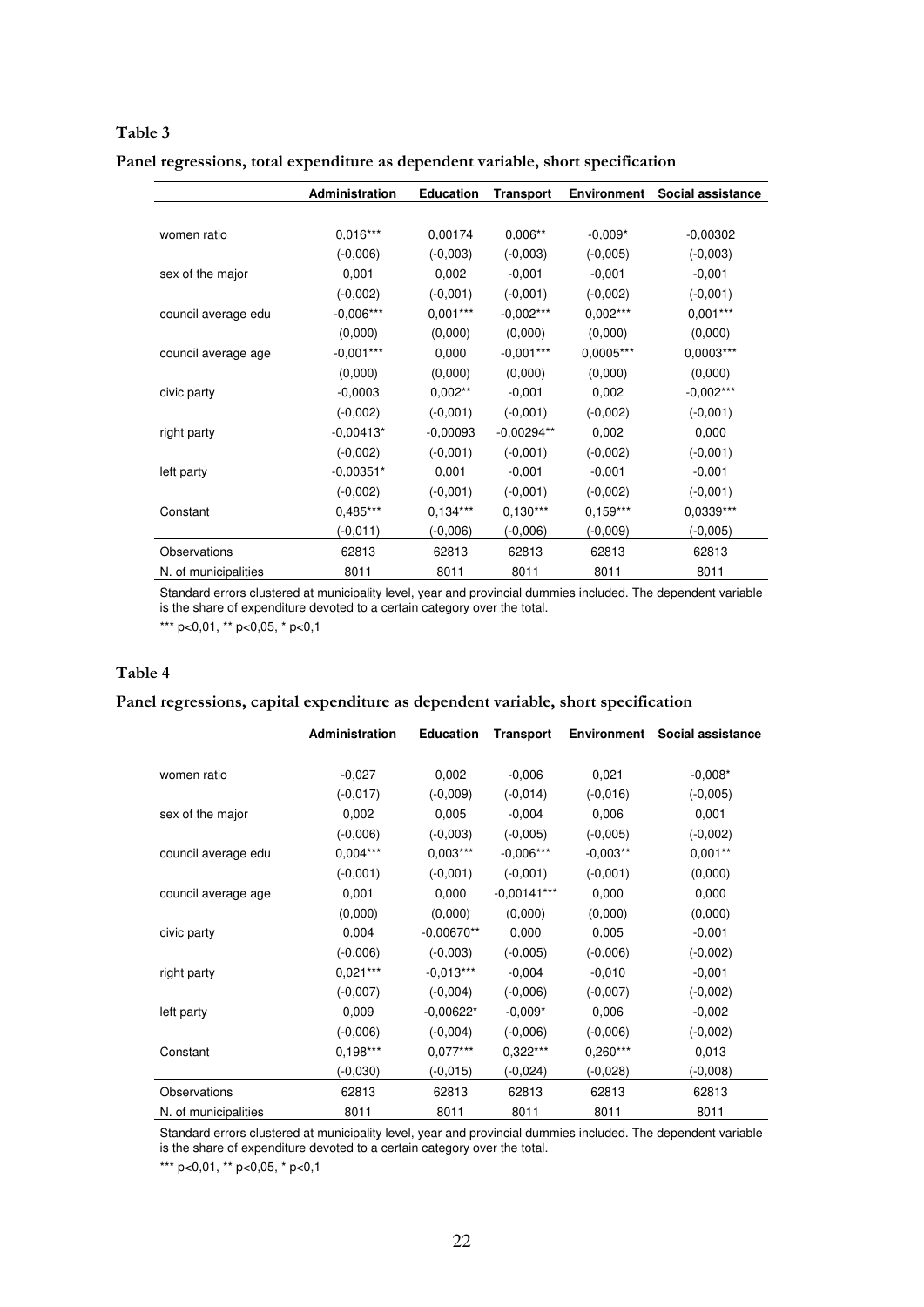|                      | <b>Administration</b> | <b>Education</b> | Transport   | <b>Environment</b> | Social assistance |
|----------------------|-----------------------|------------------|-------------|--------------------|-------------------|
|                      |                       |                  |             |                    |                   |
| women ratio          | $0,01***$             | 0,003            | $0,005**$   | $-0.01***$         | $-0,002$          |
|                      | $(-0,005)$            | $(-0,002)$       | $(-0,002)$  | $(-0,004)$         | $(-0,003)$        |
| sex of the major     | 0,002                 | 0,00214***       | $-0,001$    | $-0,003$           | $-0,001$          |
|                      | $(-0,001)$            | $(-0,001)$       | $(-0,001)$  | $(-0,001)$         | $(-0,001)$        |
| council average edu  | $-0,005***$           | $0,001***$       | $-0,001***$ | $0,002***$         | $0,001***$        |
|                      | (0,000)               | (0,000)          | (0,000)     | (0,000)            | (0,000)           |
| council average age  | $-0,001***$           | 0,000            | 0,000       | $0,0003***$        | $0,000***$        |
|                      | (0,000)               | (0,000)          | (0,000)     | (0,000)            | (0,000)           |
| civic party          | $-0,001$              | $0.002**$        | $-0,001$    | 0,002              | $-0,003***$       |
|                      | $(-0,001)$            | $(-0,001)$       | $(-0,001)$  | $(-0,001)$         | $(-0,001)$        |
| right party          | $-0,004**$            | 0,000            | $-0,001$    | $0,003*$           | $-0,001$          |
|                      | $(-0,002)$            | $(-0,001)$       | $(-0,001)$  | $(-0,002)$         | $(-0,001)$        |
| left party           | $-0,001$              | 0,00174**        | 0,000       | $-0,002$           | $-0,00164*$       |
|                      | $(-0,002)$            | $(-0,001)$       | $(-0,001)$  | $(-0,001)$         | $(-0,001)$        |
| Constant             | $0,455***$            | $0,141***$       | $0.101***$  | $0,166***$         | $0,039***$        |
|                      | $(-0,010)$            | $(-0,005)$       | $(-0,005)$  | $(-0,008)$         | $(-0,005)$        |
| Observations         | 62813                 | 62813            | 62813       | 62813              | 62813             |
| N. of municipalities | 8011                  | 8011             | 8011        | 8011               | 8011              |

**Panel regressions, current expenditure as dependent variable, small specification** 

Standard errors clustered at municipality level, year and provincial dummies included. The dependent variable is the share of expenditure devoted to a certain category over the total.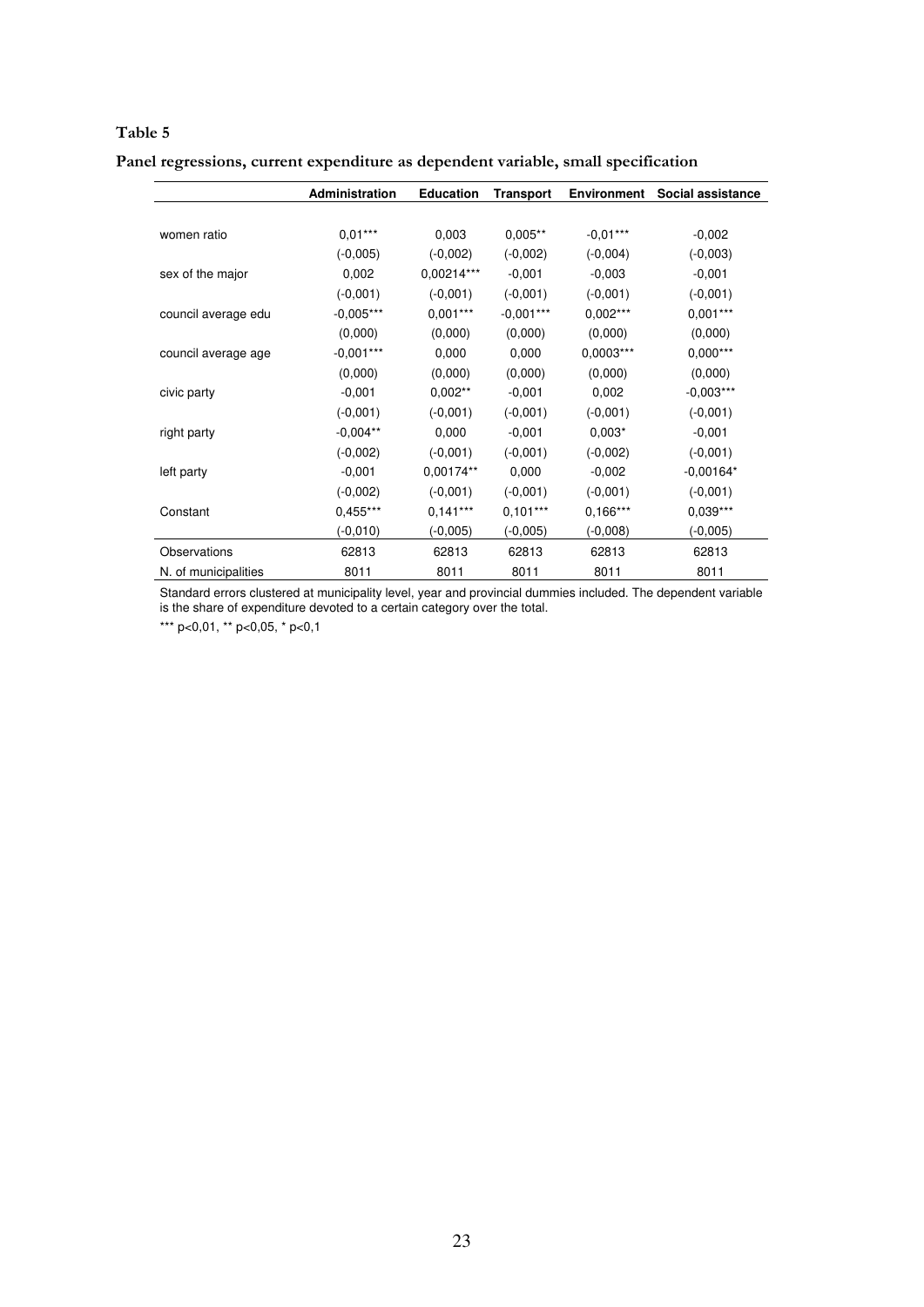**Panel regressions, total expenditure as dependent variable.** 

|                               | Administration | <b>Education</b> | <b>Transport</b> | <b>Environment</b> | Social assistance |
|-------------------------------|----------------|------------------|------------------|--------------------|-------------------|
| Ratio of women in the council |                |                  |                  |                    |                   |
|                               | $0,013**$      | 0,001            | 0,004            | $-0,007$           | $-0,003$          |
|                               | $(-0,006)$     | $(-0,003)$       | $(-0,003)$       | $(-0,005)$         | $(-0,003)$        |
| Gender of the major           | 0,000          | 0,001            | $-0,001$         | 0,000              | $-0,001$          |
|                               | $(-0,002)$     | $(-0,001)$       | $(-0,001)$       | $(-0,002)$         | $(-0,001)$        |
| Council average education     | $-0,005***$    | $0,001***$       | $-0,002***$      | $0,001***$         | $0,001***$        |
|                               | (0,000)        | (0,000)          | (0,000)          | (0,000)            | (0,000)           |
| Council average age           | $-0,001***$    | $0,000*$         | $-0,000***$      | $0,000**$          | $0,000***$        |
|                               | (0,000)        | (0,000)          | (0,000)          | (0,000)            | (0,000)           |
| Civic party dummy             | 0,000          | $0,002**$        | $-0,001$         | 0,001              | $-0,002**$        |
|                               | $(-0,002)$     | $(-0,001)$       | $(-0,001)$       | $(-0,002)$         | $(-0,001)$        |
| Right party dummy             | $-0,002$       | 0,000            | $-0,003**$       | 0,000              | 0,000             |
|                               | $(-0,002)$     | $(-0,001)$       | $(-0,001)$       | $(-0,002)$         | $(-0,001)$        |
| Left party dummy              | $-0,002$       | 0,001            | $-0,001$         | $-0,001$           | $-0,001$          |
|                               | $(-0,002)$     | $(-0,001)$       | $(-0,001)$       | $(-0,002)$         | $(-0,001)$        |
| Ratio of children             | 0,083          | $0,410***$       | $0,105***$       | $-0,451***$        | $0,052*$          |
|                               | $(-0,074)$     | $(-0,036)$       | $(-0,045)$       | $(-0,061)$         | $(-0,032)$        |
| Ratio of scholars             | $-0,122**$     | $0,419***$       | 0,033            | $-0,271***$        | $0,054*$          |
|                               | $(-0,060)$     | $(-0,027)$       | $(-0,037)$       | $(-0,053)$         | $(-0,028)$        |
| Ratio of people over 65       | $0,209***$     | $-0.106***$      | $0,157***$       | $-0,176***$        | $-0,001$          |
|                               | $(-0,027)$     | $(-0,013)$       | $(-0,016)$       | $(-0,021)$         | $(-0,013)$        |
| GDP of the province           | $0,000***$     | $0,000***$       | $0,000***$       | $0,000***$         | $0,000***$        |
|                               | (0,000)        | (0,000)          | (0,000)          | (0,000)            | (0,000)           |
| Population size               | 0,000          | 0,000            | 0,000            | $-0,000***$        | 0,000             |
|                               | (0,000)        | (0,000)          | (0,000)          | (0,000)            | (0,000)           |
| Voter turnout                 | 0,016          | $-0,009**$       | $-0,005$         | 0,006              | $-0,013***$       |
|                               | $(-0,010)$     | $(-0,004)$       | $(-0,006)$       | $(-0,009)$         | $(-0,005)$        |
| Number of per capita crimes   | $-0,006$       | 0,019            | $0,045**$        | 0,001              | 0,000             |
|                               | $(-0,033)$     | $(-0,016)$       | $(-0,018)$       | $(-0,030)$         | $-0,015)$         |
| Mountains dummy               | 0,005          | $-0,004**$       | $0,015***$       | $0,010***$         | $(-0,012***$      |
|                               | $(-0,005)$     | $(-0,002)$       | $(-0,002)$       | $(-0,004)$         | $(-0,002)$        |
| Seaside dummy                 | $-0,025***$    | $-0,021***$      | 0,000            | $0,038***$         | $-0,001$          |
|                               | $(-0,004)$     | $(-0,002)$       | $(-0,002)$       | $(-0,003)$         | $(-0,002)$        |
| Area                          | $0,000***$     | $0,000***$       | 0,000            | $0,000**$          | $0,000***$        |
|                               | (0,000)        | (0,000)          | (0,000)          | (0,000)            | (0,000)           |
| Constant                      | $0,371***$     | $0,064***$       | $0,065***$       | $0,365***$         | $0,023**$         |
|                               | $(-0,020)$     | $(-0.009)$       | $(-0,011)$       | $(-0,018)$         | $(-0.009)$        |
| Observations                  | 59111          | 59111            | 59111            | 59111              | 59111             |
| N. of municipalities          | 7500           | 7500             | 7500             | 7500               | 7500              |

Standard errors clustered at municipality level, year and provincial dummies included. The dependent variable is the share of expenditure devoted to a certain category over the total.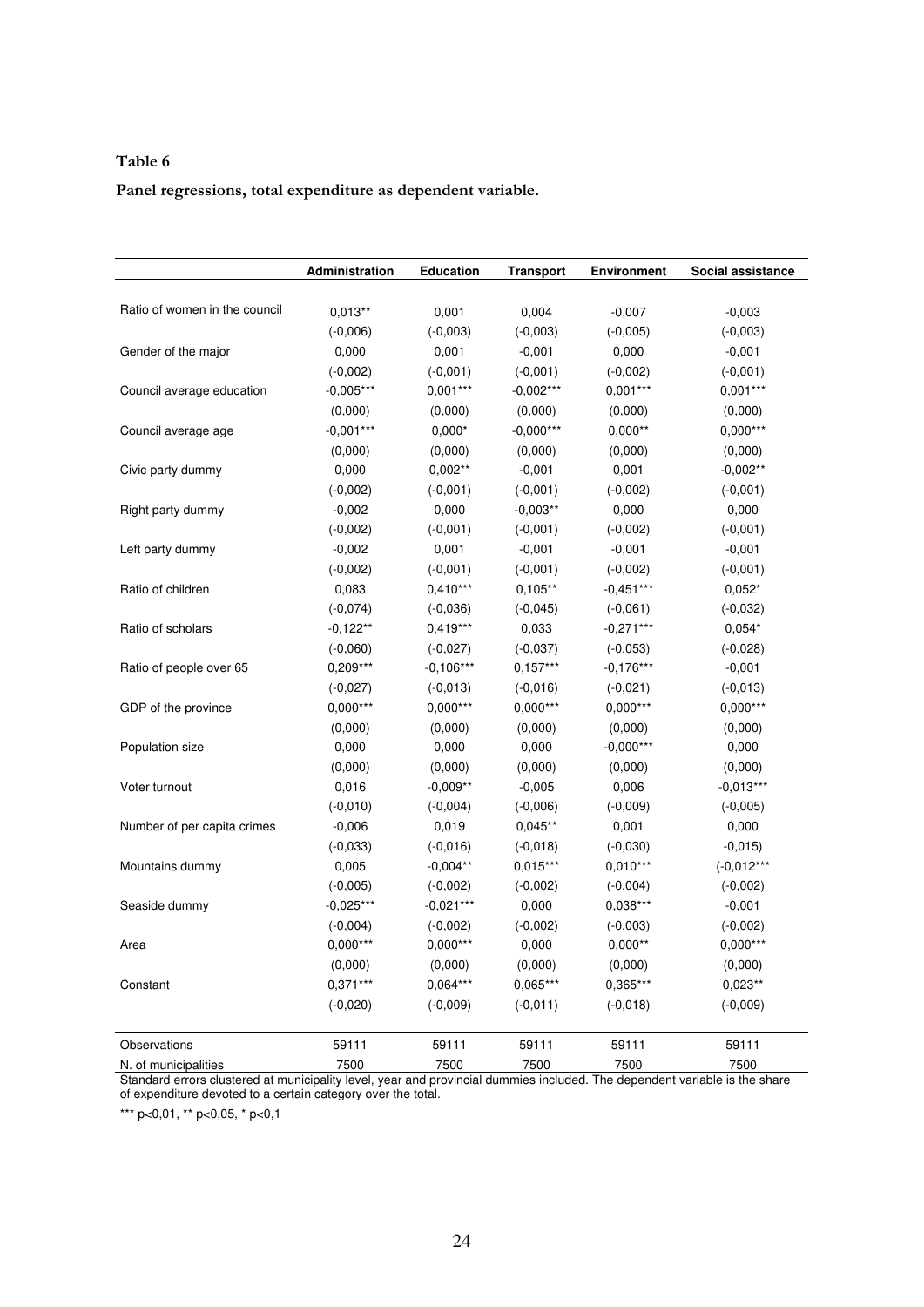**Panel regressions, capital expenditure as dependent variable.** 

|                               | Administration      | <b>Education</b>         | <b>Transport</b> | <b>Environment</b>       | Social assistance   |
|-------------------------------|---------------------|--------------------------|------------------|--------------------------|---------------------|
| Ratio of women in the council | $-0,024$            | 0,004                    | $-0,008$         | 0,020                    | $-0,009*$           |
|                               | $(-0,018)$          | $(-0,009)$               | $(-0,015)$       | $(-0,017)$               | $(-0,005)$          |
| Gender of the major           | 0,002               | 0,005                    | $-0,004$         | 0,005                    | 0,002               |
|                               |                     |                          | $(-0,005)$       |                          | $(-0,002)$          |
|                               | $(-0,006)$<br>0,002 | $(-0,003)$<br>$0,003***$ | $-0,005***$      | $(-0,006)$<br>$-0,003**$ | $0,001***$          |
| Council average education     |                     | $(-0,001)$               | $(-0,001)$       |                          |                     |
|                               | $(-0,001)$<br>0,000 | $0,001***$               | $-0,001***$      | $(-0,001)$<br>0,000      | (0,000)<br>$0,000*$ |
| Council average age           |                     |                          |                  |                          |                     |
|                               | (0,000)             | (0,000)                  | (0,000)          | (0,000)                  | (0,000)             |
| Civic party dummy             | 0,006               | $-0,006*$                | 0,000            | 0,004                    | $-0,001$            |
|                               | $(-0,006)$          | $(-0,003)$               | $(-0,005)$       | $(-0,006)$               | $(-0,002)$          |
| Right party dummy             | $0,02**$            | $-0,012***$              | $-0,003$         | $-0,008$                 | $-0,001$            |
|                               | $(-0,008)$          | $(-0,004)$               | $(-0,006)$       | $(-0,008)$               | $(-0,002)$          |
| Left party dummy              | 0,010               | $-0,007*$                | $-0,009*$        | 0,008                    | $-0,002$            |
|                               | $(-0,006)$          | $(-0,004)$               | $(-0,006)$       | $(-0,007)$               | $(-0,002)$          |
| Ratio of children             | 0,089               | $0,502***$               | 0,178            | $-0,233$                 | $-0,091$            |
|                               | $(-0, 214)$         | $(-0, 100)$              | $(-0, 190)$      | $(-0, 213)$              | $(-0,068)$          |
| Ratio of scholars             | $-0,285*$           | $0,387***$               | 0,034            | $-0,078$                 | 0,019               |
|                               | $(-0, 168)$         | $(-0,080)$               | $(-0, 146)$      | $(-0, 175)$              | $(-0,048)$          |
| Ratio of people over 65       | $-0,081$            | $-0,151***$              | $0,199***$       | $-0,047$                 | $-0,007$            |
|                               | $(-0,064)$          | $(-0,027)$               | $(-0,055)$       | $(-0,064)$               | $(-0,016)$          |
| GDP of the province           | 0,000               | 0,000                    | 0,000            | $0,000***$               | 0,000               |
|                               | (0,000)             | (0,000)                  | (0,000)          | (0,000)                  | (0,000)             |
| Population size               | 0,000               | 0,000                    | 0,000            | $0,000**$                | 0,000               |
|                               | (0,000)             | (0,000)                  | (0,000)          | (0,000)                  | (0,000)             |
| Voter turnout                 | $-0,003$            | $-0,015$                 | $-0,008$         | $-0,017$                 | $-0,009$            |
|                               | $(-0,027)$          | $(-0,012)$               | $(-0,023)$       | $(-0,027)$               | $(-0,008)$          |
| Number of per capita crimes   | $-0,111$            | 0,068                    | 0,146            | 0,057                    | $-0,065$            |
|                               | $(-0, 130)$         | $(-0,088)$               | $(-0, 115)$      | $(-0, 126)$              | $(-0,046)$          |
| Mountains dummy               | $-0,043***$         | $-0,007$                 | 0,012            | $0,040***$               | 0,000               |
|                               | $(-0,010)$          | $(-0,005)$               | $(-0,008)$       | $(-0,011)$               | $(-0,002)$          |
| Seaside dummy                 | $0,021***$          | $-0,024***$              | 0,001            | 0,012                    | $-0,006***$         |
|                               | $(-0,010)$          | $(-0,003)$               | $(-0,007)$       | $(-0,010)$               | $(-0,002)$          |
| Area                          | 0,000               | $0,000***$               | 0,000            | 0,000                    | 0,000               |
|                               | (0,000)             | (0,000)                  | (0,000)          | (0,000)                  | (0,000)             |
| Constant                      | $0,232***$          | 0,013                    | $0,217***$       | 0,388***                 | 0,024               |
|                               | $(-0,059)$          | $(-0.031)$               | $(-0,050)$       | $(-0,059)$               | $(-0,017)$          |
| Observations                  | 59111               | 59111                    | 59111            | 59111                    | 59111               |
| N. of municipalities          | 7500                | 7500                     | 7500             | 7500                     | 7500                |

Standard errors clustered at municipality level, year and provincial dummies included. The dependent variable is the share of expenditure devoted to a certain category over the total.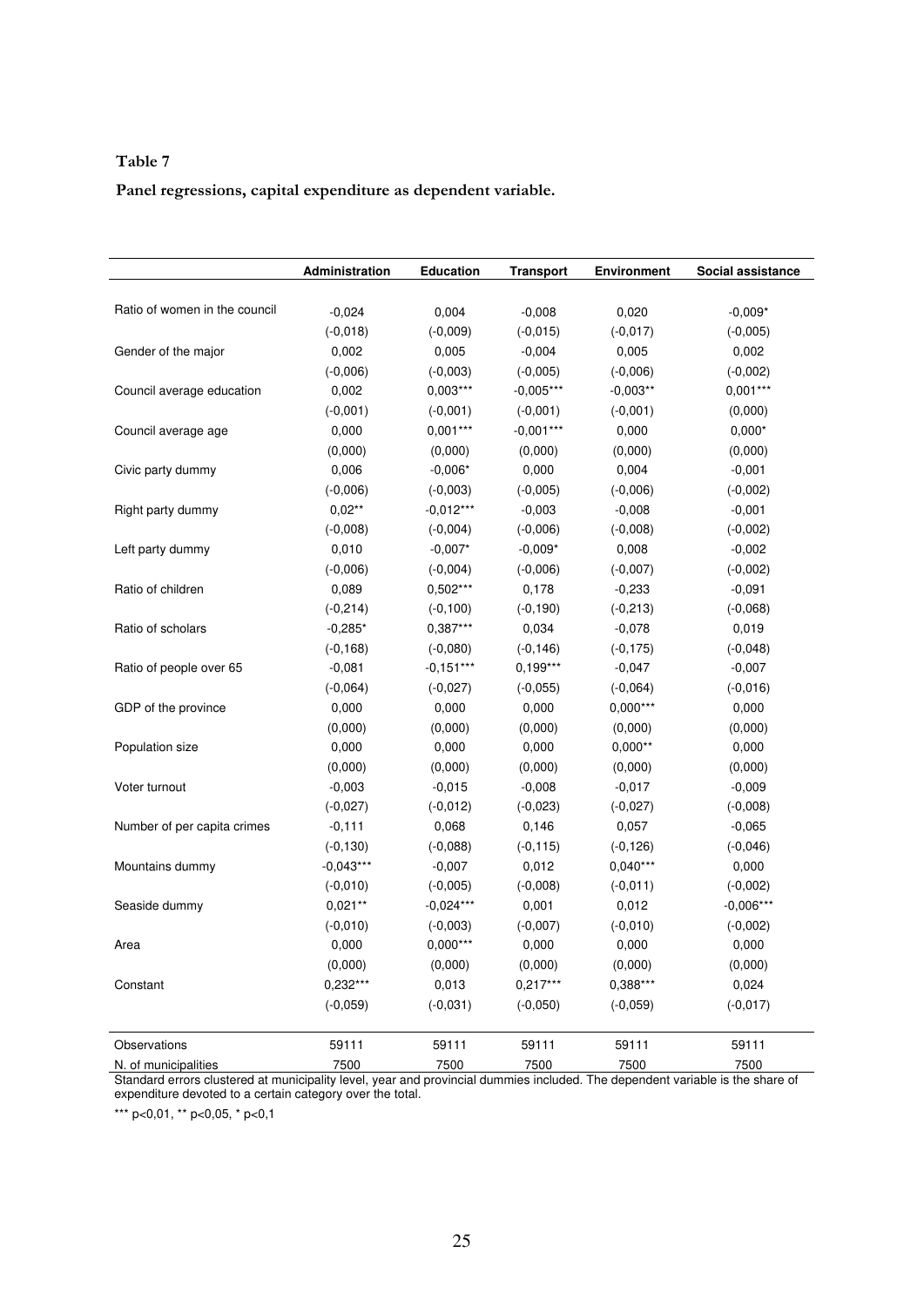**Panel regressions, current expenditure as dependent variable.** 

|                               | Administration | <b>Education</b> | <b>Transport</b> | <b>Environment</b> | Social assistance |
|-------------------------------|----------------|------------------|------------------|--------------------|-------------------|
|                               |                |                  |                  |                    |                   |
| Ratio of women in the council | $0,011**$      | 0,002            | 0,004            | $-0,009**$         | $-0,002$          |
|                               | $(-0,005)$     | $(-0,002)$       | $(-0,002)$       | $(-0,004)$         | $(-0,003)$        |
| Gender of the major           | 0,001          | $0,001*$         | $-0,001$         | $-0,002*$          | $-0,001$          |
|                               | $(-0,001)$     | $(-0,001)$       | $(-0,001)$       | $(-0,001)$         | $(-0,001)$        |
| Council average education     | $-0,004***$    | $0,001***$       | $-0,001***$      | $0,001***$         | $0,001***$        |
|                               | (0,000)        | (0,000)          | (0,000)          | (0,000)            | (0,000)           |
| Council average age           | $-0,000***$    | 0,000            | 0,000            | 0,000              | $0,000***$        |
|                               | (0,000)        | (0,000)          | (0,000)          | (0,000)            | (0,000)           |
| Civic party dummy             | 0,000          | $0,002**$        | 0,000            | 0,001              | $-0,002***$       |
|                               | $(-0,001)$     | $(-0,001)$       | $(-0,001)$       | $(-0,001)$         | $(-0,001)$        |
| Right party dummy             | $-0,003$       | 0,000            | 0,000            | 0,001              | $-0,001$          |
|                               | $(-0,002)$     | $(-0,001)$       | $(-0,001)$       | $(-0,002)$         | $(-0,001)$        |
| Left party dummy              | 0,000          | $0,002*$         | 0,000            | $-0,002$           | $-0,002*$         |
|                               | $(-0,002)$     | $(-0,001)$       | $(-0,001)$       | $(-0,001)$         | $(-0,001)$        |
| Ratio of children             | 0,022          | $0,402***$       | 0,096***         | $-0,483***$        | $0,110***$        |
|                               | $(-0,062)$     | $(-0,033)$       | $(-0,032)$       | $(-0,049)$         | $(-0,030)$        |
| Ratio of scholars             | $-0,117**$     | $0,441***$       | 0,039            | $-0,321***$        | $0,058**$         |
|                               | $(-0,052)$     | $(-0,026)$       | $(-0,027)$       | $(-0,042)$         | $(-0,027)$        |
| Ratio of people over 65       | $0,226***$     | $-0,098***$      | $0,106***$       | $-0,204***$        | $0,028**$         |
|                               | $(-0,026)$     | $(-0,013)$       | $(-0,014)$       | $(-0,018)$         | $(-0,014)$        |
| GDP of the province           | $0,000***$     | $0,000***$       | $0,000***$       | $0,000***$         | $0,000***$        |
|                               | (0,000)        | (0,000)          | (0,000)          | (0,000)            | (0,000)           |
| Population size               | 0,000          | 0,000            | $0,000***$       | $0,000***$         | 0,000             |
|                               | (0,000)        | (0,000)          | (0,000)          | (0,000)            | (0,000)           |
| Voter turnout                 | 0,005          | $-0,009**$       | $-0,007$         | $0,022***$         | $-0,013**$        |
|                               | $(-0,009)$     | $(-0,004)$       | $(-0,005)$       | $(-0,007)$         | $(-0,005)$        |
| Number of per capita crimes   | $0,059**$      | 0,002            | $0,0221*$        | $-0,036$           | $-0,012$          |
|                               | $(-0,024)$     | $(-0,014)$       | $(-0,012)$       | $(-0,024)$         | $(-0,013)$        |
| Mountains dummy               | $0,015***$     | $-0,004**$       | $0,015***$       | $0,006**$          | $-0,014***$       |
|                               | $(-0,005)$     | $(-0,002)$       | $(-0,002)$       | $(-0,003)$         | $(-0,003)$        |
| Seaside dummy                 | $-0,038***$    | $-0,021***$      | $-0,001$         | $0,045***$         | $-0,001$          |
|                               | $(-0,004)$     | $(-0,002)$       | $(-0,002)$       | $(-0,003)$         | $(-0,002)$        |
| Area                          | $0,000***$     | $0,000***$       | 0,000            | $0,000***$         | $0,000***$        |
|                               | (0,000)        | (0,000)          | (0,000)          | (0,000)            | (0,000)           |
| Constant                      | $0,371***$     | 0,065***         | $0,061***$       | $0,363***$         | 0,010             |
|                               | $(-0,016)$     | $(-0,009)$       | $(-0,008)$       | $(-0,015)$         | $(-0,009)$        |
| Observations                  | 59111          | 59111            | 59111            | 59111              | 59111             |
| N. of municipalities          | 7500           | 7500             | 7500             | 7500               | 7500              |

Standard errors clustered at municipality level, year and provincial dummies included. The dependent variable is the share of expenditure devoted to a certain category over the total.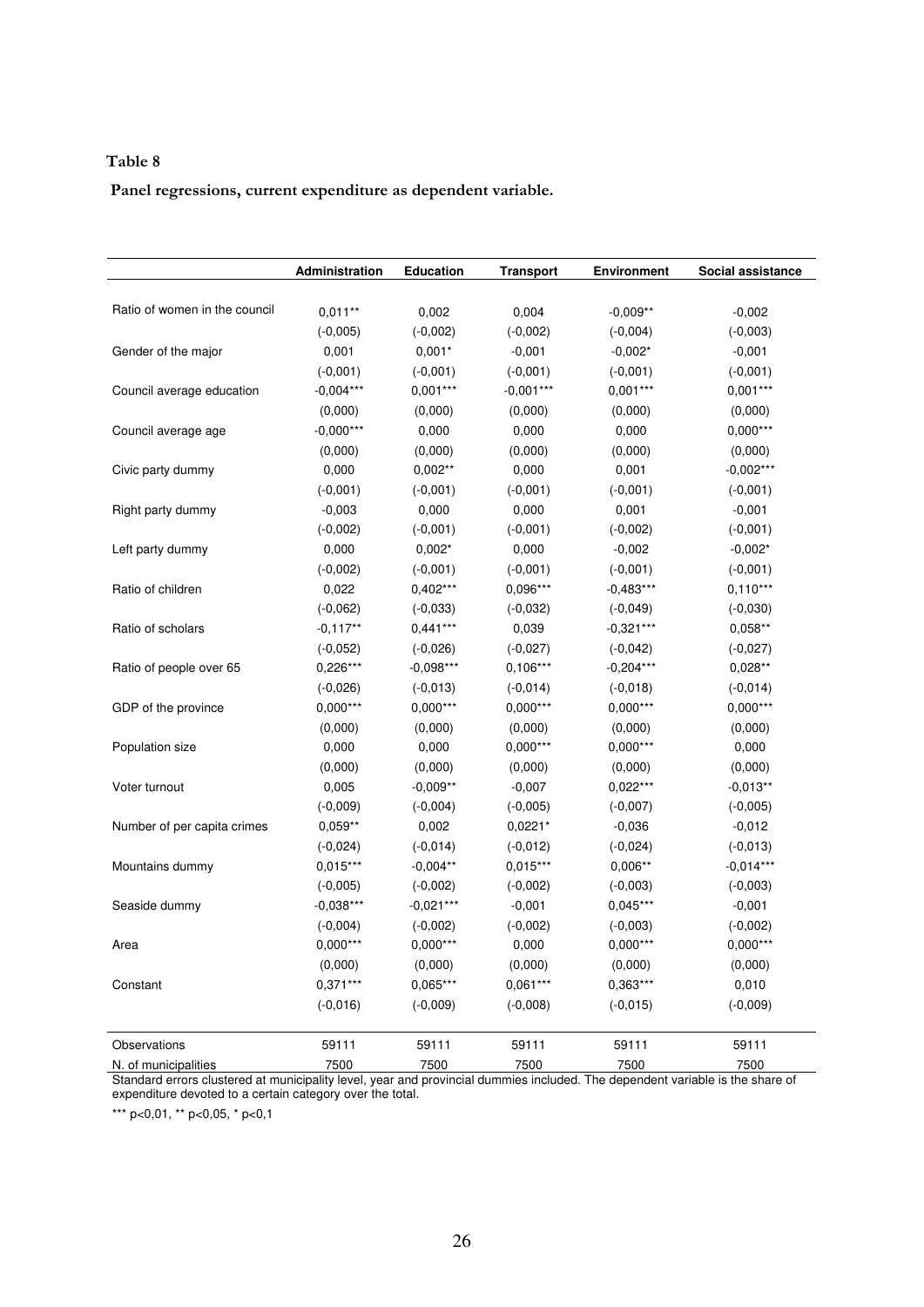**Panel regressions, considering the percentage of women affiliated to the major' party, total expenditure as dependent variable.** 

|                                                 | Administration | <b>Education</b> | <b>Transport</b> | <b>Environment</b> | Social assistance |
|-------------------------------------------------|----------------|------------------|------------------|--------------------|-------------------|
| Ratio of women affiliated to<br>the major party | $0,011**$      | 0,00             | $0,005*$         | 0,00               | 0,00              |
|                                                 | $(-0,01)$      | (0,00)           | (0,00)           | (0,00)             | (0,00)            |
| Gender of the major                             | 0,000          | 0,000            | 0,000            | 0,000              | 0,000             |
|                                                 | (0,00)         | (0,00)           | (0,00)           | (0,00)             | (0,00)            |
|                                                 | $-0,005***$    | $0,001***$       | $-0,002***$      | $0,001***$         | $0,001***$        |
| Council average education                       |                |                  |                  |                    |                   |
|                                                 | (0,00)         | (0,00)           | (0,00)           | (0,00)             | (0,00)            |
| Council average age                             | $-0.001***$    | $0,0001*$        | $-0,0002***$     | $0,0003**$         | 0,0003***         |
|                                                 | (0,00)         | (0,00)           | (0,00)           | (0,00)             | (0,00)            |
| Civic party dummy                               | 0,00           | $0,002**$        | 0,00             | 0,00               | $-0,002**$        |
|                                                 | (0,00)         | (0,00)           | (0,00)           | (0,00)             | (0,00)            |
| Right party dummy                               | 0,00           | 0,00             | $-0,003**$       | 0,00               | 0,00              |
|                                                 | (0,00)         | (0,00)           | (0,00)           | (0,00)             | (0,00)            |
| Left party dummy                                | 0,00           | 0,00             | 0,00             | 0,00               | 0,00              |
|                                                 | (0,00)         | (0,00)           | (0,00)           | (0,00)             | (0,00)            |
| Ratio of children                               | 0,08           | $0,410***$       | $0,105***$       | $-0,451***$        | 0,05              |
|                                                 | $(-0,07)$      | $(-0, 04)$       | $(-0,04)$        | $(-0,06)$          | $(-0,03)$         |
| Ratio of scholars                               | $-0,121**$     | $0,419***$       | 0,03             | $-0,271***$        | $0,054*$          |
|                                                 | $(-0,06)$      | $(-0,03)$        | $(-0,04)$        | $(-0,05)$          | $(-0,03)$         |
| Ratio of people over 65                         | $0,210***$     | $-0,106***$      | $0,157***$       | $-0,177***$        | 0,00              |
|                                                 | $(-0,03)$      | $(-0,01)$        | $(-0,02)$        | $(-0,02)$          | $(-0, 01)$        |
| GDP of the province                             | $0,000***$     | $0,000***$       | $0,000***$       | $0,000***$         | $0,000***$        |
|                                                 | (0,00)         | (0,00)           | (0,00)           | (0,00)             | (0,00)            |
| Population size                                 | 0,00           | 0,00             | 0,00             | $-0,000***$        | 0,00              |
|                                                 | (0,00)         | (0,00)           | (0,00)           | (0,00)             | (0,00)            |
| Voter turnout                                   | 0,02           | $-0,009**$       | $-0,01$          | 0,01               | $-0,013***$       |
|                                                 | $(-0,01)$      | (0,00)           | $(-0,01)$        | $(-0,01)$          | $(-0,01)$         |
| Number of per capita crimes                     | 0,00           | 0,02             | $0,0459**$       | 0,00               | 0,00              |
|                                                 | $(-0,03)$      | $(-0,02)$        | $(-0,02)$        | $(-0,03)$          | $(-0,01)$         |
| Mountains dummy                                 | 0,01           | $-0.004**$       | $0.015***$       | $0,009***$         | $-0,012***$       |
|                                                 | (0,00)         | (0,00)           | (0,00)           | (0,00)             | (0,00)            |
| Seaside dummy                                   | $-0.026***$    | $-0.021***$      | 0,00             | $0.038***$         | 0,00              |
|                                                 | (0,00)         | (0,00)           | (0,00)           | (0,00)             | (0,00)            |
| Area                                            | $-0,0003***$   | $0,000**$        | 0,00             | $0,000**$          | $0,0001***$       |
|                                                 | (0,00)         | (0,00)           | (0,00)           | (0,00)             | (0,00)            |
| Constant                                        | $0,373***$     | $0,064***$       | 0,065***         | $0,36***$          | $0,023**$         |
|                                                 | $(-0,02)$      | $(-0,01)$        | $(-0, 01)$       | $(-0,02)$          | $(-0, 01)$        |
| Observations                                    | 59111          | 59111            | 59111            | 59111              | 59111             |
| N. of municipalities                            | 7500           | 7500             | 7500             | 7500               | 7500              |

Standard errors clustered at municipality level, year and provincial dummies included. The dependent variable is the share of expenditure devoted to a certain category over the total.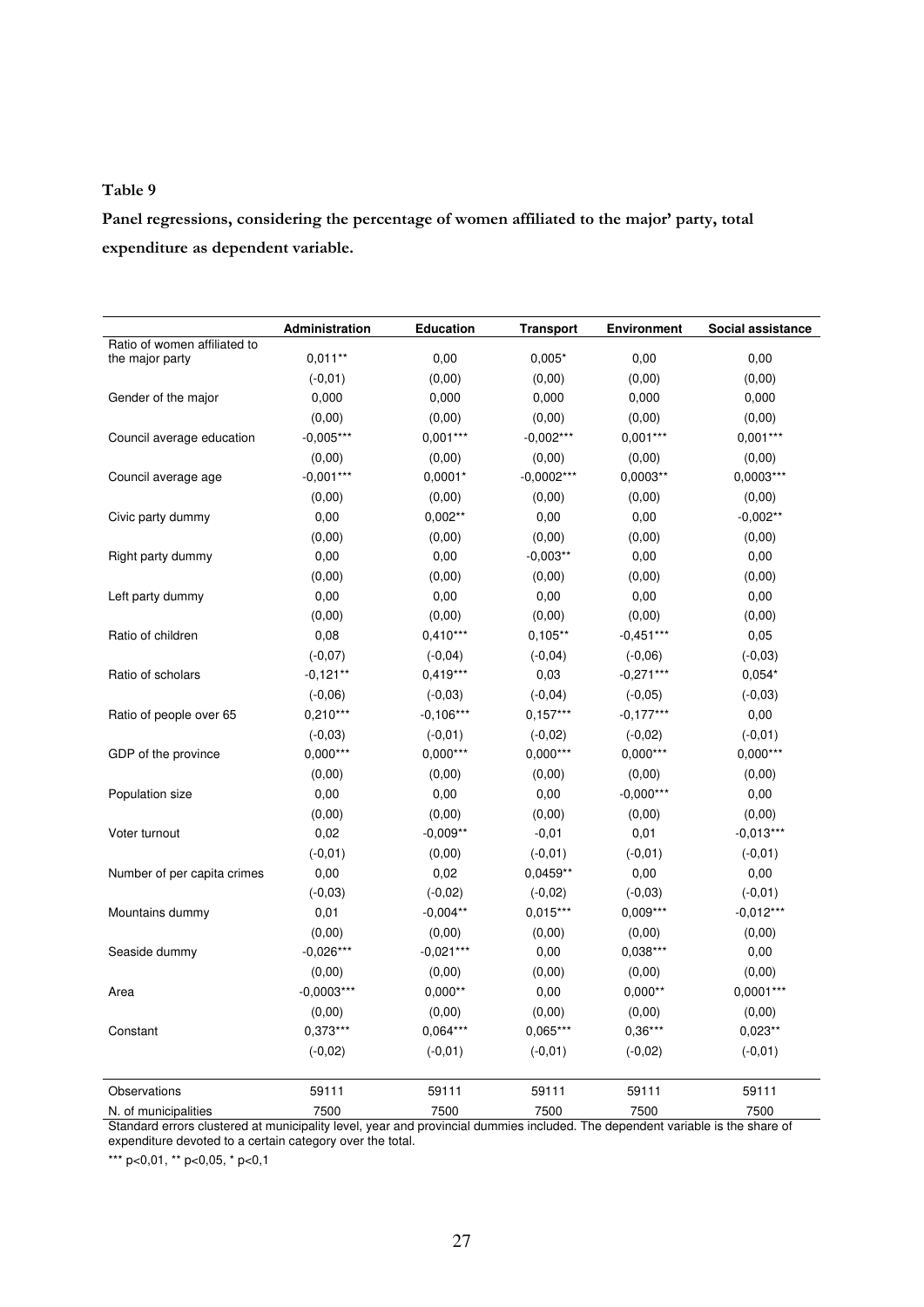**Panel regressions, considering the female ratio in the executive committee, total expenditure as dependent variable.** 

|                             | Administration | <b>Education</b> | <b>Transport</b> | <b>Environment</b> | Social assistance |
|-----------------------------|----------------|------------------|------------------|--------------------|-------------------|
| Ratio of women in the       |                |                  |                  |                    |                   |
| executive committee         | $-0,002$       | 0,002            | $-0,001$         | 0,002              | $-0,003*$         |
|                             | $(-0,003)$     | $(-0,002)$       | $(-0,002)$       | $(-0,003)$         | $(-0,002)$        |
| Gender of the major         | 0,001          | 0,000            | $-0,001$         | $-0,001$           | $-0,001$          |
|                             | $(-0,002)$     | $(-0,001)$       | $(-0,001)$       | $(-0,002)$         | $(-0,001)$        |
| Council average education   | $-0,005***$    | $0,001***$       | $-0,002***$      | $0,001***$         | $0,001***$        |
|                             | (0,000)        | (0,000)          | (0,000)          | (0,000)            | (0,000)           |
| Council average age         | $-0,001***$    | $0,000*$         | $-0,000***$      | $0,000***$         | $0,000***$        |
|                             | (0,000)        | (0,000)          | (0,000)          | (0,000)            | (0,000)           |
| Civic party dummy           | 0,000          | $0,002**$        | $-0,001$         | 0,001              | $-0,002**$        |
|                             | $(-0,002)$     | $(-0,001)$       | $(-0,001)$       | $(-0,002)$         | $(-0,001)$        |
| Right party dummy           | $-0,002$       | 0,000            | $-0,003**$       | 0,000              | 0,000             |
|                             | $(-0,002)$     | $(-0,001)$       | $(-0,001)$       | $(-0,002)$         | $(-0,001)$        |
| Left party dummy            | $-0,002$       | 0,001            | $-0,001$         | $-0,001$           | $-0,001$          |
|                             | $(-0,002)$     | $(-0,001)$       | $(-0,001)$       | $(-0,002)$         | $(-0,001)$        |
| Ratio of children           | 0,083          | $0,411***$       | $0,105**$        | $-0,451***$        | 0,052             |
|                             | $(-0,074)$     | $(-0,036)$       | $(-0,045)$       | $(-0,061)$         | $(-0,032)$        |
| Ratio of scholars           | $-0,120**$     | $0,418***$       | 0,033            | $-0,272***$        | $0,054**$         |
|                             | $(-0,060)$     | $(-0,027)$       | $(-0,037)$       | $(-0,053)$         | $(-0,028)$        |
| Ratio of people over 65     | $0,211***$     | $-0,106***$      | $0,157***$       | $-0,178***$        | $-0,001$          |
|                             | $(-0,027)$     | $(-0,013)$       | $(-0,016)$       | $(-0,021)$         | $(-0,013)$        |
| GDP of the province         | $0,000***$     | $0,000***$       | $0,000***$       | $-0,000***$        | $0,000***$        |
|                             | (0,000)        | (0,000)          | (0,000)          | (0,000)            | (0,000)           |
| Population size             | 0,000          | 0,000            | 0,000            | $-0,000***$        | 0,000             |
|                             | (0,000)        | (0,000)          | (0,000)          | (0,000)            | (0,000)           |
| Voter turnout               | 0,016          | $-0,009**$       | $-0,005$         | 0,006              | $-0,013***$       |
|                             | $(-0,010)$     | $(-0,004)$       | $(-0,006)$       | $(-0,009)$         | $(-0,005)$        |
| Number of per capita crimes | $-0,006$       | 0,019            | $0,0450**$       | 0,001              | 0,000             |
|                             | $(-0,033)$     | $(-0,016)$       | $(-0,018)$       | $(-0,030)$         | $(-0,015)$        |
| Mountains dummy             | 0,005          | $-0,004**$       | $0,015***$       | $0,010***$         | $-0,012***$       |
|                             | $(-0,005)$     | $(-0,002)$       | $(-0,002)$       | $(-0,004)$         | $(-0,002)$        |
| Seaside dummy               | $-0,026***$    | $-0,021***$      | 0,000            | $0,038***$         | $-0,001$          |
|                             | $(-0,004)$     | $(-0,002)$       | $(-0,002)$       | $(-0,003)$         | $(-0,002)$        |
| Area                        | $-0,000***$    | $0,000***$       | 0,000            | $0,000***$         | $0,000***$        |
|                             | (0,000)        | (0,000)          | (0,000)          | (0,000)            | (0,000)           |
| Constant                    | $0,375***$     | $0,064***$       | $0,066***$       | $0,363***$         | $0,023**$         |
|                             | $(-0,020)$     | $(-0,009)$       | $(-0,011)$       | $(-0,018)$         | $(-0,009)$        |
| Observations                | 59111          | 59111            | 59111            | 59111              | 59111             |
| N. of municipalities        | 7500           | 7500             | 7500             | 7500               | 7500              |

Standard errors clustered at municipality level, year and provincial dummies included. The dependent variable is the share of expenditure devoted to a certain category over the total.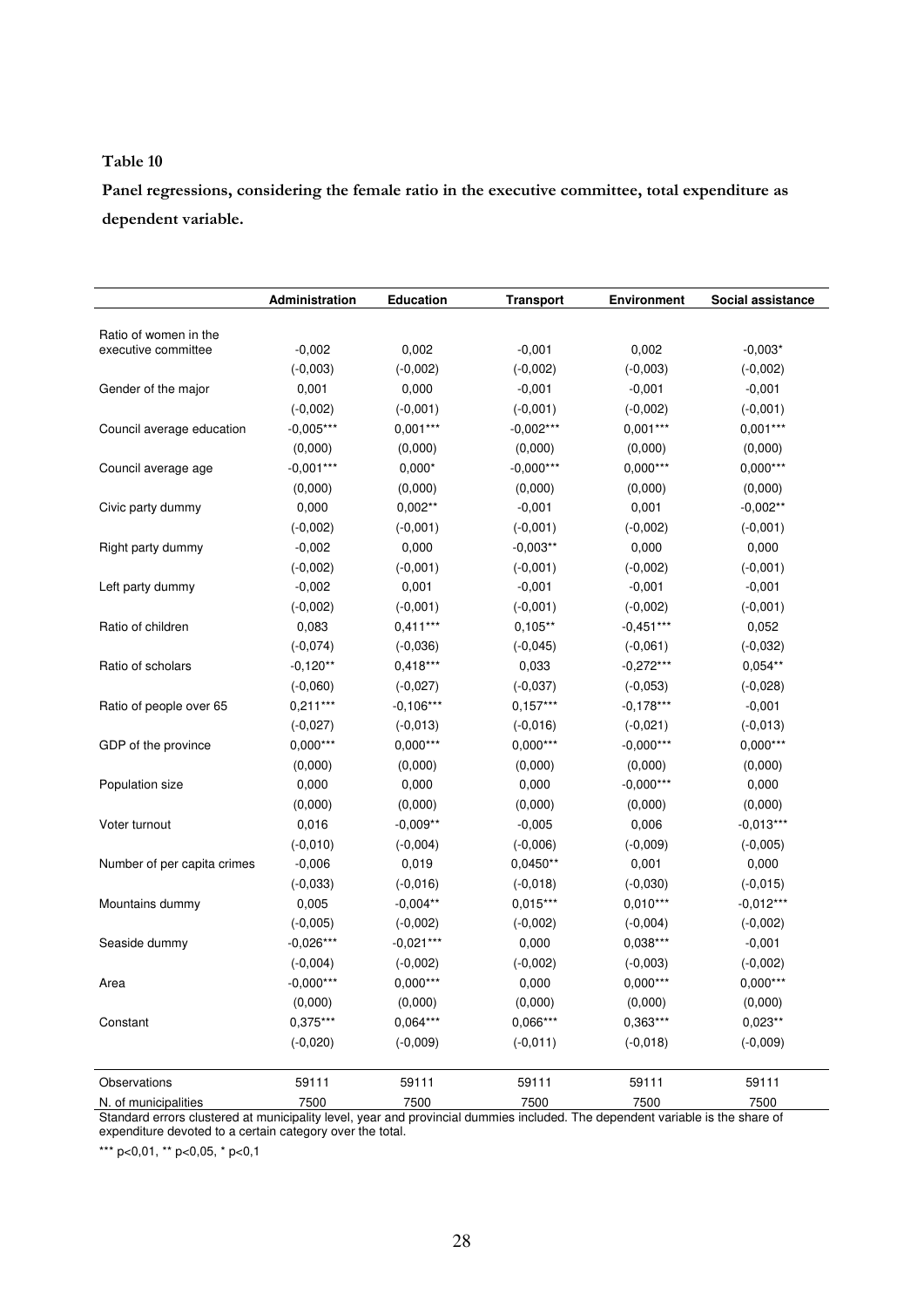**Threshold regression, including a dummy=1 if the share of woman exceeds the first quartile of the distribution, 0 otherwise; total expenditure as dependent variable.** 

|                             | Administration | <b>Education</b> | <b>Transport</b> | <b>Environment</b> | Social assistance |
|-----------------------------|----------------|------------------|------------------|--------------------|-------------------|
| Threshold 1 (8% of women)   | 0,000          | 0,000            | 0,000            | 0,000              | 0,000             |
|                             | (0,00)         | (0,00)           | (0,00)           | (0,00)             | (0,00)            |
| Gender of the major         | 0,000          | 0,000            | 0,000            | 0,000              | 0,000             |
|                             | (0,00)         | (0,00)           | (0,00)           | (0,00)             | (0,00)            |
| Council average education   | $-0.005***$    | $0.001***$       | $-0,002***$      | $0,001***$         | $0,001***$        |
|                             | (0,00)         | (0,00)           | (0,00)           | (0,00)             | (0,00)            |
| Council average age         | $-0.001***$    | $0,0001*$        | $-0.0003***$     | 0.0004***          | $0.0003***$       |
|                             | (0,00)         | (0,00)           | (0,00)           | (0,00)             | (0,00)            |
| Civic party dummy           | 0,000          | $0,002**$        | 0,000            | 0,000              | $-0,002**$        |
|                             | (0,00)         | (0,00)           | (0,00)           | (0,00)             | (0,00)            |
| Right party dummy           | 0,000          | 0,000            | $-0.003**$       | 0,000              | 0,000             |
|                             | (0,00)         | (0,00)           | (0,00)           | (0,00)             | (0,00)            |
| Left party dummy            | 0,000          | 0,000            | 0,000            | 0,000              | 0,000             |
|                             | (0,00)         | (0,00)           | (0,00)           | (0,00)             | (0,00)            |
| Ratio of children           | 0,08           | $0.411***$       | $0.106**$        | $-0.451***$        | $0,052*$          |
|                             | $(-0,07)$      | $(-0,04)$        | $(-0, 04)$       | $(-0,06)$          | $(-0,03)$         |
| Ratio of scholars           | $-0,119**$     | $0,419***$       | 0,03             | $-0,272***$        | 0,0533*           |
|                             | $(-0,06)$      | $(-0,03)$        | $(-0, 04)$       | $(-0,05)$          | $(-0,03)$         |
| Ratio of people over 65     | $0.211***$     | $-0.106***$      | $0.157***$       | $-0.177***$        | 0,000             |
|                             | $(-0,03)$      | $(-0,01)$        | $(-0,02)$        | $(-0,02)$          | $(-0,01)$         |
| GDP of the province         | $0,000***$     | $0,000***$       | $0,000***$       | $-0,000***$        | $0,000***$        |
|                             | (0,00)         | (0,00)           | (0,00)           | (0,00)             | (0,00)            |
| Population size             | 0,000          | 0,000            | 0,000            | $-0,000***$        | 0,000             |
|                             | (0,00)         | (0,00)           | (0,00)           | (0,00)             | (0,00)            |
| Voter turnout               | 0,02           | $-0.00898**$     | $-0,01$          | 0,01               | $-0.0134***$      |
|                             | $(-0, 01)$     | (0,00)           | $(-0,01)$        | $(-0,01)$          | $(-0,01)$         |
| Number of per capita crimes | $-0,01$        | 0,02             | 0,0451**         | 0,000              | 0,000             |
|                             | $(-0,03)$      | $(-0,02)$        | $(-0,02)$        | $(-0,03)$          | $(-0,01)$         |
| Mountains dummy             | 0,01           | $-0.004**$       | $0.015***$       | $0.01***$          | $-0.012***$       |
|                             | (0,00)         | (0,00)           | (0,00)           | (0,00)             | (0,00)            |
| Seaside dummy               | $-0,026***$    | $-0,021***$      | 0,000            | $0,038***$         | 0,000             |
|                             | (0,00)         | (0,00)           | (0,00)           | (0,00)             | (0,00)            |
| Area                        | $-0,000***$    | $0,000***$       | 0,000            | $0,000***$         | $0,000***$        |
|                             | (0,00)         | (0,00)           | (0,00)           | (0,00)             | (0,00)            |
| Constant                    | $0,376***$     | $0.064***$       | 0.066***         | 0.363***           | $0.022**$         |
|                             | $(-0,02)$      | $(-0,01)$        | $(-0, 01)$       | $(-0,02)$          | $(-0,01)$         |
| Observations                | 59111          | 59111            | 59111            | 59111              | 59111             |
| N. of municipalities        | 7500           | 7500             | 7500             | 7500               | 7500              |

Standard errors clustered at municipality level, year and provincial dummies included. The dependent variable is the share of expenditure devoted to a certain category over the total.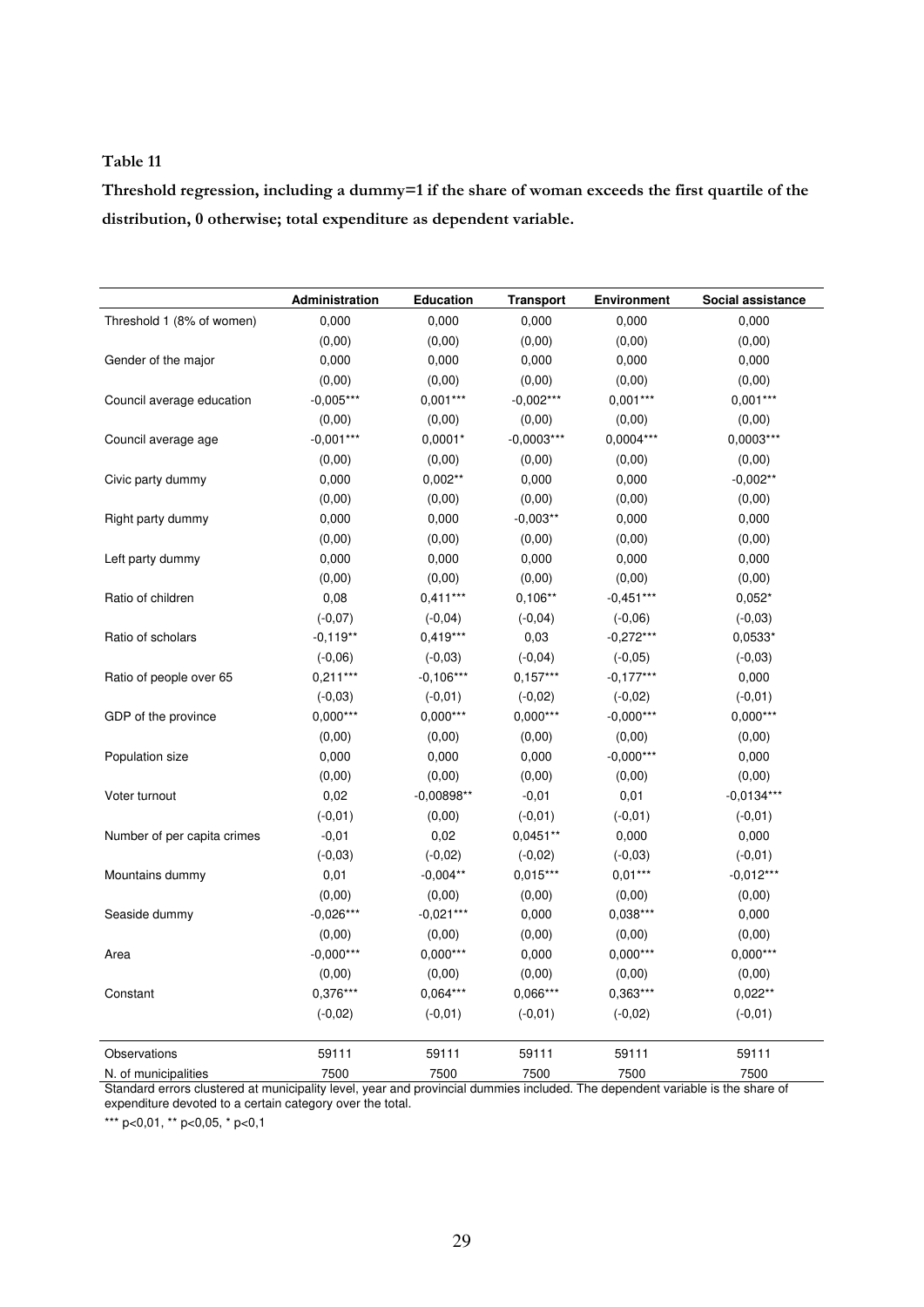**Threshold regression, including a dummy=1 if the share of woman exceeds the median value of the distribution, 0 otherwise; total expenditure as dependent variable.** 

|                                | Administration | <b>Education</b> | <b>Transport</b> | <b>Environment</b> | Social assistance |
|--------------------------------|----------------|------------------|------------------|--------------------|-------------------|
| Threshold 2 (15 % of<br>women) | 0,000          | 0,000            | 0,000            | $-0,002*$          | 0,000             |
|                                | (0,00)         | (0,00)           | (0,00)           | (0,00)             | (0,00)            |
| Gender of the major            | 0,000          | 0,000            | 0,000            | 0,000              | 0,000             |
|                                | (0,00)         | (0,00)           | (0,00)           | (0,00)             | (0,00)            |
| Council average education      | $-0,005***$    | $0,001***$       | $-0,002***$      | $0,001***$         | $0,001***$        |
|                                | (0,00)         | (0,00)           | (0,00)           | (0,00)             | (0,00)            |
|                                | $-0,001***$    | $0,0001*$        | $-0,0003***$     | $0,0003**$         | $0,0003***$       |
| Council average age            |                |                  |                  |                    |                   |
|                                | (0,00)         | (0,00)           | (0,00)           | (0,00)             | (0,00)            |
| Civic party dummy              | 0,000          | $0,002**$        | 0,000            | 0,000              | $-0,002**$        |
|                                | (0,00)         | (0,00)           | (0,00)           | (0,00)             | (0,00)            |
| Right party dummy              | 0,000          | 0,000            | $-0,003**$       | 0,000              | 0,000             |
|                                | (0,00)         | (0,00)           | (0,00)           | (0,00)             | (0,00)            |
| Left party dummy               | 0,000          | 0,000            | 0,000            | 0,000              | 0,000             |
|                                | (0,00)         | (0,00)           | (0,00)           | (0,00)             | (0,00)            |
| Ratio of children              | 0,08           | $0,410***$       | $0,105***$       | $-0,451***$        | 0,05              |
|                                | $(-0,07)$      | $(-0,04)$        | $(-0, 04)$       | $(-0,06)$          | $(-0,03)$         |
| Ratio of scholars              | $-0,120**$     | $0.419***$       | 0,03             | $-0,271***$        | 0,0536*           |
|                                | $(-0,06)$      | $(-0,03)$        | $(-0, 04)$       | $(-0,05)$          | $(-0,03)$         |
| Ratio of people over 65        | $0,211***$     | $-0,106***$      | $0,157***$       | $-0,177***$        | 0,00              |
|                                | $(-0,03)$      | $(-0,01)$        | $(-0.02)$        | $(-0,02)$          | $(-0,01)$         |
| GDP of the province            | $0,000***$     | $0,000***$       | $0,000***$       | $-0,000***$        | $0,000***$        |
|                                | (0,00)         | (0,00)           | (0,00)           | (0,00)             | (0,00)            |
| Population size                | 0,000          | 0,000            | 0,000            | $-0,000***$        | 0,000             |
|                                | (0,00)         | (0,00)           | (0,00)           | (0,00)             | (0,00)            |
| Voter turnout                  | 0,02           | $-0,009**$       | $-0,01$          | 0,01               | $-0,0135***$      |
|                                | $(-0,01)$      | (0,00)           | $(-0,01)$        | $(-0,01)$          | $(-0, 01)$        |
| Number of per capita crimes    | $-0,01$        | 0,02             | $0,0450**$       | 0,000              | 0,000             |
|                                | $(-0,03)$      | $(-0,02)$        | $(-0,02)$        | $(-0,03)$          | $(-0,01)$         |
| Mountains dummy                | 0,01           | $-0,004**$       | $0,015***$       | $0,009***$         | $-0,012***$       |
|                                | (0,00)         | (0,00)           | (0,00)           | (0,00)             | (0,00)            |
| Seaside dummy                  | $-0,026***$    | $-0,021***$      | 0,00             | $0,038***$         | 0,00              |
|                                | (0,00)         | (0,00)           | (0,00)           | (0,00)             | (0,00)            |
| Area                           | $-0,000***$    | $0,000***$       | 0,00             | $0,000***$         | $0,0001***$       |
|                                | (0,00)         | (0,00)           | (0,00)           | (0,00)             | (0,00)            |
| Constant                       | $0,373***$     | $0.064***$       | 0,066***         | 0,365***           | $0,023**$         |
|                                | $(-0,02)$      | $(-0,01)$        | $(-0,01)$        | $(-0,02)$          | $(-0,01)$         |
| Observations                   | 59111          | 59111            | 59111            | 59111              | 59111             |
| N. of municipalities           | 7500           | 7500             | 7500             | 7500               | 7500              |

Standard errors clustered at the municipality level, year and provincial dummies included. The dependent variable is the share of expenditure devoted to a certain category over the total.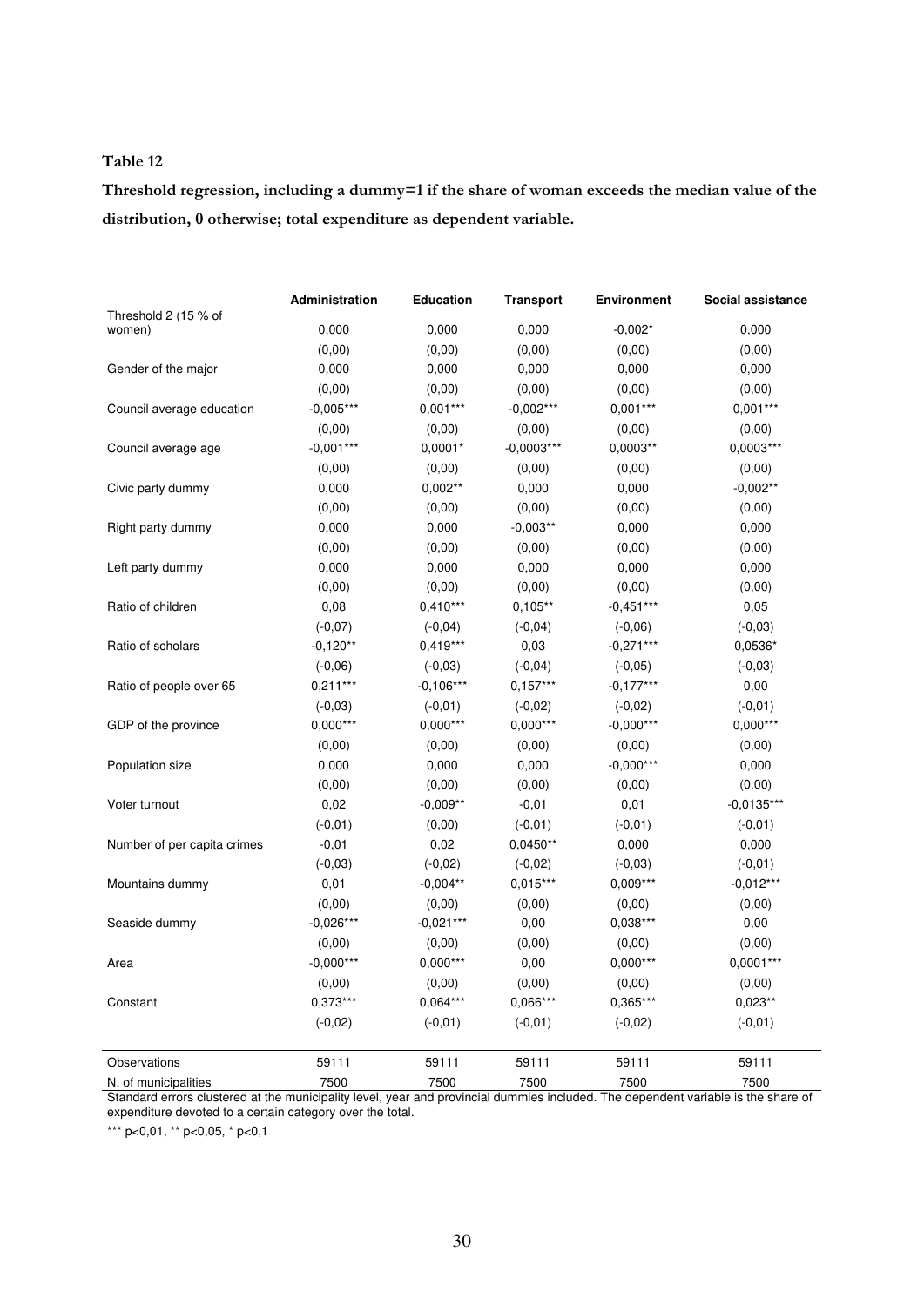**Threshold regression, including a dummy=1 if the share of woman exceeds the third quartile of the distribution, 0 otherwise; total expenditure as dependent variable.** 

|                                              | Administration           | <b>Education</b>  | <b>Transport</b> | <b>Environment</b>     | Social assistance       |
|----------------------------------------------|--------------------------|-------------------|------------------|------------------------|-------------------------|
| Threshold 3 (23% of<br>women)                | $0,003***$               | 0,000             | $0.001**$        | $-0.002**$             | 0,000                   |
|                                              | (0,00)                   | (0,00)            |                  |                        | (0,00)                  |
|                                              |                          |                   | (0,00)           | (0,00)                 |                         |
| Gender of the major                          | 0,000                    | 0,000             | 0,000            | 0,000                  | 0,000                   |
|                                              | (0,00)                   | (0,00)            | (0,00)           | (0,00)                 | (0,00)                  |
| Council average education                    | $-0,005***$              | $0,001***$        | $-0,002***$      | $0,001***$             | $0,001***$              |
|                                              | (0,00)                   | (0,00)            | (0,00)           | (0,00)                 | (0,00)                  |
| Council average age                          | $-0,001***$              | $0,0001*$         | $-0,0002***$     | $0,0003**$             | 0,0003***               |
|                                              | (0,00)                   | (0,00)            | (0,00)           | (0,00)                 | (0,00)                  |
| Civic party dummy                            | 0,00                     | $0,002**$         | 0,000            | 0,000                  | $-0,002**$              |
|                                              | (0,00)                   | (0,00)            | (0,00)           | (0,00)                 | (0,00)                  |
| Right party dummy                            | 0,000                    | 0,000             | $-0.003**$       | 0,000                  | 0,000                   |
|                                              | (0,00)                   | (0,00)            | (0,00)           | (0,00)                 | (0,00)                  |
| Left party dummy                             | 0,000                    | 0,000             | 0,000            | 0,000                  | 0,000                   |
|                                              | (0,00)                   | (0,00)            | (0,00)           | (0,00)                 | (0,00)                  |
| Ratio of children                            | 0,08                     | $0,410***$        | $0,106**$        | $-0,451***$            | 0,05                    |
|                                              | $(-0,07)$                | $(-0, 04)$        | $(-0,04)$        | $(-0,06)$              | $(-0,03)$               |
| Ratio of scholars                            | $-0,121**$               | $0,419***$        | 0,03             | $-0,271***$            | 0,0536*                 |
|                                              | $(-0,06)$                | $(-0,03)$         | $(-0,04)$        | $(-0,05)$              | $(-0,03)$               |
| Ratio of people over 65                      | $0,210***$               | $-0,106***$       | $0,156***$       | $-0,176***$            | 0,00                    |
|                                              | $(-0,03)$                | $(-0,01)$         | $(-0,02)$        | $(-0,02)$              | $(-0,01)$               |
| GDP of the province                          | $0.000***$               | $0.000***$        | $0.000***$       | $-0.000***$            | $0.000***$              |
|                                              | (0,00)                   | (0,00)            | (0,00)           | (0,00)                 | (0,00)                  |
| Population size                              | 0,000                    | 0,000             | 0,000            | $-0,000***$            | 0,000                   |
|                                              | (0,00)                   | (0,00)            | (0,00)           | (0,00)                 | (0,00)                  |
| Voter turnout                                | 0,02                     | $-0,009**$        | $-0,01$          | 0,01                   | $-0,013***$             |
|                                              | $(-0,01)$                | (0,00)            | $(-0,01)$        | $(-0,01)$              | $(-0,01)$               |
| Number of per capita crimes                  | $-0,01$                  | 0,02              | 0,0452**         | 0,000                  | 0,000                   |
|                                              | $(-0,03)$                | $(-0,02)$         | $(-0,02)$        | $(-0,03)$              | $(-0,01)$               |
| Mountains dummy                              | 0,01                     | $-0,004**$        | $0,015***$       | $0,01***$              | $-0,012***$             |
|                                              | (0,00)                   | (0,00)            | (0,00)           | (0,00)                 | (0,00)                  |
| Seaside dummy                                | $-0.025***$              | $-0.021***$       | 0,000            | $0.038***$             | 0,000                   |
|                                              | (0,00)                   | (0,00)            | (0,00)           | (0,00)                 | (0,00)                  |
| Area                                         | $-0,0003***$             | $0,000***$        | 0,00             | $0,000***$             | $0,0001***$             |
|                                              | (0,00)                   | (0,00)            | (0,00)           | (0,00)                 | (0,00)                  |
| Constant                                     | 0,373***                 | 0,064***          | 0,065***         | 0,365***               | $0,023**$               |
|                                              | $(-0,02)$                | $(-0,01)$         | $(-0,01)$        | $(-0,02)$              | $(-0,01)$               |
| Observations                                 | 59111                    | 59111             | 59111            | 59111                  | 59111                   |
| N. of municipalities<br>Ctandard arrara alus | 7500<br>municinality low | 7500<br>provincio | 7500<br>inoludod | 7500<br>anondont voric | 7500<br>in tha ahara af |

Standard errors clustered at municipality level, year and provincial dummies included. The dependent variable is the share of expenditure devoted to a certain category over the total.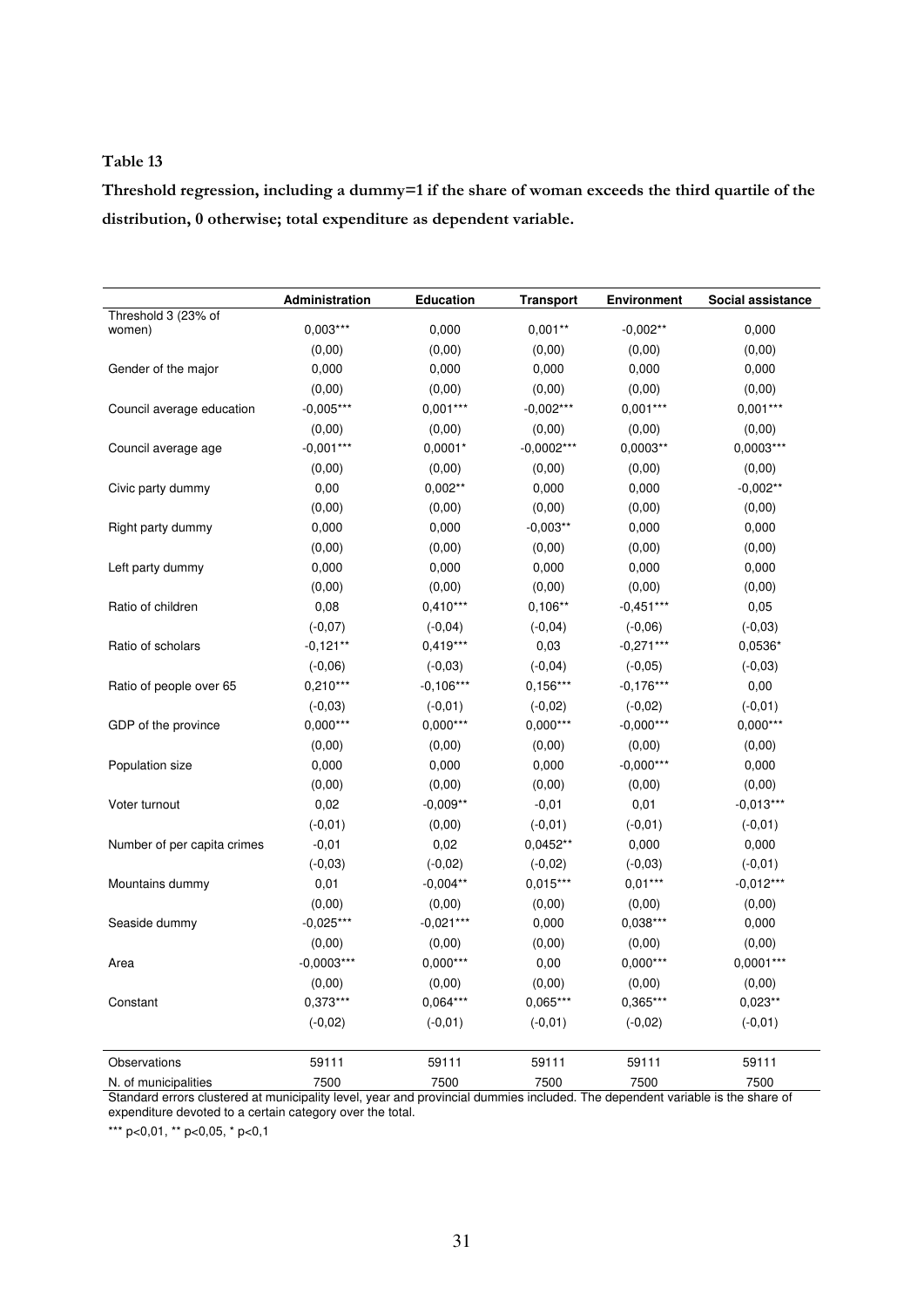**Cross municipality regression, using the electoral mandate as unit of observation; total expenditure as dependent variable.** 

|                             | Administration | <b>Education</b> | <b>Transport</b> | <b>Environment</b> | Social assistance |
|-----------------------------|----------------|------------------|------------------|--------------------|-------------------|
| Ratio of women in the       | $0,060***$     |                  |                  |                    | $-0,029***$       |
| council                     |                | $-0,008$         | 0,002            | $-0,008$           |                   |
|                             | $(-0,013)$     | $(-0,007)$       | $(-0,007)$       | $(-0,010)$         | $(-0,008)$        |
| Gender of the major         | $-0,006$       | 0,00369*         | $-0,002$         | 0,000              | 0,005             |
|                             | $(-0,004)$     | $(-0,002)$       | $(-0,002)$       | $(-0,003)$         | $(-0,003)$        |
| Council average education   | $-0,014***$    | $0,002***$       | $-0,005***$      | $0,003***$         | $0,007***$        |
|                             | $(-0,001)$     | (0,000)          | $(-0,001)$       | $(-0,001)$         | $(-0,001)$        |
| Council average age         | $-0,002***$    | 0,000            | $-0,0005***$     | 0,0007***          | $0,001***$        |
|                             | (0,000)        | (0,000)          | (0,000)          | (0,000)            | (0,000)           |
| Civic party dummy           | $0.017***$     | 0,001            | 0,006***         | $-0,005$           | $-0,008***$       |
|                             | $(-0,004)$     | $(-0,002)$       | $(-0,002)$       | $(-0,003)$         | $(-0,003)$        |
| Right party dummy           | 0,000          | 0,002            | $-0,003$         | $-0,002$           | 0,003             |
|                             | $(-0,004)$     | $(-0,002)$       | $(-0,002)$       | $(-0,004)$         | $(-0,003)$        |
| Left party dummy            | 0,005          | 0,003            | $0,010***$       | $-0,007*$          | $-0,002$          |
|                             | $(-0,005)$     | $(-0,003)$       | $(-0,003)$       | $(-0,004)$         | $(-0,004)$        |
| Ratio of children           | $-0,063$       | $0,348***$       | 0,079            | $-0,069$           | $-0,034$          |
|                             | $(-0, 194)$    | $(-0,096)$       | $(-0, 123)$      | $(-0, 138)$        | $(-0,098)$        |
| Ratio of scholars           | $-0,245*$      | 0,649***         | 0,063            | $-0,285***$        | 0,064             |
|                             | $(-0, 141)$    | $(-0,076)$       | $(-0,090)$       | $(-0, 110)$        | $(-0,077)$        |
| Ratio of people over 65     | $0,208***$     | $-0,072***$      | $0,197***$       | $-0,164***$        | $-0,077***$       |
|                             | $(-0,045)$     | $(-0,022)$       | $(-0,028)$       | $(-0,035)$         | $(-0,025)$        |
| GDP of the province         | 0,000          | 0,000            | 0,000            | $-0,000***$        | 0,000             |
|                             | (0,000)        | (0,000)          | (0,000)          | (0,000)            | (0,000)           |
| Population size             | 1,21e-07*      | 0,000            | 4,00e-08*        | $-0,000***$        | 0,000             |
|                             | (0,000)        | (0,000)          | (0,000)          | (0,000)            | (0,000)           |
| Voter turnout               | $0,102***$     | $-0,021**$       | 0,005            | 0,008              | $-0,085***$       |
|                             | $(-0,019)$     | $(-0,009)$       | $(-0,013)$       | $(-0,016)$         | $(-0,012)$        |
| Number of per capita crimes | 0,029          | 0,210            | 0,314            | $-0,302$           | 0,086             |
|                             | $(-0, 461)$    | $(-0, 212)$      | $(-0, 244)$      | $(-0, 289)$        | $(-0, 242)$       |
| Mountains dummy             | 0,001          | $-0,004$         | $0,013***$       | $0,013***$         | $-0,009***$       |
|                             | $(-0,005)$     | $(-0,003)$       | $(-0,003)$       | $(-0,005)$         | $(-0,003)$        |
| Seaside dummy               | $-0,014***$    | $-0,020***$      | 0,001            | $0,032***$         | $-0,008***$       |
|                             | $(-0.004)$     | $(-0.002)$       | $(-0,002)$       | $(-0,004)$         | $(-0,002)$        |
|                             | $-0,0003***$   | $0,000*$         | $0,000**$        | 0,000              | $0,000**$         |
| Area                        | (0,000)        | (0,000)          | (0,000)          | (0,000)            | (0,000)           |
| Constant                    | $0,412***$     | 0,035            | 0,027            | 0,398***           | 0,040             |
|                             | $(-0,092)$     | $(-0,042)$       | $(-0,047)$       | $(-0,074)$         | $(-0,058)$        |
| Observations                | 5462           |                  | 5462             | 5462               | 5462              |
|                             |                | 5462             |                  |                    |                   |
| R squared                   | 0,322          | 0,359            | 0,269            | 0,294              | 0,291             |

Standard errors are robust, year and provincial dummies included. The dependent variable is the share of expenditure devoted to a certain category over the total.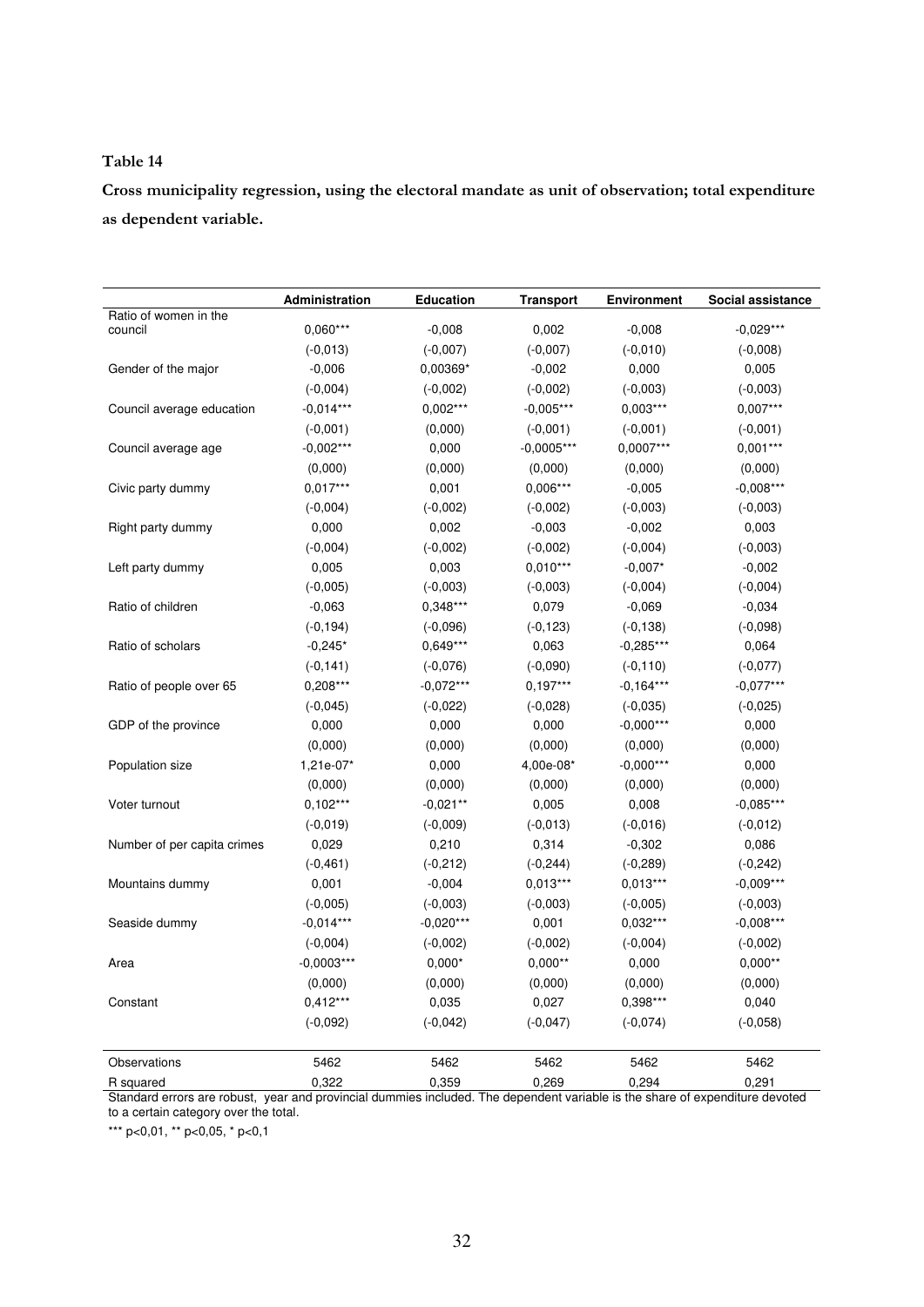**Coefficients' signs and significance for the women ratio, total expenditure.** 

|                               | <b>Administration</b> | <b>Education</b> | <b>Transport</b> | <b>Environment</b> | Social assistance |
|-------------------------------|-----------------------|------------------|------------------|--------------------|-------------------|
| Female ratio in the council   | $++$                  |                  |                  |                    |                   |
| Female ratio belonging to the | $++$                  |                  | $\pm$            |                    |                   |
| major affiliation             |                       |                  |                  |                    |                   |
| Female ratio in the executive |                       |                  |                  |                    |                   |
| committee                     |                       |                  |                  |                    |                   |
| Threshold 1 (8% of women)     |                       |                  |                  |                    |                   |
| Threshold 2 (15% of women)    |                       |                  |                  |                    |                   |
| Threshold 3 (23% of women)    | $++++$                |                  | $++$             |                    |                   |
| Female ratio in the council,  | $++++$                |                  |                  |                    |                   |
| electoral mandate             |                       |                  |                  |                    |                   |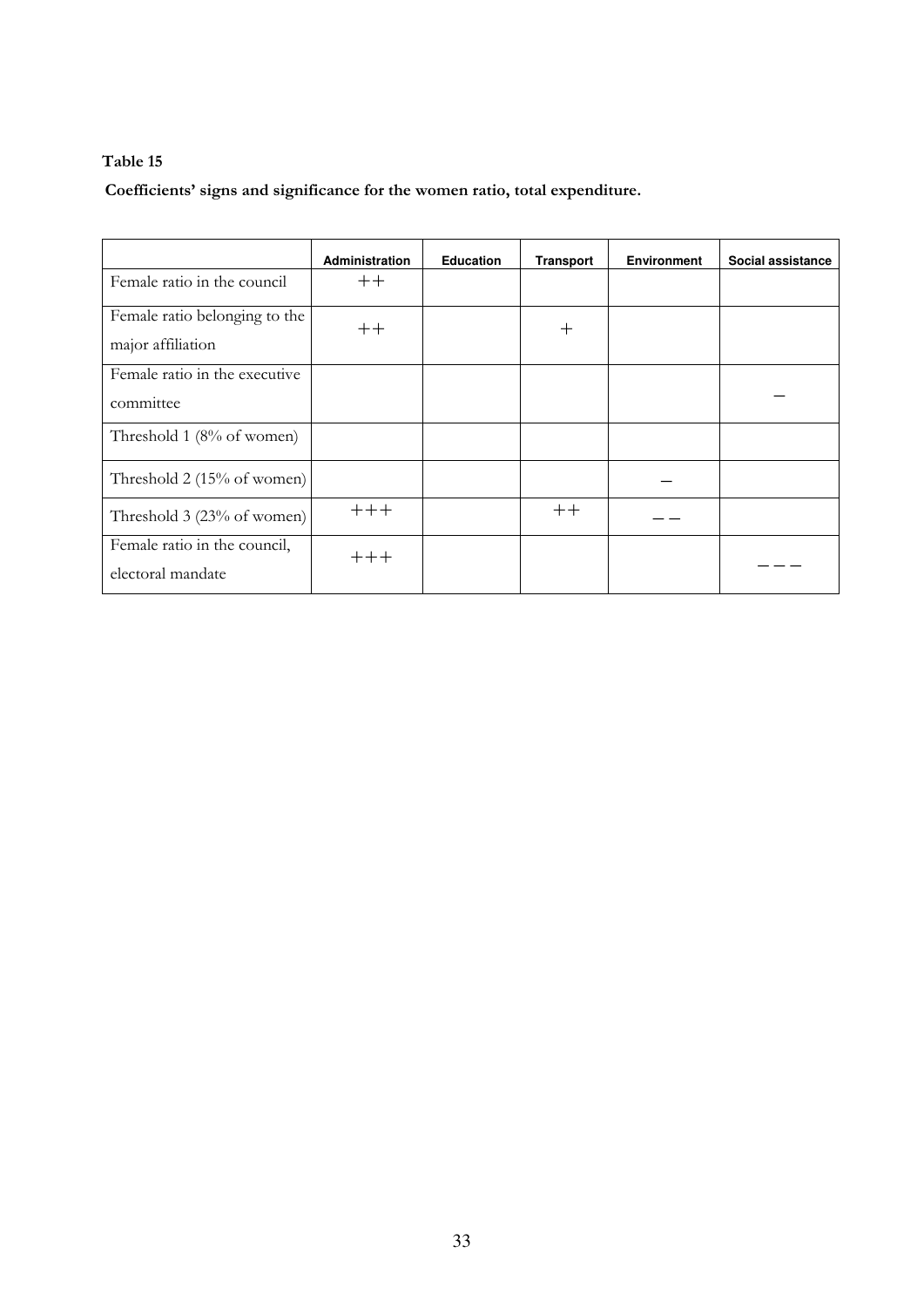**IV regressions, first stage of the estimation.** 

|                            | women ratio  |
|----------------------------|--------------|
|                            |              |
| gender quotas              | $0,014***$   |
|                            | $(-0,004)$   |
| sex of the major           | 0,039***     |
|                            | $(-0,003)$   |
| council average edu        | $0,007***$   |
|                            | $(-0,001)$   |
| council average age        | $-0,004***$  |
|                            | $(-0,0002)$  |
| civic party                | 0,00         |
|                            | $(-0,003)$   |
| right party                | $-0,010***$  |
|                            | $(-0,004)$   |
| left party                 | 0,00         |
|                            | $(-0,003)$   |
| % of children              | 0,05         |
|                            | $(-0,077)$   |
| % of scholars              | 0,04         |
|                            | $(-0,065)$   |
| % of old people            | $0,142***$   |
|                            | $(-0,0279)$  |
| GDP province               | $0,000***$   |
|                            | $(-0,000)$   |
| Pop                        | 0,00         |
|                            | $(-0,000)$   |
| Human capital              | $-0,01$      |
|                            | $(-0,0162)$  |
| Per capita crimes          | $-0,01$      |
|                            | $(-0,036)$   |
| Mountains                  | 0,00         |
|                            | $(-0,004)$   |
| Seaside                    | $-0,010***$  |
|                            | $(-0,004)$   |
| Area                       | $-0,0002***$ |
|                            | $(-0,000)$   |
| Constant                   | 0,243***     |
|                            | $-0.03$      |
| Observations               | 46300        |
| F test on the relevance of | $11,5***$    |
| the instrument             |              |
| N. of municipalities       | 7474         |

Standard errors in parentheses, year and provincial dummies.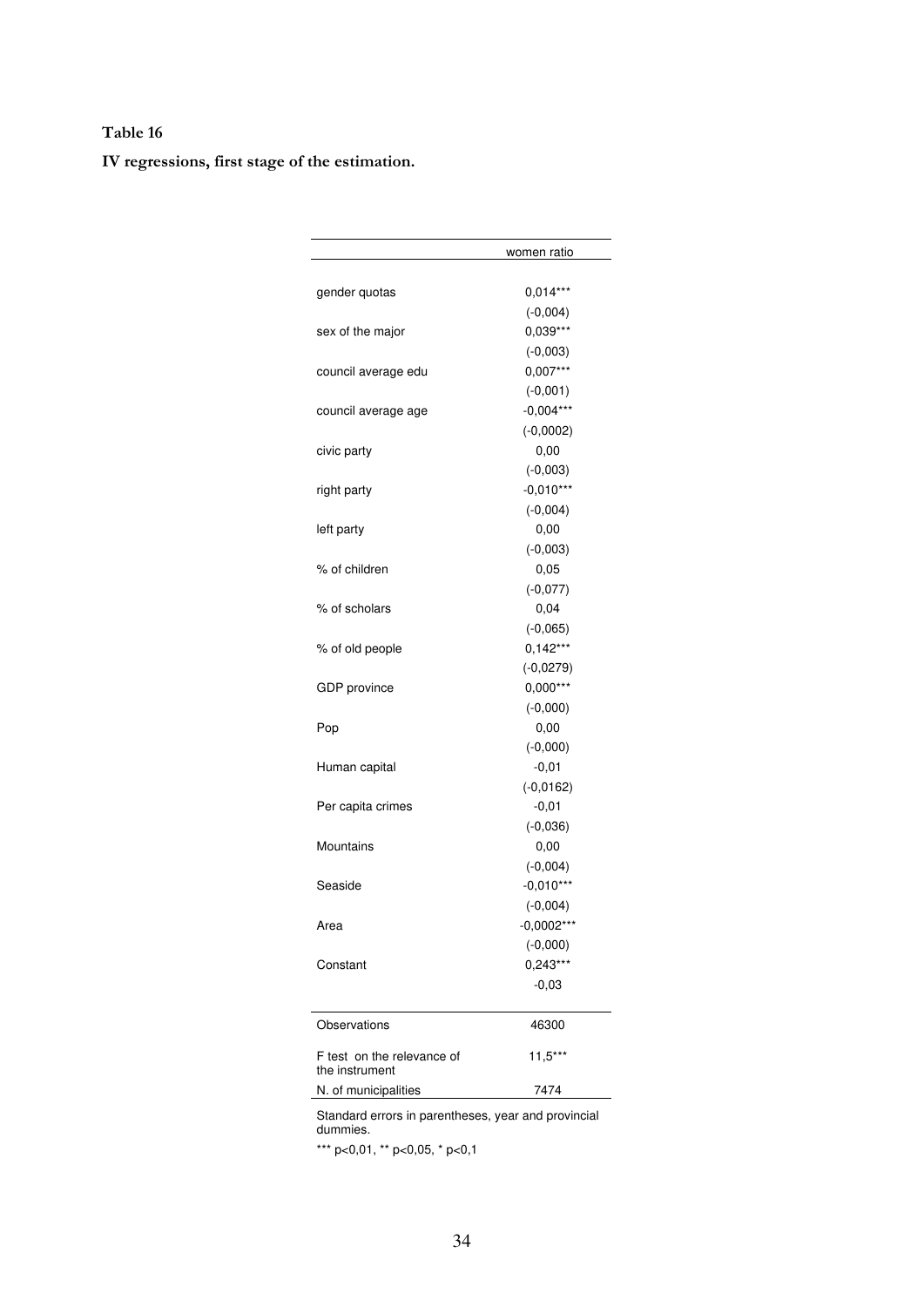**IV regressions, total expenditure as dependent variable.** 

|                               | Administration | <b>Education</b> | <b>Transport</b> | <b>Environment</b> | Social assistance |
|-------------------------------|----------------|------------------|------------------|--------------------|-------------------|
|                               |                |                  |                  |                    |                   |
| Ratio of women in the council | 0,094          | 0,171            | 0,314            | 0,158              | $-0,231$          |
|                               | $(-0, 312)$    | $(-0, 164)$      | $(-0, 202)$      | $(-0, 253)$        | $(-0, 228)$       |
| Gender of the major           | $-0,003$       | $-0,007$         | $-0,0142*$       | $-0,007$           | 0,008             |
|                               | $(-0,013)$     | $(-0,007)$       | $(-0,008)$       | $(-0,011)$         | $(-0,008)$        |
| Council average education     | $-0,007***$    | 0,000            | $-0,004***$      | 0,000              | $0,003*$          |
|                               | $(-0,002)$     | $(-0,001)$       | $(-0,001)$       | $(-0,002)$         | $(-0,002)$        |
| Council average age           | $-0,001$       | 0,001            | 0,001            | 0,001              | $-0,001$          |
|                               | $(-0,001)$     | $(-0,001)$       | $(-0,001)$       | $(-0,001)$         | $(-0,001)$        |
| Civic party dummy             | $0,004***$     | $0,004***$       | 0,000            | $-0,002$           | $-0,003**$        |
|                               | $(-0,002)$     | $(-0,001)$       | $(-0,001)$       | $(-0,002)$         | $(-0,001)$        |
| Right party dummy             | 0,000          | 0,002            | $-0,002$         | 0,001              | $-0,001$          |
|                               | $(-0,004)$     | $(-0,002)$       | $(-0,003)$       | $(-0,003)$         | $(-0,002)$        |
| Left party dummy              | $-0,001$       | 0,001            | $-0,002$         | 0,000              | $-0,001$          |
|                               | $(-0,002)$     | $(-0,001)$       | $(-0,001)$       | $(-0,002)$         | $(-0,001)$        |
| Ratio of children             | 0,078          | $0,462***$       | $0,122***$       | $-0,479***$        | 0,027             |
|                               | $(-0,062)$     | $(-0,031)$       | $(-0,042)$       | $(-0,056)$         | $(-0,036)$        |
| Ratio of scholars             | $-0,128**$     | $0,407***$       | $-0,007$         | $-0,174***$        | 0,032             |
|                               | $(-0,051)$     | $(-0,026)$       | $(-0,035)$       | $(-0,046)$         | $(-0,031)$        |
| Ratio of people over 65       | $0,226***$     | $-0,134***$      | $0,123***$       | $-0,196***$        | $-0,007$          |
|                               | $(-0,051)$     | $(-0,026)$       | $(-0,033)$       | $(-0,042)$         | $(-0,030)$        |
| GDP of the province           | $0,000***$     | $0,000***$       | $0,000***$       | $0,000***$         | $0,000***$        |
|                               | (0,000)        | (0,000)          | (0,000)          | (0,000)            | (0,000)           |
| Population size               | $0,000***$     | 0,000            | $0,000*$         | $0,000***$         | 0,000             |
|                               | (0,000)        | (0,000)          | (0,000)          | (0,000)            | (0,000)           |
| Voter turnout                 | $0,018*$       | $-0,012**$       | $-0,006$         | 0,013              | $-0,019***$       |
|                               | $(-0,010)$     | $(-0,005)$       | $(-0,006)$       | $(-0,008)$         | $(-0,005)$        |
| Number of per capita crimes   | $-0,037$       | 0,013            | 0,015            | $0,141***$         | $-0,0313*$        |
|                               | $(-0,035)$     | $(-0,017)$       | $(-0,024)$       | $(-0,033)$         | $(-0,016)$        |
| Mountains dummy               | 0,004          | $-0,004*$        | $0,014***$       | $0,008**$          | $-0,011***$       |
|                               | $(-0,005)$     | $(-0,003)$       | $(-0,003)$       | $(-0,004)$         | $(-0,004)$        |
| Seaside dummy                 | $-0,028***$    | $-0,020***$      | 0,004            | $0,040***$         | $-0,005$          |
|                               | $(-0,005)$     | $(-0,003)$       | $(-0,003)$       | $(-0,004)$         | $(-0,004)$        |
| Area                          | $-0,000***$    | $-0,000*$        | $-0,000*$        | 0,000              | 0,000             |
|                               | (0,000)        | (0,000)          | (0,000)          | (0,000)            | (0,000)           |
| Constant                      | $0,370***$     | 0,016            | $-0,009$         | $0,294***$         | $0,094*$          |
|                               | $(-0,083)$     | $(-0,043)$       | $(-0,055)$       | $(-0,071)$         | $(-0,056)$        |
|                               |                |                  |                  |                    |                   |
| Observations                  | 46300          | 46300            | 46300            | 46300              | 46300             |
| N. of municipalities          | 7474           | 7474             | 7474             | 7474               | 7474              |

Standard errors clustered at municipality level, year and provincial dummies included. The dependent variable is the share of expenditure devoted to a certain category over the total.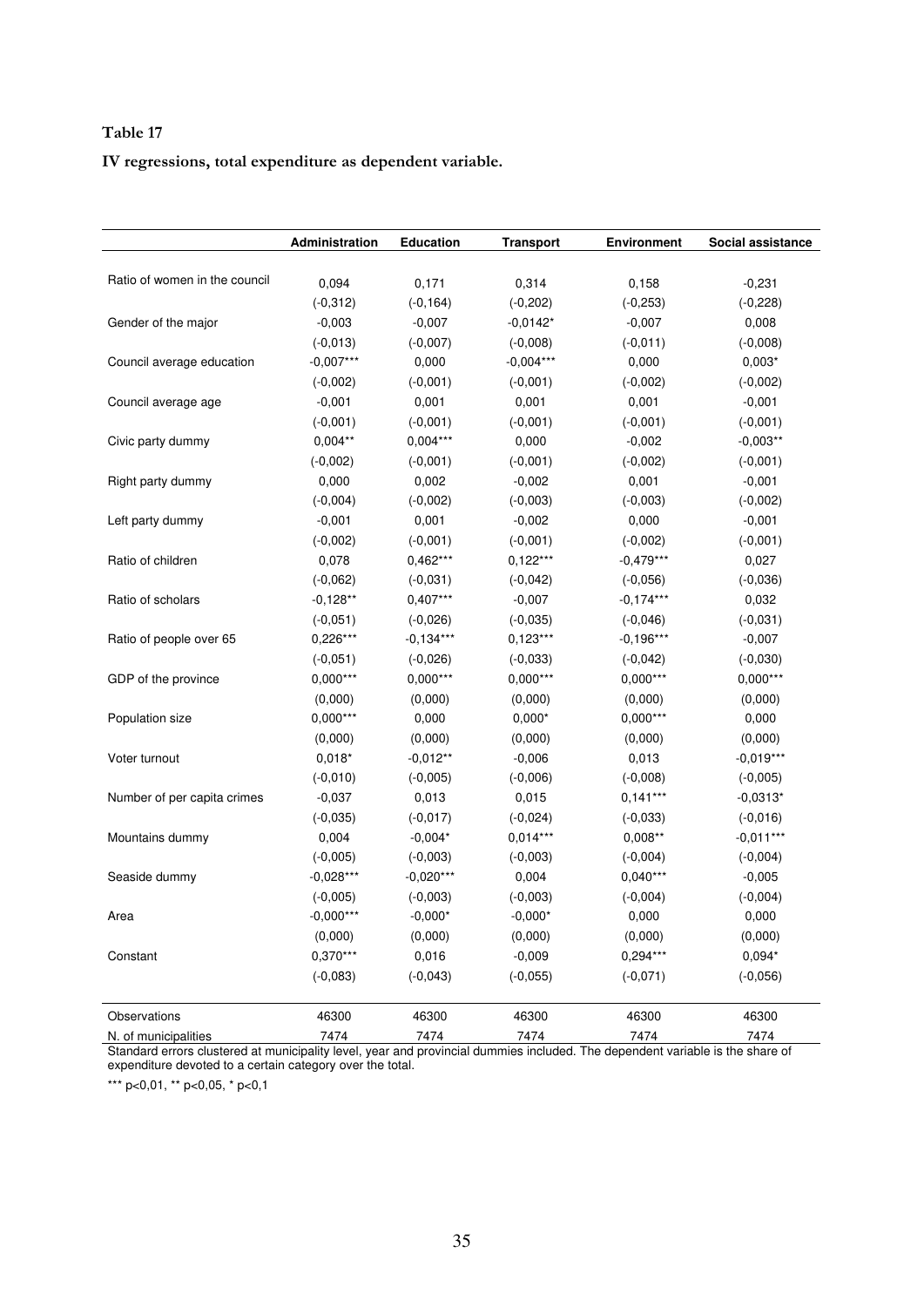**IV regressions, capital expenditure as dependent variable.** 

|                             | Administration | <b>Education</b> | <b>Transport</b> | <b>Environment</b> | Social assistance |
|-----------------------------|----------------|------------------|------------------|--------------------|-------------------|
| Ratio of women in the       |                |                  |                  |                    |                   |
| council                     | $-0,508$       | 0,341            | 1,086            | 0,686              | $-0,135$          |
|                             | $(-0,760)$     | $(-0, 387)$      | $(-0,677)$       | $(-0,776)$         | $(-0, 208)$       |
| Gender of the major         | 0,028          | $-0,013$         | $-0,060*$        | $-0,028$           | 0,009             |
|                             | $(-0,039)$     | $(-0,022)$       | $(-0,036)$       | $(-0,040)$         | $(-0,012)$        |
| Council average education   | 0,005          | $0,003**$        | $-0,009***$      | $-0,006$           | $0,001*$          |
|                             | $(-0,003)$     | $(-0,001)$       | $(-0,003)$       | $(-0,003)$         | $(-0,001)$        |
| Council average age         | $-0,002$       | 0,002            | 0,004            | 0,003              | 0,000             |
|                             | $(-0,004)$     | $(-0,002)$       | $(-0,003)$       | $(-0,004)$         | $(-0,001)$        |
| Civic party dummy           | $0,0112*$      | $-0,00649*$      | 0,000            | 0,000              | $-0,002$          |
|                             | $(-0,006)$     | $(-0,004)$       | $(-0,006)$       | $(-0,006)$         | $(-0,002)$        |
| Right party dummy           | $0,0249*$      | $-0,008$         | 0,007            | $-0,005$           | $-0,003$          |
|                             | $(-0,013)$     | $(-0,007)$       | $(-0, 012)$      | $(-0,013)$         | $(-0,004)$        |
| Left party dummy            | $0,0121*$      | $-0,006$         | $-0,006$         | 0,009              | $-0,003$          |
|                             | $(-0,007)$     | $(-0,004)$       | $(-0,006)$       | $(-0,007)$         | $(-0,002)$        |
| Ratio of children           | 0,017          | $0,497***$       | 0,369*           | $-0,226$           | $-0,117*$         |
|                             | $(-0, 219)$    | $(-0, 130)$      | $(-0, 204)$      | $(-0, 224)$        | $(-0,067)$        |
| Ratio of scholars           | $-0,384**$     | $0,475***$       | 0,021            | 0,063              | $-0,038$          |
|                             | $(-0, 178)$    | $(-0, 103)$      | $(-0, 165)$      | $(-0, 182)$        | $(-0,054)$        |
| Ratio of people over 65     | $-0,018$       | $-0,185***$      | 0,063            | $-0,121$           | $-0,003$          |
|                             | $(-0, 122)$    | $(-0,058)$       | $(-0, 107)$      | $(-0, 125)$        | $(-0,032)$        |
| GDP of the province         | 0,000          | 0,000            | 0,000            | $-0,000***$        | 0,000             |
|                             | (0,000)        | (0,000)          | (0,000)          | (0,000)            | (0,000)           |
| Population size             | $0,000***$     | $-0,000***$      | $0,000***$       | $-0,000***$        | 0,000             |
|                             | (0,000)        | (0,000)          | (0,000)          | (0,000)            | (0,000)           |
| Voter turnout               | $-0,016$       | $-0,023$         | 0,006            | $-0,025$           | $-0,002$          |
|                             | $(-0,029)$     | $(-0,016)$       | $(-0,026)$       | $(-0,030)$         | $(-0,008)$        |
| Number of per capita crimes | $-0,043$       | 0,122            | $-0,012$         | 0,130              | $-0,0807*$        |
|                             | $(-0, 148)$    | $(-0,097)$       | $(-0, 142)$      | $(-0, 151)$        | $(-0,049)$        |
| Mountains dummy             | $-0,041***$    | $-0,005$         | 0,010            | $0,039***$         | 0,000             |
|                             | $(-0,011)$     | $(-0,006)$       | $(-0,010)$       | $(-0,011)$         | $(-0,003)$        |
| Seaside dummy               | 0,013          | $-0,022***$      | 0,011            | 0,019              | $-0,007**$        |
|                             | $(-0,012)$     | $(-0,006)$       | $(-0,010)$       | $(-0,012)$         | $(-0,003)$        |
| Area                        | 0,000          | 0,000            | 0,000            | 0,000              | 0,000             |
|                             | (0,000)        | (0,000)          | (0,000)          | (0,000)            | (0,000)           |
| Constant                    | $0,404*$       | $-0,108$         | $-0,170$         | 0,197              | 0,079             |
|                             | $(-0, 243)$    | $(-0, 134)$      | $(-0, 222)$      | $(-0, 249)$        | $(-0,071)$        |
| Observations                | 46300          | 46300            | 46300            | 46300              | 46300             |
| N. of municipalities        | 7474           | 7474             | 7474             | 7474               | 7474              |

Standard errors clustered at municipality level, year and provincial dummies included. The dependent variable is the share of expenditure devoted to a certain category over the total.